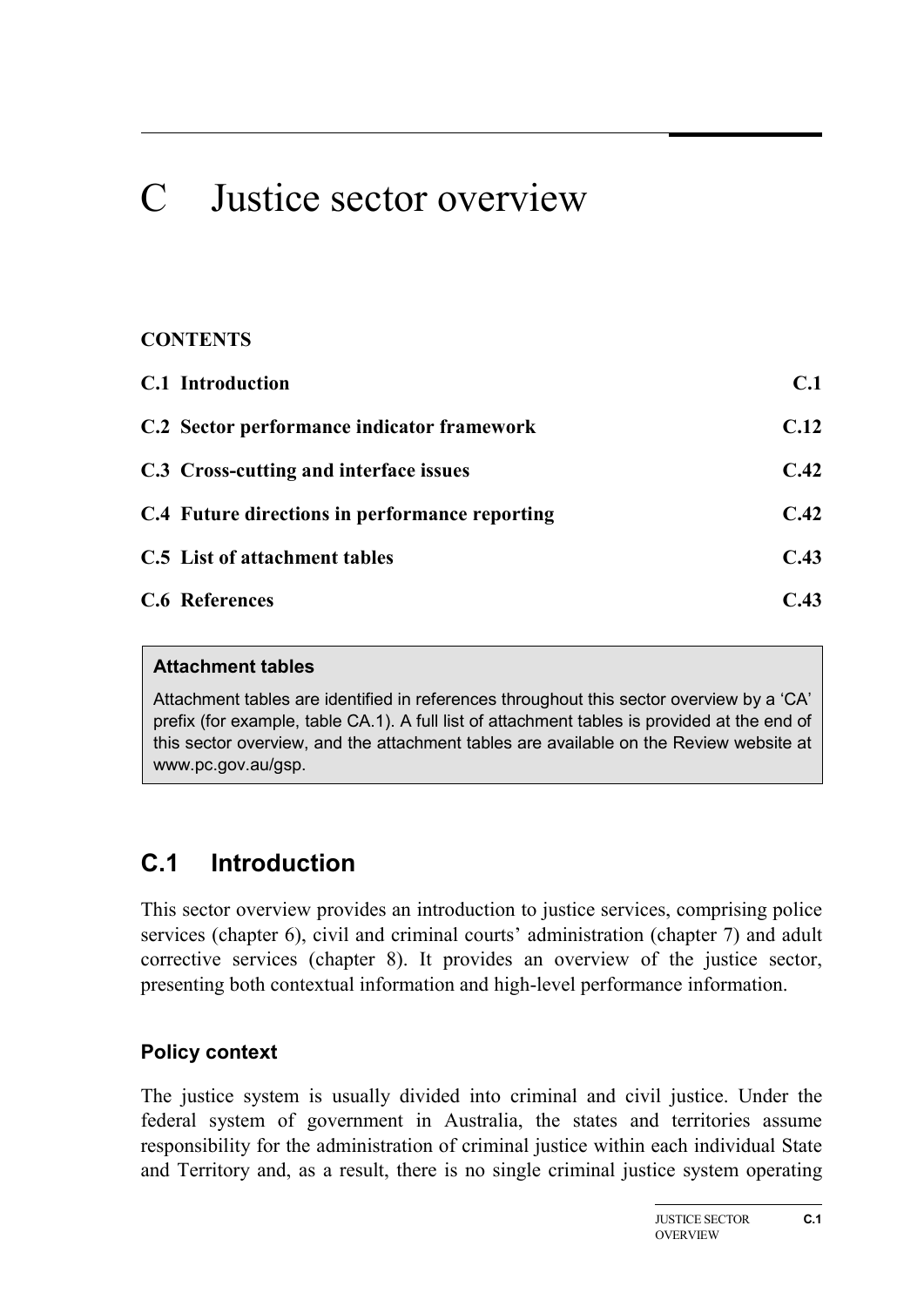across Australia. The eight states and territories have separate and independent systems of police, courts, prisons, community corrections systems and juvenile justice centres. There are also some criminal justice services that operate at national level, for example, the Australian Federal Police has jurisdiction for certain offences regardless of whether these are committed in a particular State or Territory. National law enforcement functions are also provided by other Commonwealth agencies, such as the Australian Crime Commission (ACC). There are also federal courts and tribunals with national jurisdiction for both civil and criminal matters, however, the majority of court and law enforcement matters are dealt with by services administered at State and Territory government level.

Civil justice services are provided at State and Territory government levels, as well as at the federal level. There is a wide variety of services available for civil dispute resolution and the vast majority of civil matters are resolved outside of courts.

The operations of the civil and criminal justice systems require the provision of government services for crime prevention, detection and investigation, judicial processes and dispute resolution, prisoner and offender management, and rehabilitation services. These are mainly delivered through the three service delivery agency types that are reported in this Report — police services, courts and corrective services. Other agencies also deliver some of these functions, although more restricted in scope. For example, government departments may investigate and prosecute particular offences directly, as in the case of social security fraud or tax evasion.

#### *Police services*

Police services are the principal means through which State and Territory governments pursue the achievement of a safe and secure environment for the community. This is through the investigation of criminal offences, response to life threatening situations, provision of services to the judicial process and provision of road safety and traffic management. Police services also respond to more general needs in the community — for example, working with emergency management organisations and a wide range of government services and community groups, and advising on general policing and crime issues. Additionally, police are involved in various activities which aim to improve public safety and prevent crime.

# *Courts*

Courts provide independent adjudication of disputes and application of the law within an environment that protects human rights. This is a necessary role to ensure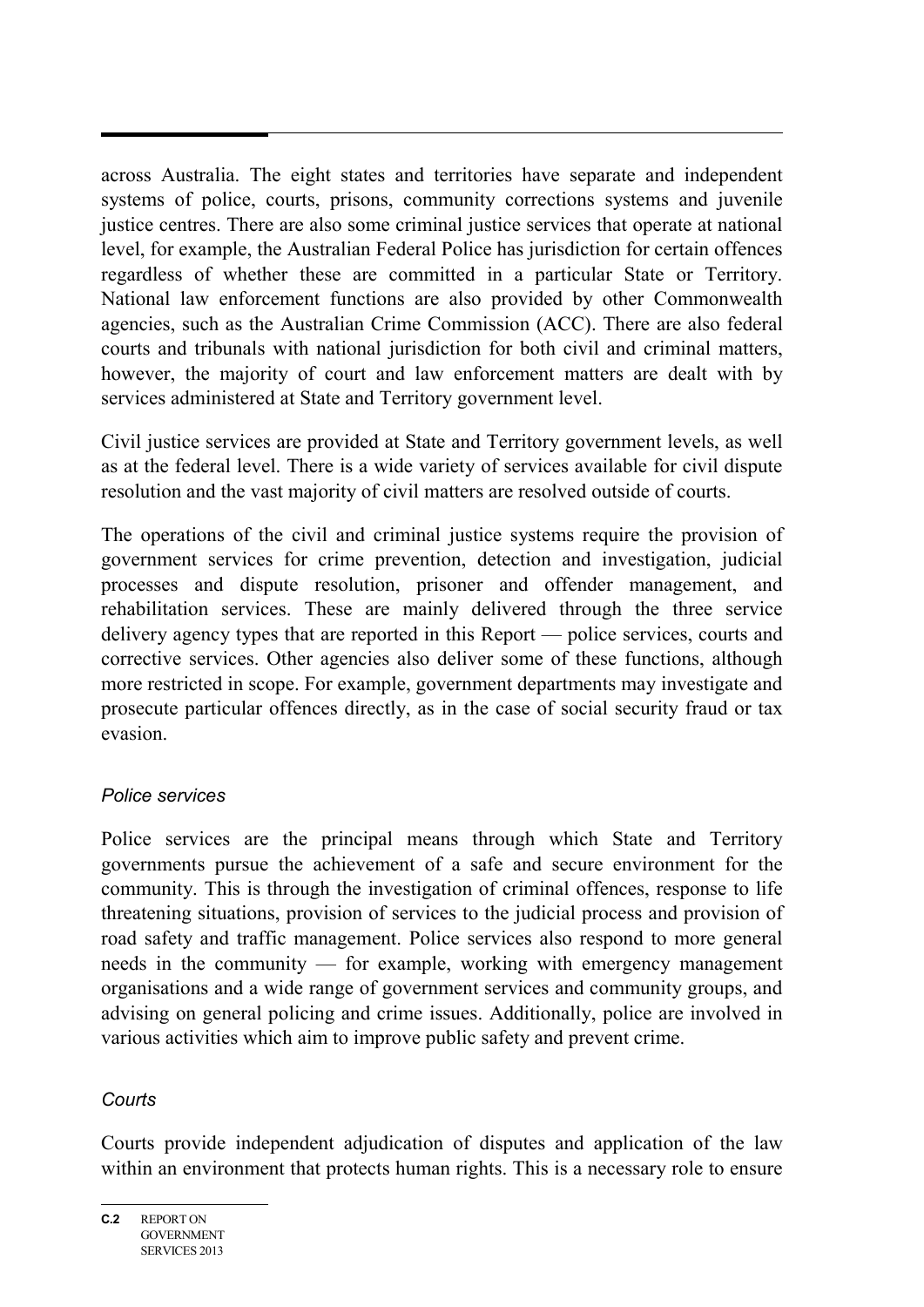that the principles of justice operate in society. Court administration provides services which support the judiciary and court users through the efficient and effective management of court resources and court caseloads.

### *Corrective services*

Corrective services implement the correctional sanctions determined by the courts and releasing authorities such as parole boards. Corrective services agencies operate (or contract with private operators for the operation of) prison facilities, and in some states and territories periodic detention centres, and are also responsible for managing offenders on community corrections' orders. Corrective services agencies administer services and programs which aim to reduce prisoners' and offenders' risk of re-offence, and also provide advice to courts and releasing authorities.

# **Sector scope**

The justice sector services covered in this Report (box C.1) comprise both criminal and civil jurisdictions. Services in the criminal jurisdiction are delivered by police, courts and corrective services. In the civil jurisdiction, police deliver services for infringements, and courts deals with civil law matters.

# Box C.1 **Justice sector services covered in this Report**

In this Report:

- Police reporting covers the operations of police agencies of each State and Territory government but excludes the national policing function delivered by the Australian Federal Police and other national non-police law enforcement bodies such as the Australian Crime Commission (ACC).
- Courts reporting covers service delivery in the State and Territory supreme, district/county and magistrates' courts (including children's courts, coroner's courts and probate registries). The Federal Court of Australia, Family Court of Australia, Family Court of WA and the Federal Magistrates Court of Australia are included, but the High Court of Australia and tribunals and specialist jurisdiction courts such as Indigenous courts, circle sentencing courts and drug courts operating at State and Territory level are generally excluded.
- Corrective services reports on adult custodial facilities and community corrections, including prison services provided through contractual arrangements with private providers.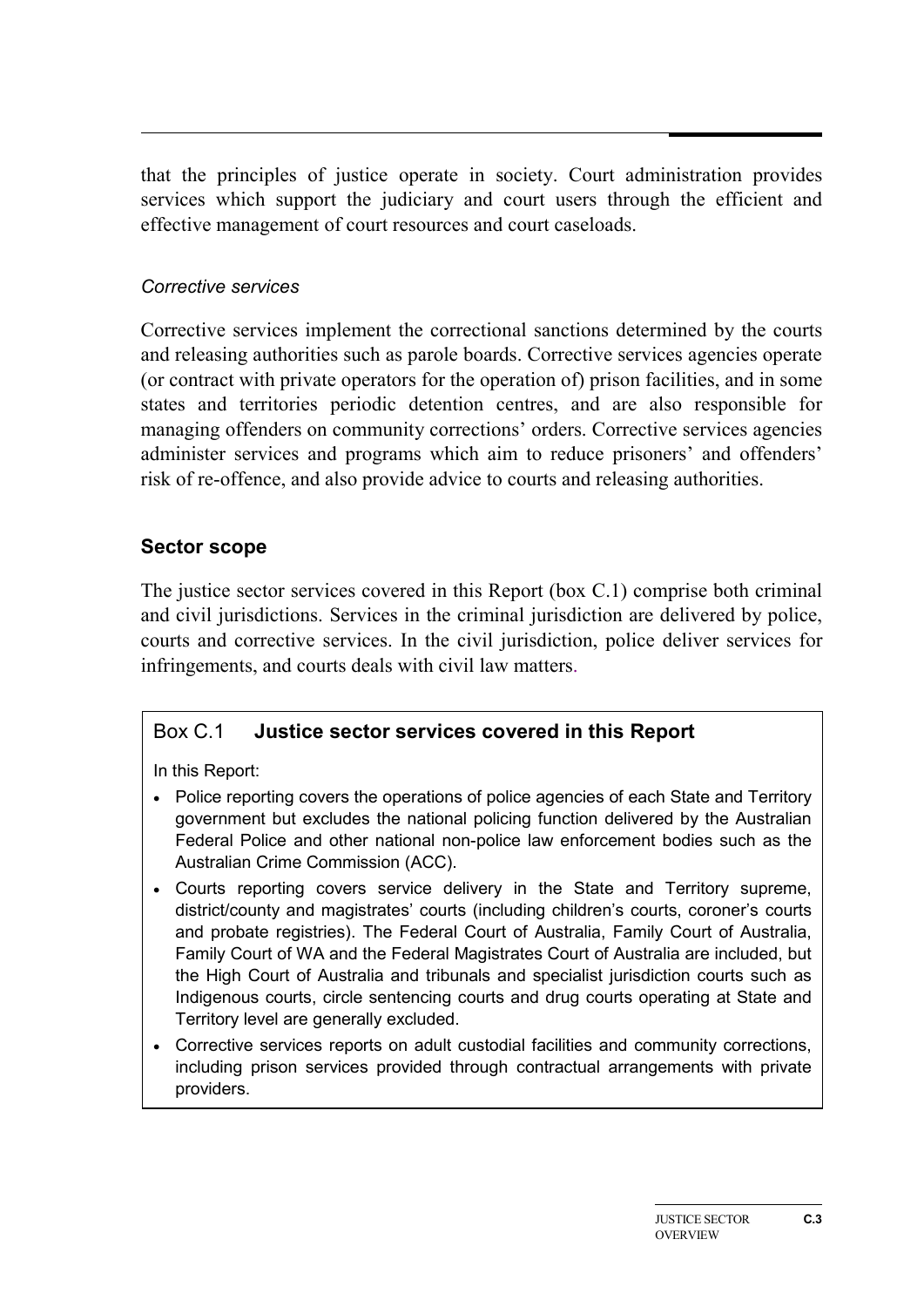Justice services for children and young offenders are covered under youth justice in chapter 15 of the Report. Other government services that contribute to criminal and civil justice outcomes but are not covered in this Report are:

- legal aid services
- public prosecutions
- alternative dispute resolution services, such as conciliation and mediation
- offices of fair trading or consumer affairs, which operate to minimise incidences of unlawful trade practices
- victim support services, which assist victims' recovery from crime (although the processing of applications for compensation is included in the civil case processing information)
- various social services and community organisations that help people released from prison to re-integrate into society, support families of people who are in prison, and assist people who have contact with the criminal justice system
- Australian Crime Commission and federal functions of the Australian Federal Police
- the operations of tribunals and registries (except for probate and court registries) and judicial outcomes
- operations of the High Court of Australia and specialist jurisdiction courts (except for family courts, children's courts and coroners' courts)
- law enforcement functions delivered by national agencies such as the Australian Transaction Reports and Analysis Centre (AUSTRAC) or Department of Immigration (in relation to illegal immigrants).

# **Profile of the Justice sector**

Detailed profiles for each of the three services in this Report comprising the justice sector are reported in chapters 6, 7 and 8 and cover:

- size and scope of the individual service types
- roles and responsibilities of each level of government
- funding and expenditure.

# *Overview of the criminal justice system*

The criminal justice system involves the interaction of many entities and their processes and practices are aimed at providing protection for the rights and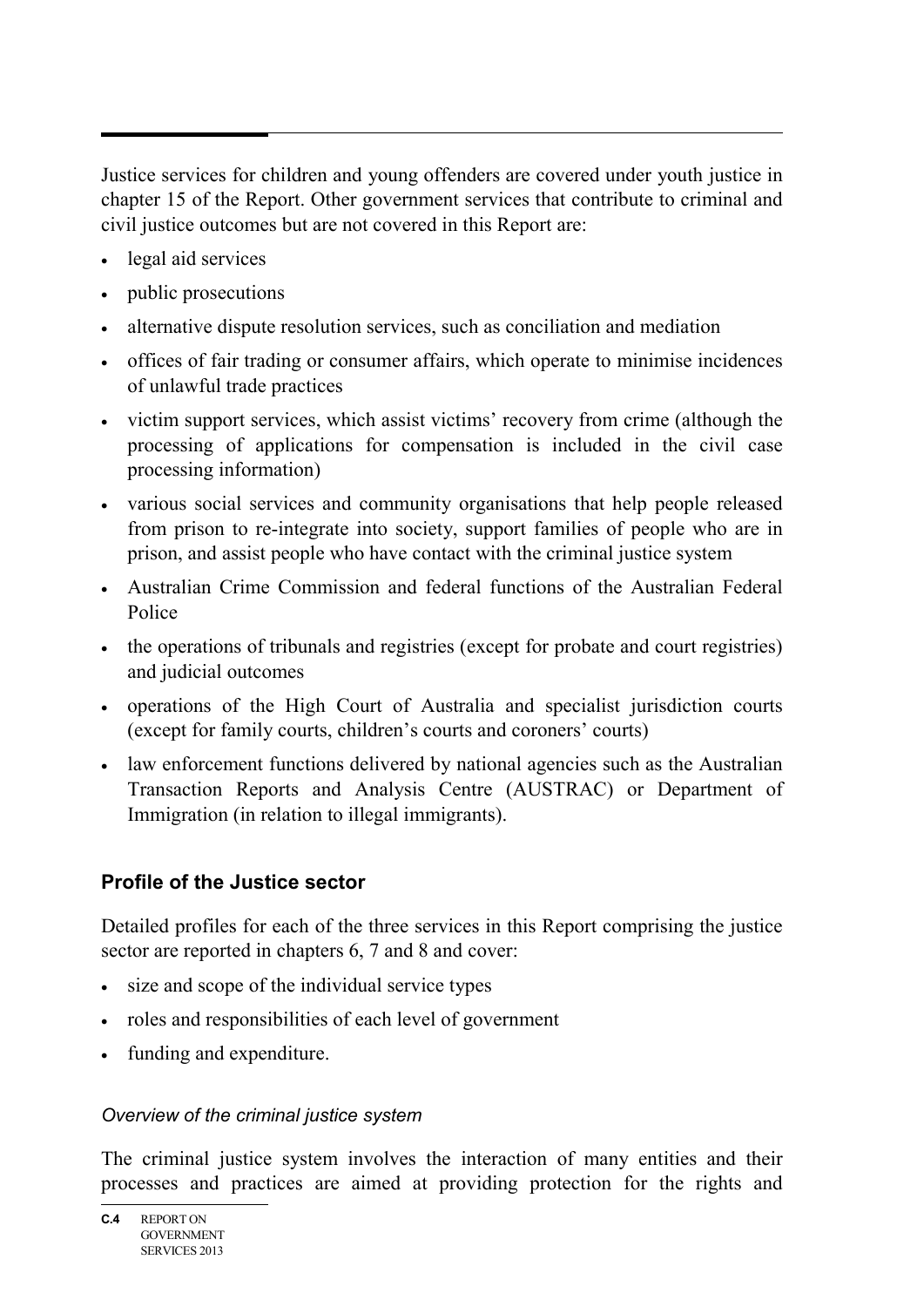freedoms of all people. For most people who come into contact with it, the criminal justice system is a sequentially structured process.

Figure C.1 shows the typical flow of events in the criminal justice system. The roles of police, courts and corrective services, and the sequencing of their involvement, are clearly shown. This depiction is broadly indicative and, for brevity and clarity, does not seek to capture all the complexities of the criminal justice system or variations across jurisdictions.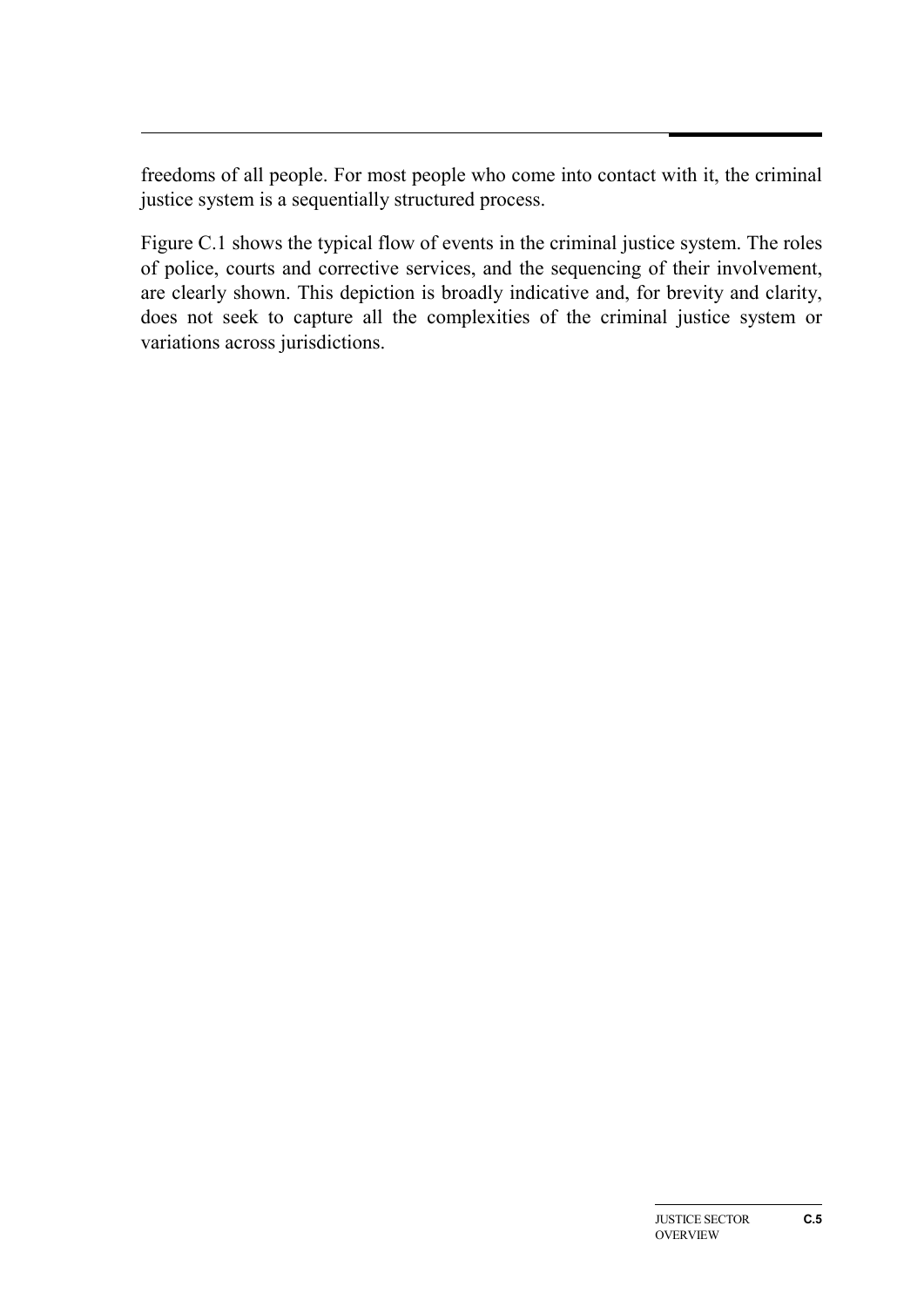

Figure C.1 **Flows through the criminal justice systema, b, c**

**a** Does not account for all variations across Australian, State and Territory governments' criminal justice systems. **b** The flow diagram is indicative and does not seek to include all the complexities of the criminal justice system. **c** Youth justice is covered in the Protection and support services chapter (chapter 15).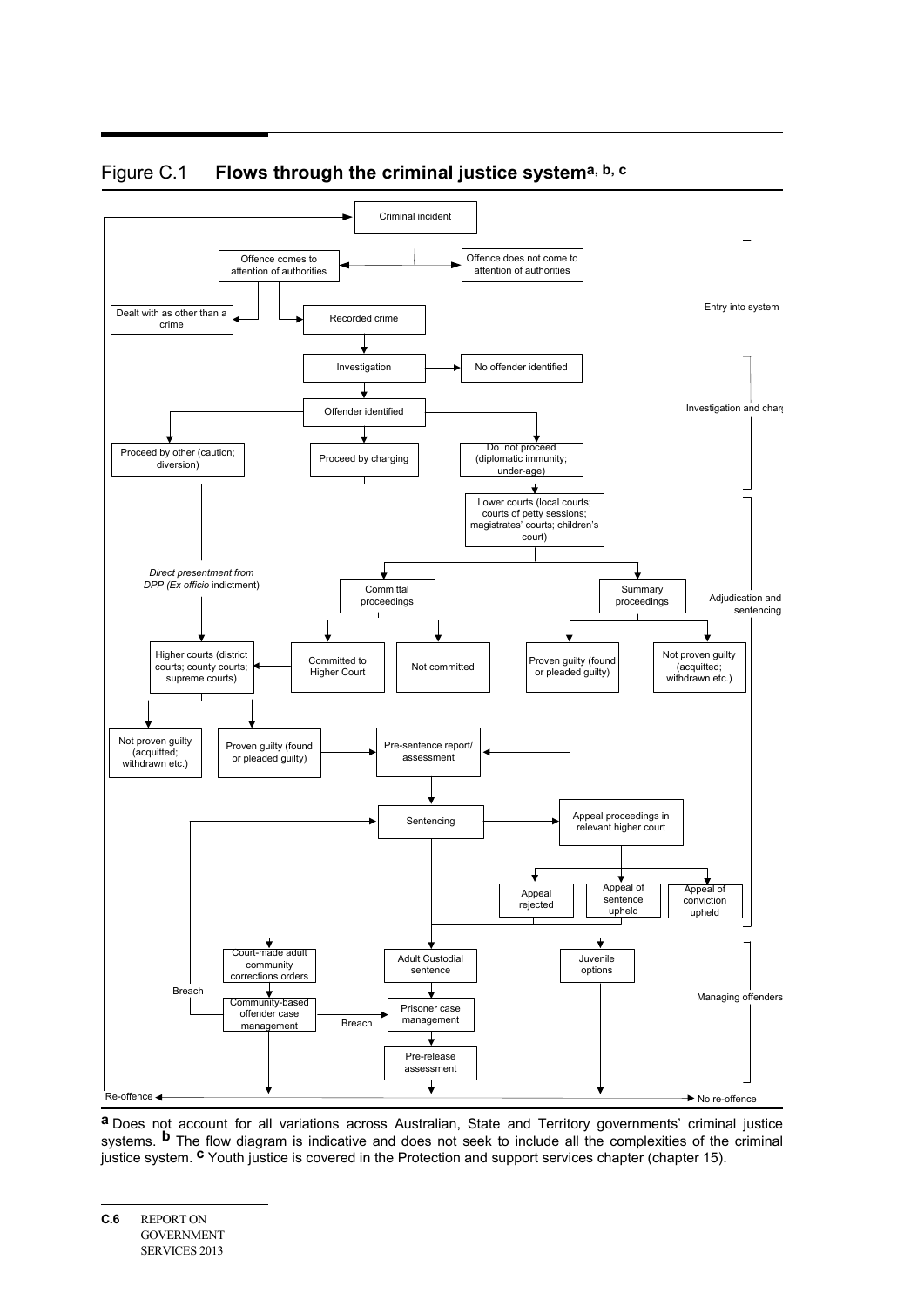# *Overview of the civil justice system*

In the civil justice system, courts deal with civil law matters. The civil justice system involves the interaction of a number of practices, procedures and case management processes aimed at achieving fair, accessible and effective dispute resolution.

Courts are not the primary means by which people resolve their disputes. The vast majority of disputes are settled outside of the formal court system. Methods of resolution can include legal advice and help, internal complaint mechanisms, external dispute resolution and ombudsmen, tribunals, family dispute resolution services, and alternative dispute resolution processes such as mediation, negotiation and arbitration (Australian Government Attorney-General's Department 2009).

Figure C.2 is an indicative model of the flows through the civil justice system; it has been simplified because specific steps are complex, vary between jurisdictions, and cannot all be captured in a single figure. While the emphasis in figure C.2 is on the flow of disputes which proceed to court, the role of alternative dispute resolution processes is considerable in civil justice.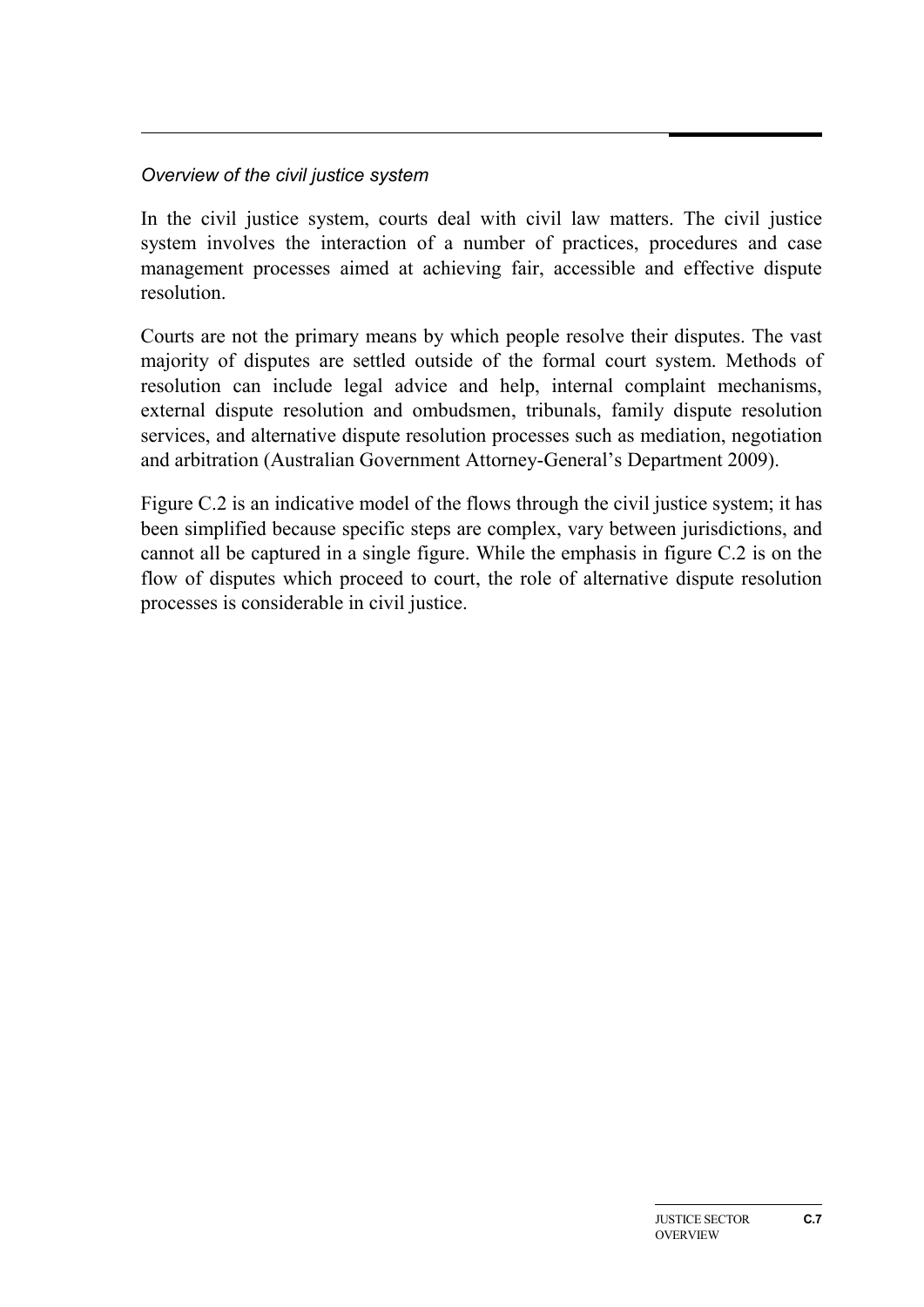



**a** Does not account for all variations across Australian, State and Territory governments' civil justice systems. **b** The flow diagram is indicative and does not seek to include all the complexities of the civil justice system.

#### *Government funding*

In this Report funding reported for policing functions and for all corrective services is provided through State and Territory governments. Court administration and services to the judiciary are funded by State and Territory governments or the Australian Government depending on the jurisdiction of the court.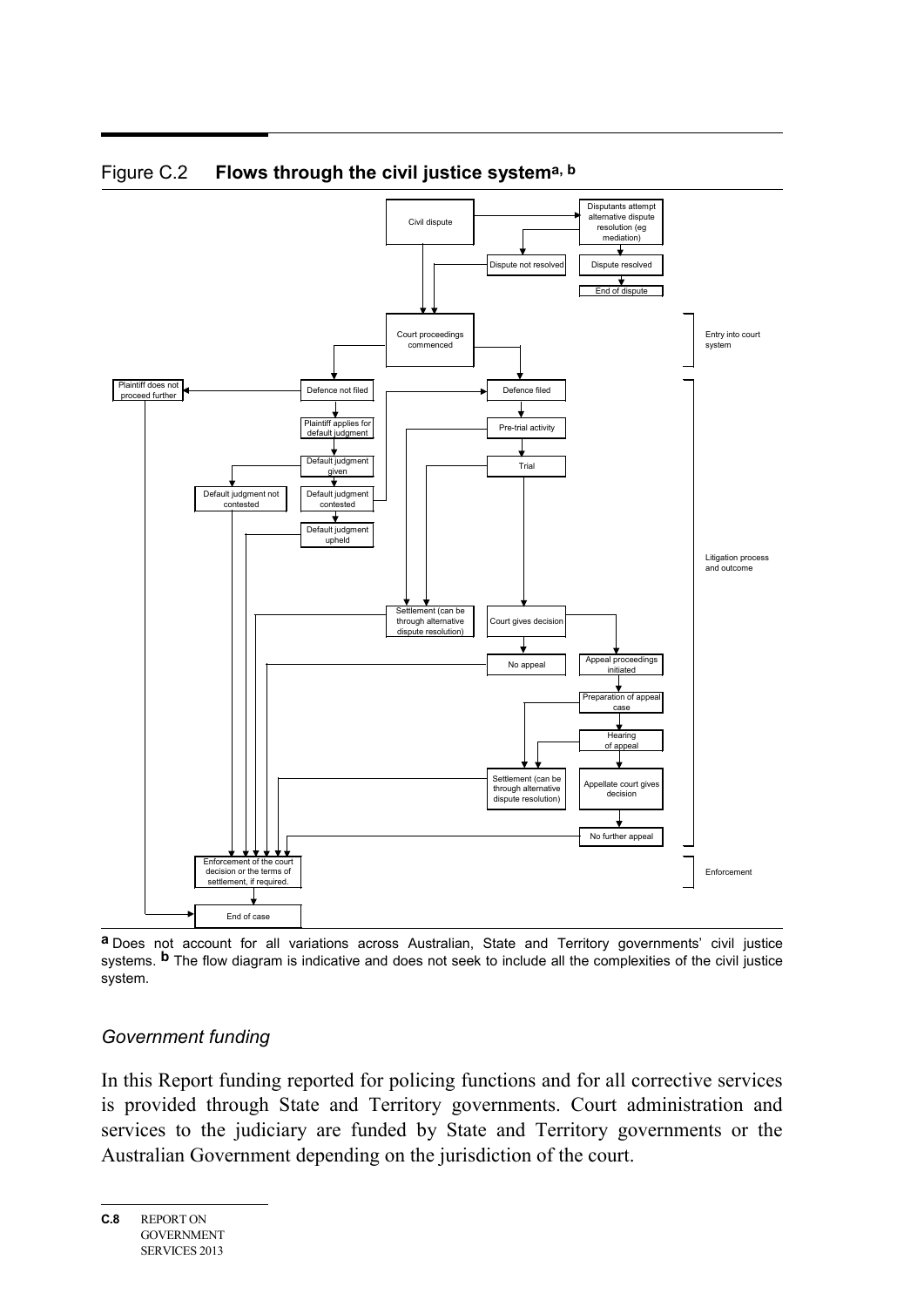### *Real recurrent expenditure on justice services in this Report*

Recurrent expenditure relates to the annual service costs for the parts of the justice system covered in this Report, and excludes payroll tax. Real recurrent expenditure is derived by applying a Gross Domestic Product (GDP) Implicit Price Deflator (IPD) to the recurrent expenditure data. Details on the GDP IPD can be found in the statistical appendix and table AA.51. Total real recurrent expenditure (less revenue from own sources) for those parts of the justice system covered in this Report was \$14 billion in 2011-12 (table C.1).

|                             | $(2011-12$ dollars) <sup>a, b, c, d</sup> |                |         |         |                |                               |
|-----------------------------|-------------------------------------------|----------------|---------|---------|----------------|-------------------------------|
|                             | 2007-08                                   | 2008-09        | 2009-10 | 2010-11 | 2011-12        | Average annual<br>growth rate |
|                             | \$m\$                                     | $\mathsf{S}$ m | \$m     | \$m     | $\mathsf{S}$ m | %                             |
| Police services             | 8 1 7 5                                   | 8 3 6 9        | 8879    | 9013    | 9459           | 3.7                           |
| Courts — criminal           | 680                                       | 705            | 727     | 727     | 780            | 3.5                           |
| Courts — civil <sup>e</sup> | 658                                       | 628            | 653     | 634     | 654            | $-0.2$                        |
| Corrective services         | 2783                                      | 2937           | 3 0 3 0 | 2982    | 3 1 2 6        | 2.9                           |
| <b>Total justice system</b> | 12 297                                    | 12 639         | 13 288  | 13 356  | 14 019         | 3.3                           |
|                             | $\%$                                      | $\%$           | %       | $\%$    | %              |                               |
| Police services             | 66.5                                      | 66.2           | 66.8    | 67.5    | 67.5           |                               |
| Courts — criminal           | 5.5                                       | 5.6            | 5.5     | 5.4     | 5.6            |                               |
| Courts — civil <sup>e</sup> | 5.4                                       | 5.0            | 4.9     | 4.7     | 4.7            | $\ddotsc$                     |
| Corrective services         | 22.6                                      | 23.2           | 22.8    | 22.3    | 22.3           |                               |
| <b>Total justice system</b> | 100.0                                     | 100.0          | 100.0   | 100.0   | 100.0          |                               |

# Table C.1 **Real recurrent expenditure (less revenue from own sources) on justice services by Australian, State and Territory governments**

**a** Totals may not sum as a result of rounding. **b** Expenditure data for all services include depreciation, but exclude payroll tax and user cost of capital. This treatment has been adopted to aid comparability in the above table and may differ from the treatment used in tables within individual chapters. **c** Excludes expenditure on justice services outside the scope of this Report (for example, specialist courts, legal aid, public prosecutions). **d** Real expenditure based on the ABS gross domestic product price deflator (2011-12 = 100). **e** Civil real net recurrent expenditure for court administration includes the Federal Court of Australia, the Family Court of Australia and the Federal Magistrates Court but excludes real net recurrent expenditure on probate matters. .. Not applicable.

*Source*: Australian, State and Territory governments (unpublished); tables 6A.10, 7A.12-13, 8A.12 and AA.51.

A number of factors contribute to the significant differences in expenditure across jurisdictions. These include factors beyond the control of jurisdictions (such as geographic dispersion, economies of scale and socio-economic factors), as well as differences in justice policies and/or the scope of services that justice agencies deliver. For example, event management and some emergency response services are provided by police only in some jurisdictions.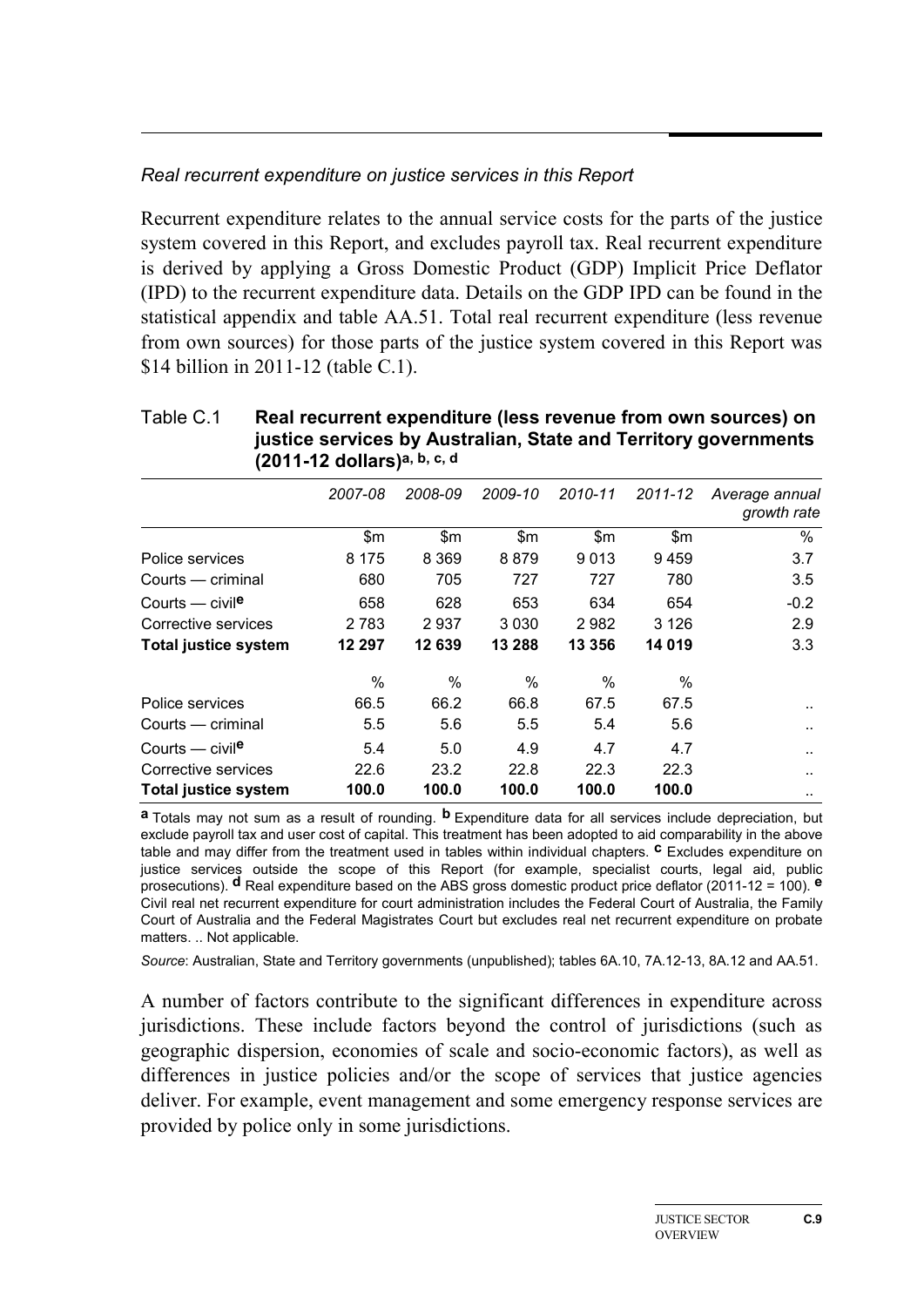*Efficiency — real recurrent expenditure (less revenue from own sources) per person*

The efficiency of the justice system is reflected in the level of resources used to deliver those services. Unit cost indicators for individual justice services in the Report are presented in the related chapters, but some outcomes result from interactions among the individual services. One indicator of efficiency is annual government recurrent expenditure per person on justice services. Data in table C.2 are calculated from real recurrent expenditure (less revenue from own sources) data for corrective services, criminal and civil court administration and police services, and ABS population estimates, to derive per person results.

Nationally, real expenditure (less revenue from own sources) per person on the areas of justice reported on in 2011-12 was \$624 (table C.2).

|                                | Unit | <b>NSW</b> | Vic   | Qld   | WA    | SA    | Tas   | ACT   | NΤ    | Aust  |
|--------------------------------|------|------------|-------|-------|-------|-------|-------|-------|-------|-------|
| Police services                | \$   | 422        | 371   | 414   | 499   | 409   | 384   | 429   | 1052  | 421   |
| Courts — criminal              | \$   | 30         | 33    | 32    | 51    | 38    | 33    | 35    | 86    | 35    |
| Courts — civil <sup>f, g</sup> | \$   | 17         | 19    | 11    | 30    | 13    | 11    | 31    | 50    | 29    |
| Corrective services            | \$   | 137        | 107   | 129   | 217   | 129   | 126   | 121   | 481   | 139   |
| <b>Total justice system</b>    | \$   | 606        | 530   | 586   | 797   | 588   | 554   | 616   | 1669  | 624   |
| Police services                | %    | 69.6       | 70.0  | 70.7  | 62.6  | 69.5  | 69.3  | 69.7  | 63.0  | 67.5  |
| Courts — criminal              | %    | 5.0        | 6.2   | 5.4   | 6.4   | 6.4   | 5.9   | 5.7   | 5.2   | 5.6   |
| Courts — civil <sup>t, g</sup> | $\%$ | 2.8        | 3.6   | 1.8   | 3.8   | 2.1   | 2.0   | 5.0   | 3.0   | 4.7   |
| Corrective services            | %    | 22.6       | 20.2  | 22.0  | 27.2  | 21.9  | 22.7  | 19.6  | 28.8  | 22.3  |
| <b>Total justice system</b>    | %    | 100.0      | 100.0 | 100.0 | 100.0 | 100.0 | 100.0 | 100.0 | 100.0 | 100.0 |

#### Table C.2 **Real recurrent expenditure (less revenue from own sources) per person on justice services, 2011-12a, b, c, d, e**

**a** Totals may not sum as a result of rounding. **b** Expenditure data for all services include depreciation, but exclude payroll tax and user cost of capital. This treatment has been adopted to aid comparability in the above table and may differ from the treatment used in tables within individual chapters. **c** Population is estimated by taking the midpoint population estimate of the 2011-12 financial year. **d** Excludes expenditure on justice services outside the scope of this Report (for example, specialist courts, legal aid, public prosecutions). **e** Real expenditure based on the ABS gross domestic product price deflator (2011-12 = 100). **f** The Australian total includes net court administration expenditure for the Federal Court of Australia, the Family Court of Australia, and the Federal Magistrates Court of Australia, which are not attributed to State or Territory jurisdictions. **g** WA civil net court administration expenditure includes the Family Court of WA, so is not directly comparable with other jurisdictions.

*Source*: Australian, State and Territory governments (unpublished); tables 6A.10, 7A.12-13, 8A.13 and table AA.2.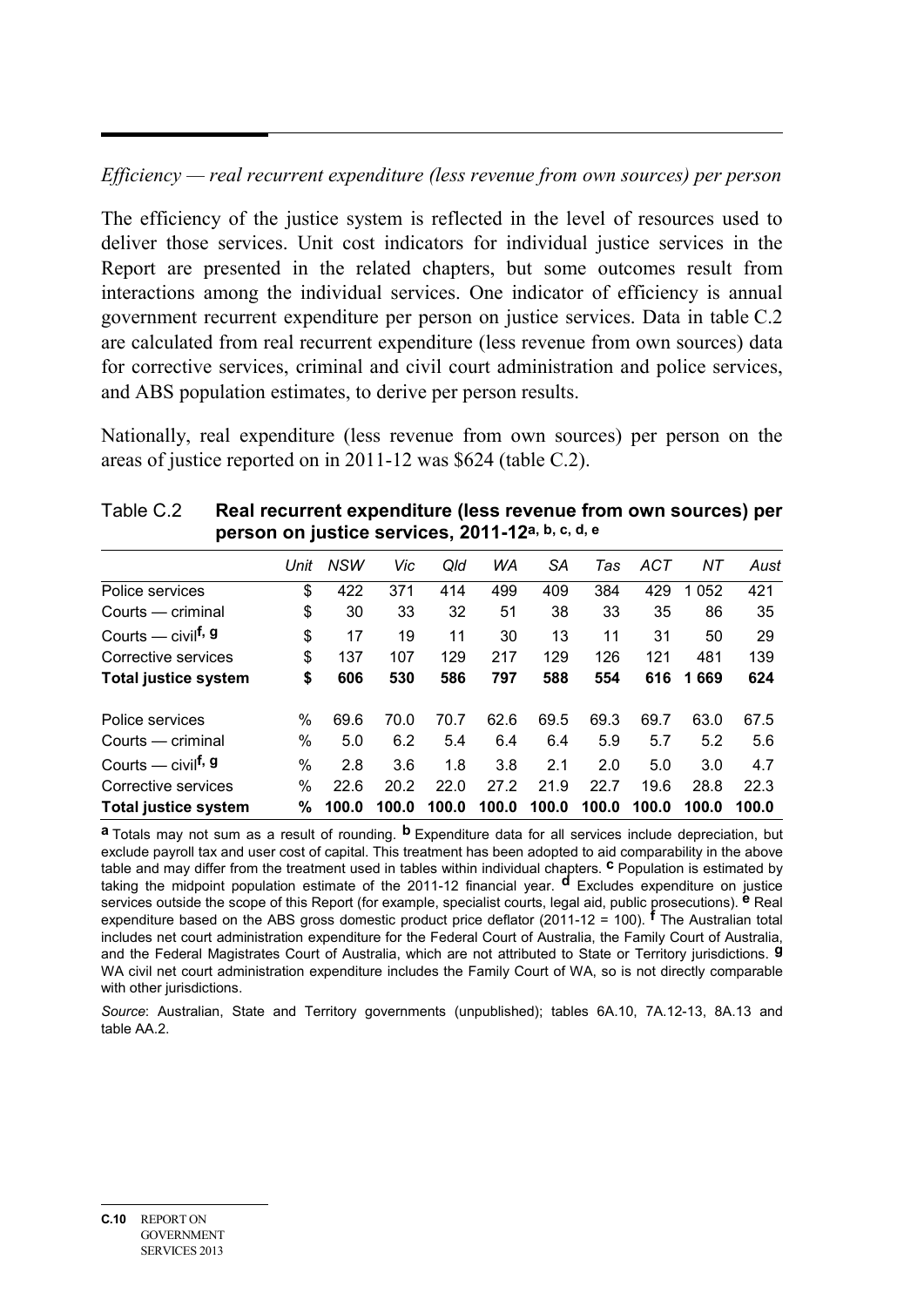# **Social and economic factors affecting demand for services**

# *Criminal jurisdiction*

Links have been drawn between criminal activity and social and economic factors such as poverty, levels of substance abuse, unemployment, and levels of social and community cohesion (Weatherburn 2001). Levels of demand on justice services are also driven by changes in legislative and policy environments introduced in response to social concerns such as levels of crime and fear of crime.

It was estimated that in 2005 the costs associated with crime in Australia amounted to approximately \$21.3 billion (Rollings 2008). When combined with the costs of criminal justice, victim assistance, security and insurance the total estimated cost of crime to the community amounted to almost \$36 billion. Expenditure by governments on criminal justice accounted for just over one quarter of the estimated overall costs (Rollings 2008).

# *Civil jurisdiction*

Demand for civil justice services is influenced by the types of legal issues people experience, which in turn are influenced by social and economic factors. Demand also varies with the way in which people respond to legal issues — do nothing, deal with the issue independently or seek advice or legal assistance (Australian Government Attorney-General's Department 2009). A survey of legal needs undertaken in New South Wales in 2003 (Law and Justice Foundation 2006) found that in disadvantaged areas, legal needs for civil issues were generally higher for people with chronic illness or disability. Age, Indigenous status and personal income also had varying influences on both the type of legal issue experienced and whether people chose to seek assistance.

In addition to expenditure by State and Territory governments on civil justice, the Australian Government contributes substantially to the federal civil justice system. In 2007-08 over \$1 billion was spent on federal civil courts, tribunals, legal aid, Indigenous programs, community legal centres, commonwealth ombudsman, legal aid, community legal centres and insolvency and trustee services (Australian Government Attorney-General's Department 2009). Expenditure on the federal courts (the High Court, the Federal Court of Australia, the Family Court and the Federal Magistrates Court) comprised just over a quarter of the total federal gross expenditure on civil justice.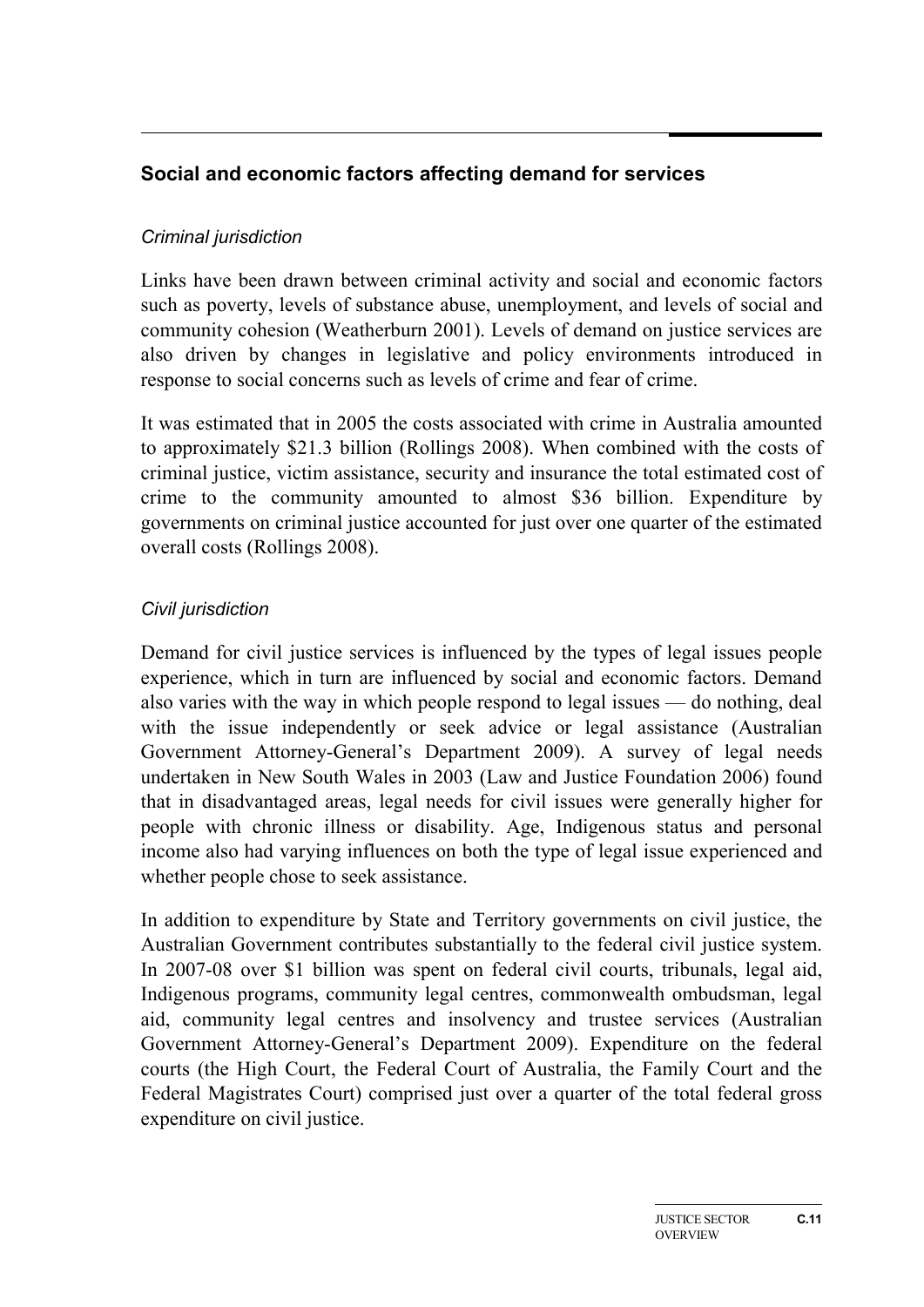# **Service-sector objectives**

The overarching objectives of the justice sector are:

- safe communities
- a fair, equitable and accessible system of justice.

The objectives of the criminal and civil justice system are provided in box C.2. By contrast with criminal justice, civil cases involve participants using the legal system to settle disputes, and the types of parties and possible dispute resolution approaches vary considerably. Specific objectives for each of the three justice services can be found in chapters 6 (police services), 7 (courts) and 8 (corrective services).

# Box C.2 **Objectives of the criminal and civil justice system**

The objectives of the criminal justice system are to:

- prevent, detect and investigate crime
- administer criminal justice that determines guilt and applies appropriate, consistent and fair sanctions to offenders
- provide a safe, secure and humane custodial system and an effective community corrections system.

The objectives of the civil justice system are to:

- resolve civil disputes and enforce a system of legal rights and obligations
- respect, restore and protect private and personal rights
- resolve and address the issues resulting from family conflicts and ensure that children's and spousal rights are respected and enforced.

# <span id="page-11-0"></span>**C.2 Sector performance indicator framework**

This sector overview is based on a sector performance indicator framework (figure C.3). This framework is made up of the following elements:

- Sector objectives two sector objectives, safe communities and a fair, equitable and accessible system of justice, are based on the key objectives of the Justice sector
- Sector-wide indicators three sector-wide indicators relate to the first sector objective and two indicators relate to the second sector objective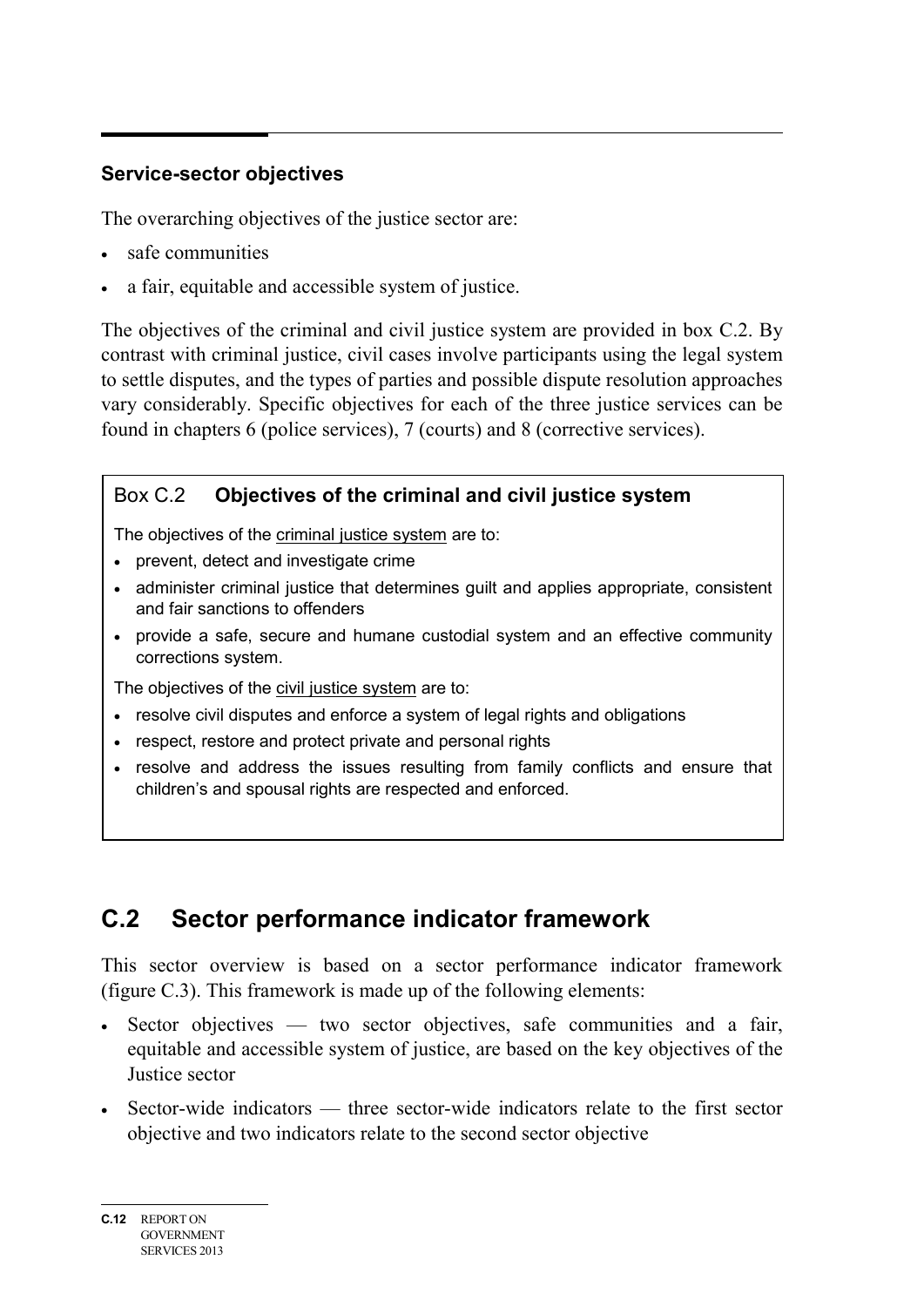• Information from the three service-specific performance indicator frameworks in the three justice chapters. Discussed in more detail in chapters 6, 7 and 8, the service–specific frameworks provide comprehensive information on the equity, effectiveness and efficiency of specific government services.

This sector summary provides an overview of relevant performance information. Chapters 6, 7 and 8 and their associated attachment tables provide further information, including disaggregation of some indicators by Indigenous status.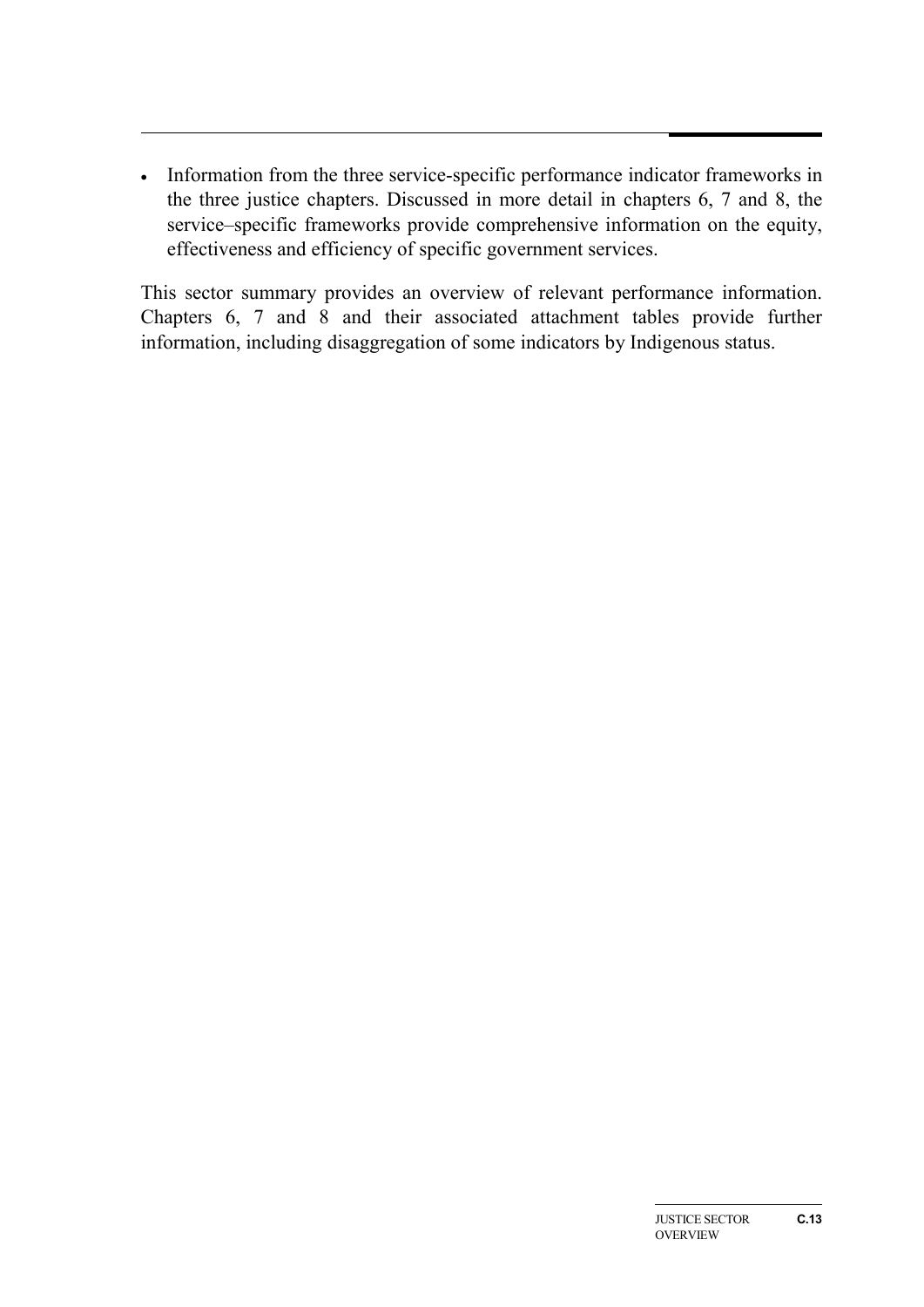#### Figure C.3 **Criminal and civil justice sector performance indicator framework**



p. 8.13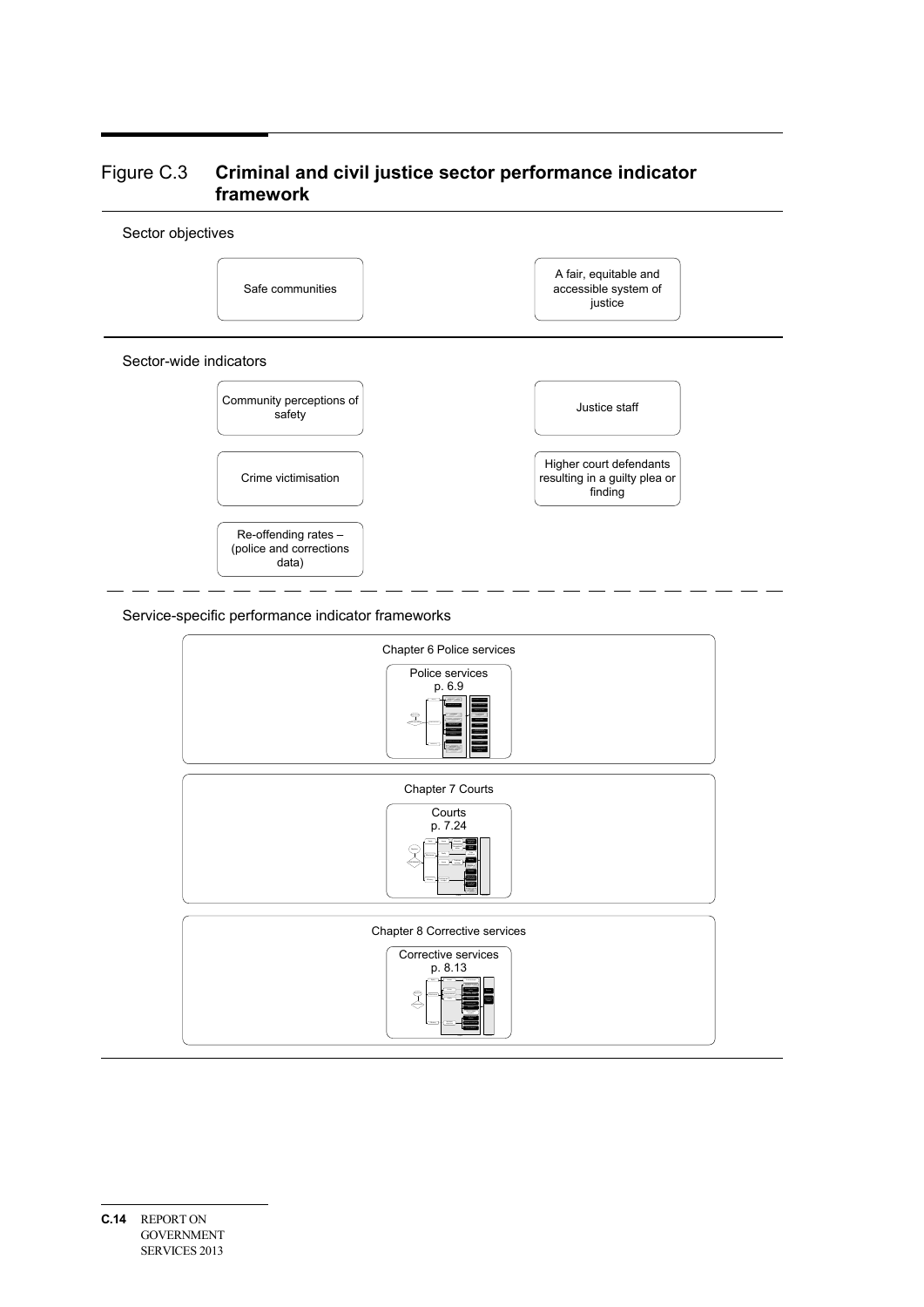# **Sector-wide indicators**

### *Community perceptions of safety*

'Community perceptions of safety' is an indicator of governments' objective to maintain public safety (box C.3).

# Box C.3 **Community perceptions of safety**

'Community perceptions of safety' is defined by two separate measures:

- the proportion of people who felt 'safe' or 'very safe' at home
- the proportion of people who felt 'safe' or 'very safe' in public places.

A high or increasing proportion of people who felt 'safe' or 'very safe' for either measure is desirable.

Perceptions of safety might not reflect reported crime, as reported crime might understate actual crime, and many factors (including media reporting and hearsay) might affect public perceptions of crime levels and safety.

Data reported for this indicator are comparable.

*Source:* Chapter 6*.*

Data for this indicator are derived from the National Survey of Community Satisfaction with Policing (NSCSP). The NSCSP collects information on public perceptions of crime and safety problems in the community and local area.

Nationally in 2011-12:

- 94.8 per cent of people felt 'safe' or 'very safe' at home alone during the day (figure C.4)
- 87.8 per cent of people felt 'safe' or 'very safe' at home alone during the night (figure C.4)
- 51.6 per cent of people felt 'safe' or 'very safe' when walking alone locally during the night (figure C.5)
- 25.4 per cent of people felt 'safe' or 'very safe' when travelling on public transport during the night (figure C.5).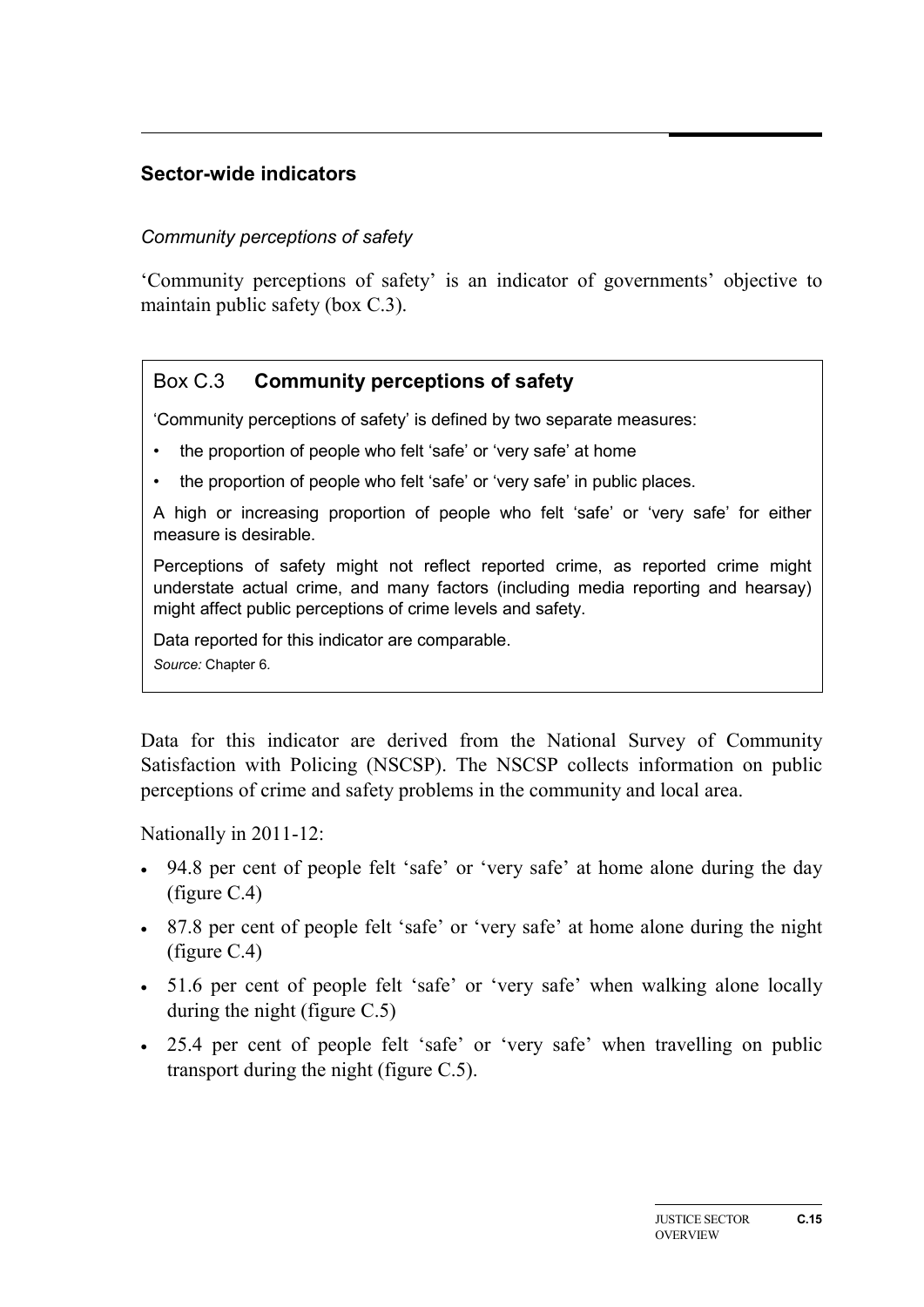#### Figure C.4 **Perceptions of safety at home alonea, b**



**Proportion of people who felt 'safe' or 'very safe' in 2011-12**

**a** Data are for people aged 15 years or over. **b** Survey results are subject to sampling error. Refer to the Statistical appendix section A.5 for information to assist in the interpretation of these results. *Source*: ANZPAA (unpublished) *NSCSP*; table CA.1.

#### Figure C.5 **Perceptions of safety in public places during the nighta, b, c**

#### **Proportion of people who felt 'safe' or 'very safe' in 2011-12**



**a** Data are for people aged 15 years or over. **b** Survey results are subject to sampling error. Refer to the Statistical appendix section A.5 for information to assist in the interpretation of these results. **c** Tasmania, the NT and the ACT rely on buses as the primary means of public transportation.

*Source*: ANZPAA (unpublished) *NSCSP*; table CA.2.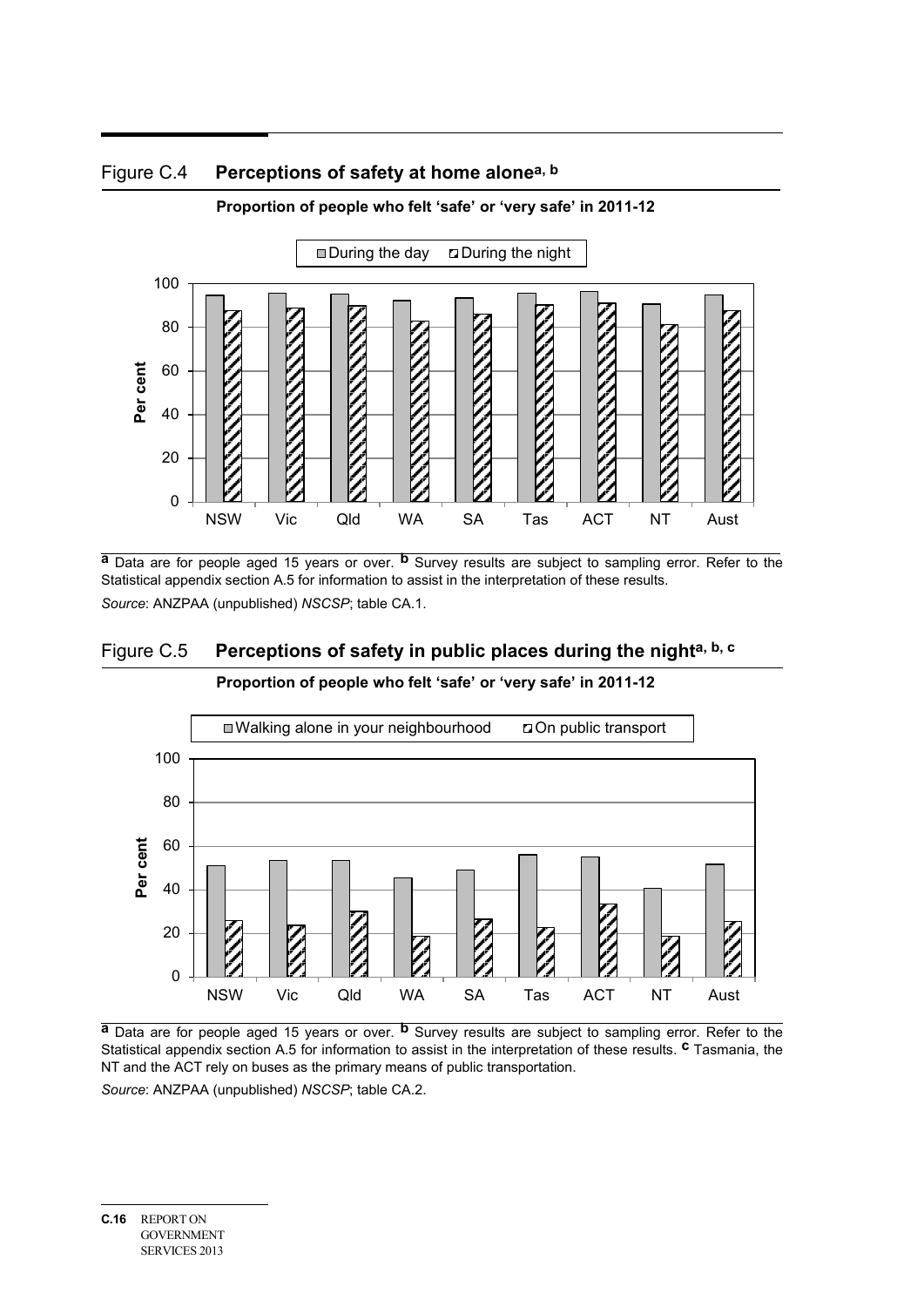### *Crime victimisation*

'Crime victimisation' is an indicator of governments' objective to reduce the incidence of crime against people and property (box C.4).

# Box C.4 **Crimes against the person and against property**

'Crime victimisation' in this sector overview is an indicator for which two measures of crime against the person and two measures of crime against property are reported. These data are sourced from ABS crime victimisation survey data:

- estimated victimisation rate for physical assault per 100 000 people aged 15 years or over
- estimated victimisation rate for sexual assault per 100 000 people aged 18 years or over
- estimated household victims of break-in/attempted break-in per 100 000 households
- estimated victims of motor vehicle theft per 100 000 households

Data reported for this indicator are comparable.

*Source*: Chapter 6.

Based on ABS crime victimisation survey data, nationally in 2010-11, there were

- 5808 victims of physical and threatened assault per 100 000 people (figure C.6)
- 326 victims of sexual assault per 100 000 people (figure C.6)
- 2845 victims of break-in per 100 000 households (figure C.7)
- 2191 victims of attempted break-in per 100 000 households (figure C.7)
- 824 victims of motor vehicle theft per 100 000 households (figure C.7).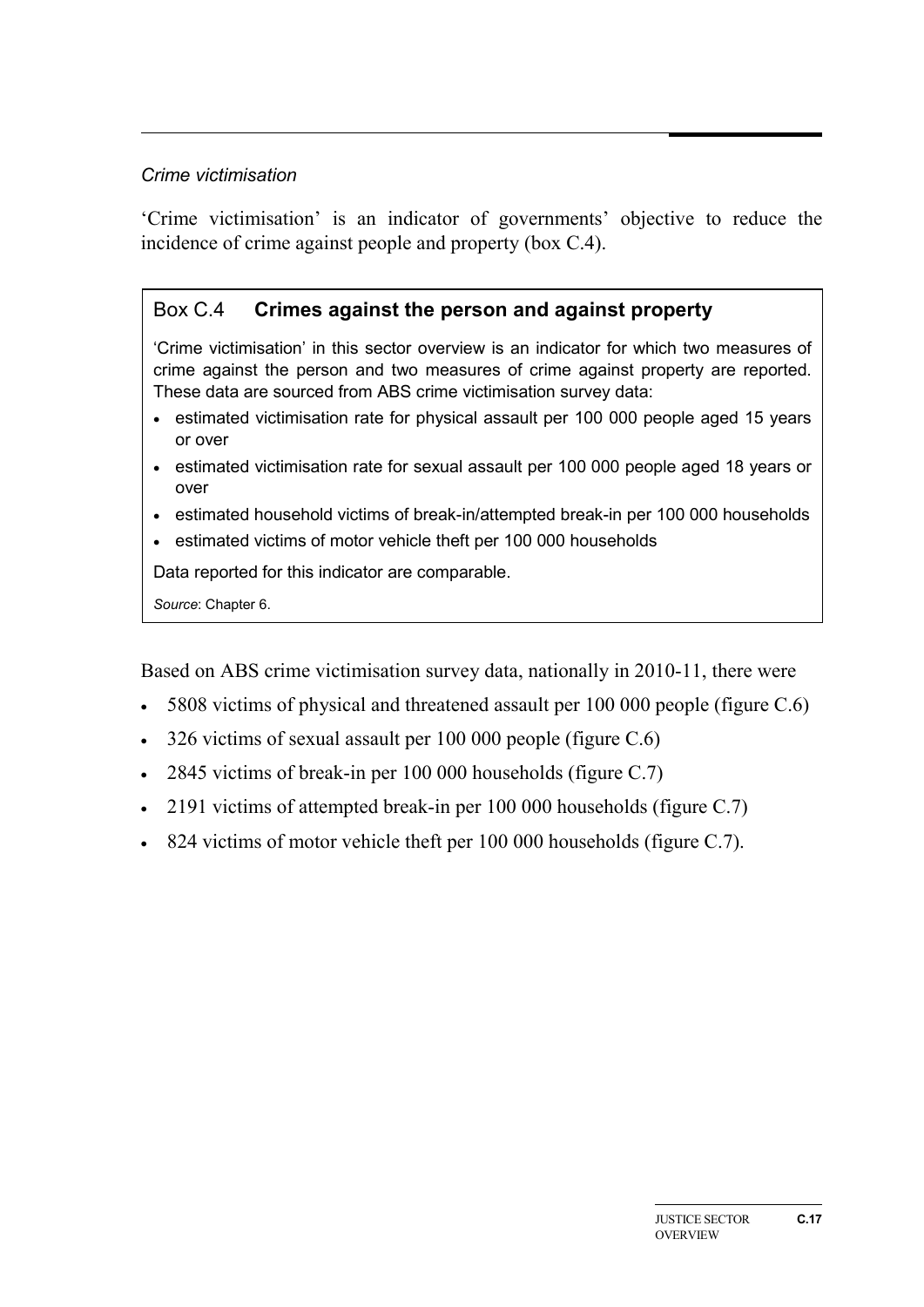

Figure C.6 **Estimated victims of physical and sexual assault, 2010-11a, b, c, d**

**a** A victim is defined as a person reporting at least one of the offences included in the Crime Victimisation Survey. Persons who have been a victim of multiple offence types during the reference period were counted once for each offence type for which they were a victim of at least one incident. Individuals may be counted multiple times across offence types and consequently the estimated total number of victims cannot be calculated from this graph. **b** Threatened assault includes face-to-face incidents only. **c** NT data refer to mainly urban areas only. **d** . Some robbery and sexual assault rates include data points with large standard errors so that comparisons between jurisdictions and between years should be interpreted with caution. For ACT, the nil or rounded to zero estimate for sexual assault is still subject to error, and despite having a relative standard error of zero (as sampling error is not measured for counts of zero) may differ from the estimate that would be obtained if all persons in the population were included in the survey.

*Source*: Based on survey data from ABS *Crime Victimisation, Australia 2010-11*, Cat. no. 4530.0; tables 6A.27, CA.3.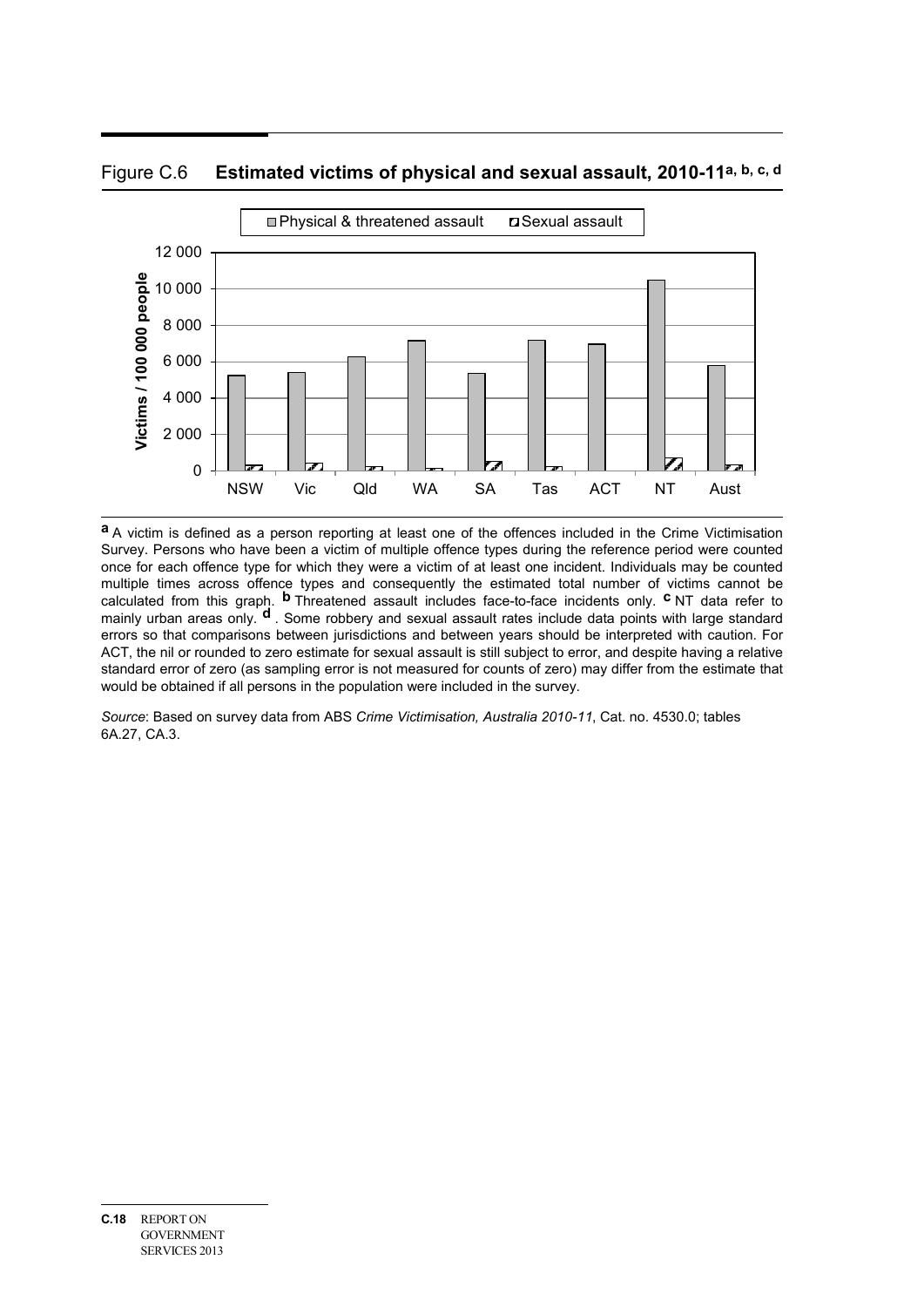**Figure C.7 Estimated victims of break-in, attempted break-in and motor vehicle theft, 2010-11a, b, c**



**a** A victim is defined as a household reporting at least one of the offences included in the Crime Victimisation Survey. Households that have been a victim of multiple offence types during the reference period were counted once for each offence type for which they were a victim of at least one incident. Individuals may be counted multiple times across offence types and consequently the estimated total number of victims cannot be calculated from this graph. **b** NT data refer to mainly urban areas only. **c** Break-in is defined as an incident where the respondent's home, including a garage or shed, had been broken into. Break-in offences relating to respondents' cars or gardens are excluded. Motor vehicle theft is defined as an incident where a motor vehicle was stolen from any member of the respondent's household. It includes privately owned vehicles and excludes vehicles used mainly for commercial business/business purposes.

*Source:* Based on *Crime Victimisation, Australia 2010-11*, Cat. no. 4530.0; tables 6A.28, CA.4.

#### *Re-offending rates*

The extent to which people who have had contact with the criminal justice system are re-arrested, re-convicted or receive further sentences can be viewed as a partial indicator of governments' objective to improve public safety by reducing the incidence of crime (box C.5). The data reported here are sourced from corrective services and police agencies. There are no data currently available on return to courts.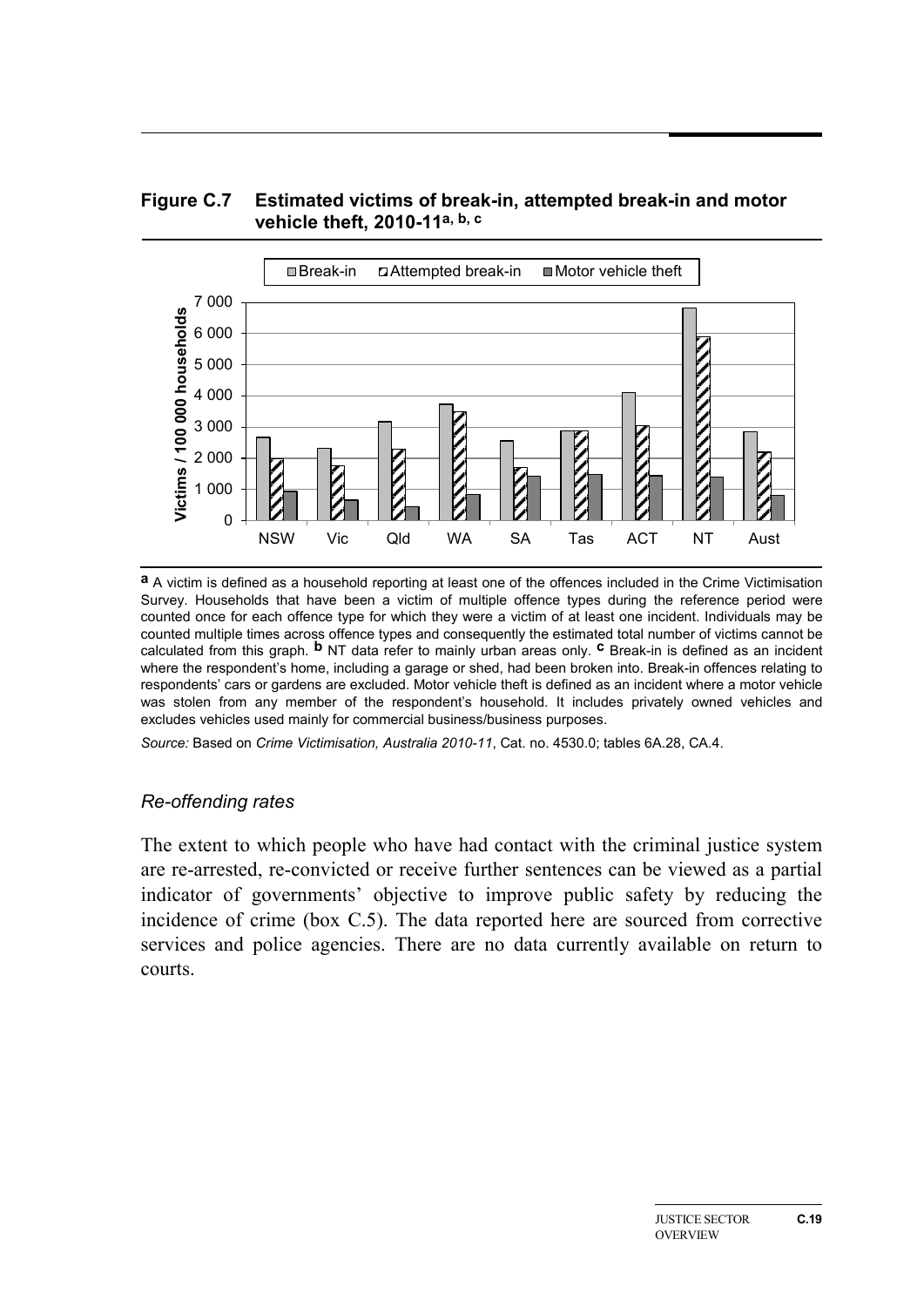# Box C.5 **Re-offending rates**

'Re-offending rates' are defined as the extent to which people who have had contact with the criminal justice system are re-arrested, re-convicted, or return to community corrections. In this sector overview re-offending is measured by:

- the proportion of offenders who were proceeded against more than once by police during 2010-11
- the proportion of adults released from prison during 2009-10 who returned to corrective services (either prison or community corrections) within two years
- the proportion of adults who were discharged from community corrections orders during 2009-10 who returned with a new correctional sanction within two years.

Repeat offender data are difficult to interpret. A low proportion of repeat offenders may indicate an effective justice system discouraging repeat offending. However, a high proportion of repeat offenders may indicate more effective policing.

Repeat offending rates are not weighted to account for the nature of the re-offence, for example, a return to prison for a traffic offence is counted in the same manner as a return for a more serious offence such as armed robbery. Rates of return to corrective services also do not take into account any further:

- arrests
- re-offending that leads to outcomes that are not administered by corrective services, for example, fines
- correctional sanctions for a repeat offender who has previously been sentenced to only non-correctional sanctions, for example, fines.

The data presented are comparable across jurisdictions, but there are jurisdictional differences in how alleged offenders are dealt with and the range of court and non-court actions available to police.

*Source*: ABS (2012) Recorded Crime – Offenders, 2010-11, Cat. no. 4519.0; State and Territory governments (unpublished).

# *Offenders proceeded against more than once by police*

An offender can be proceeded against multiple times during a given period. Table C.3 provides data on the number of times offenders, aged 10 years and over, were proceeded against in 2010-11. The data represent each separate occasion that police initiated a legal action against an offender. In each State and Territory, the majority of offenders (around three quarters) were proceeded against only once during 2010-11.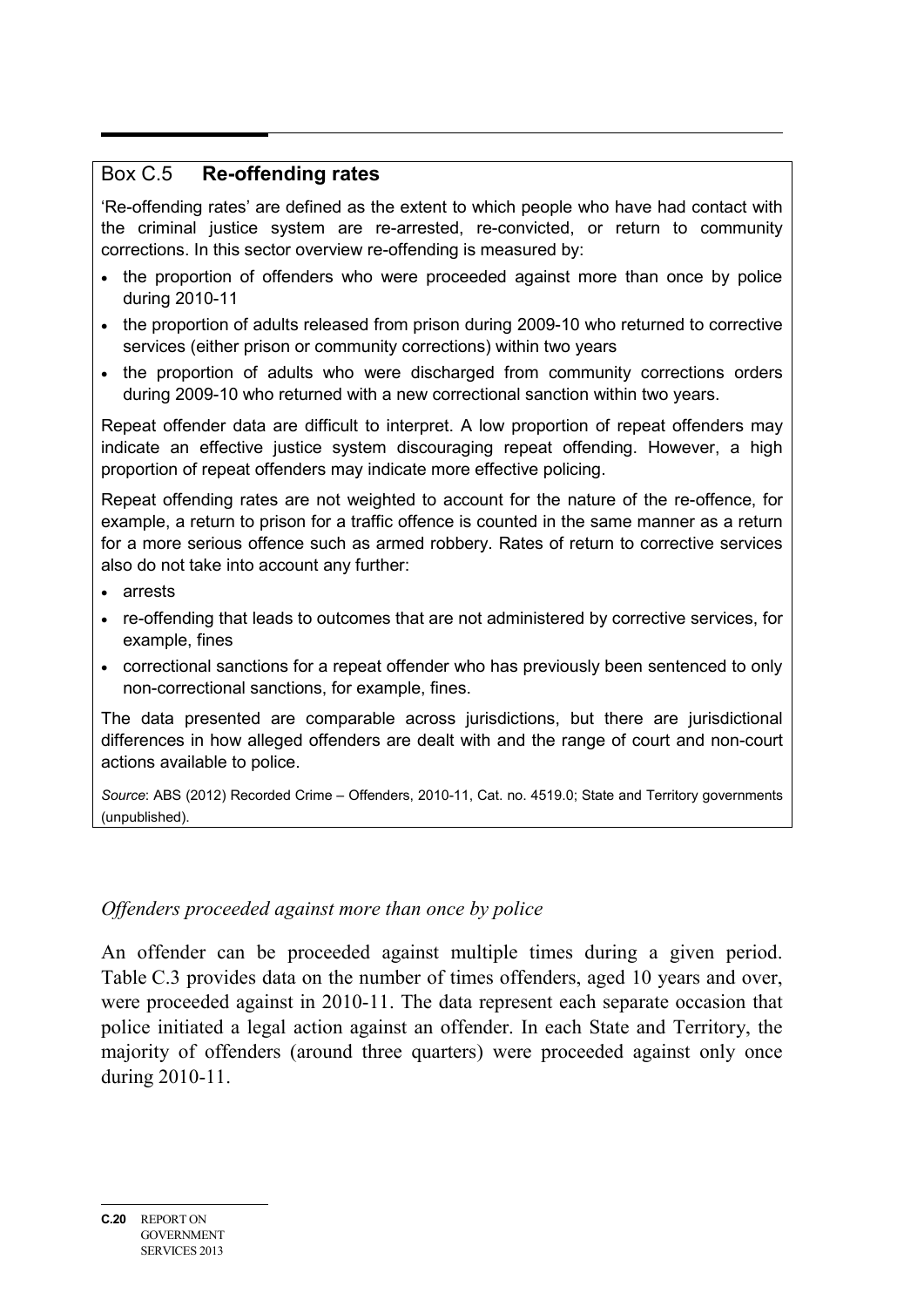|                                  |       | 2010-11 (per cent) <sup>a</sup> |       |                 |       |       |                  |       |
|----------------------------------|-------|---------------------------------|-------|-----------------|-------|-------|------------------|-------|
|                                  | NSW   | Vic                             | Qld   | WA <sub>b</sub> | SAC   | Tas   | ACT <sup>d</sup> | ΝT    |
| $\mathbf{1}$                     | 73.8  | 82.9                            | 69.2  | na              | 81.8  | 70.5  | 77.1             | 71.8  |
| 2                                | 14.2  | 9.8                             | 16.9  | na              | 9.8   | 13.8  | 13.4             | 16.5  |
| 3                                | 5.5   | 3.5                             | 6.5   | na              | 3.6   | 5.9   | 5.6              | 6.7   |
| $\overline{4}$                   | 2.6   | 1.6                             | 3.1   | na              | 1.9   | 3.1   | 2.4              | 2.6   |
| $\geq 5$                         | 3.9   | 2.2                             | 4.3   | na              | 3.0   | 6.7   | 1.6              | 2.4   |
| Total                            | 100.0 | 100.0                           | 100.0 | na              | 100.0 | 100.0 | 100.0            | 100.0 |
| <b>Total repeat</b><br>offenders | 26.2  | 17.1                            | 30.8  | na              | 18.2  | 29.5  | 22.9             | 28.2  |

Table C.3 **Number of times offenders were proceeded against during 2010-11 (per cent)a**

**a** Totals may not sum as a result of rounding. **b** Excludes WA data, as police proceedings may be overstated. **c** Data for SA are overstated. **d** Data for ACT are understated. **na** Not available.

*Source*: ABS (2012), *Recorded Crime – Offenders, selected states and territories, 2010-11,* Cat. no. 4519.0.

#### *Adult offenders released from prison*

The most recent data for adult offenders released from prison who returned to corrective services within two years relate to prisoners released during 2009-10 who returned to corrective services by 2011-12 (table C.4). Nationally, 39.3 per cent of released prisoners had returned to prison within two years, while 46.1 per cent had returned to corrective services.

#### Table C.4 **Prisoners released during 2009-10 who returned to corrective services with a new correctional sanction within two years (per cent)a**

|                                    | NSW  | Vic | Qld.           | WA | SA.       |      | Tas ACT                            | NT.  | Aust  |
|------------------------------------|------|-----|----------------|----|-----------|------|------------------------------------|------|-------|
| Prisoners returning to:            |      |     |                |    |           |      |                                    |      |       |
| — prison                           | 42.5 |     |                |    |           |      | 35.1 37.7 36.1 29.1 36.4 40.8 52.4 |      | -39.3 |
| - corrective services <sup>b</sup> |      |     | 46.9 44.6 43.1 |    | 49.8 41.3 | 48.0 | 56.1                               | 53.2 | 46.1  |

**a** Refers to all prisoners released following a term of sentenced imprisonment including prisoners subject to correctional supervision following release, that is, offenders released on parole or other community corrections orders. Data include returns to prison resulting from the cancellation of a parole order. **b** Includes a prison sentence or a community corrections order.

*Source*: State and Territory governments (unpublished).

Table C.5 provides a time series on the proportion of adult offenders released from prison who returned to prison under sentence within two years. Approximately 4 in 10 released prisoners return to prison within two years and this ratio has remained relatively stable since 2007-08.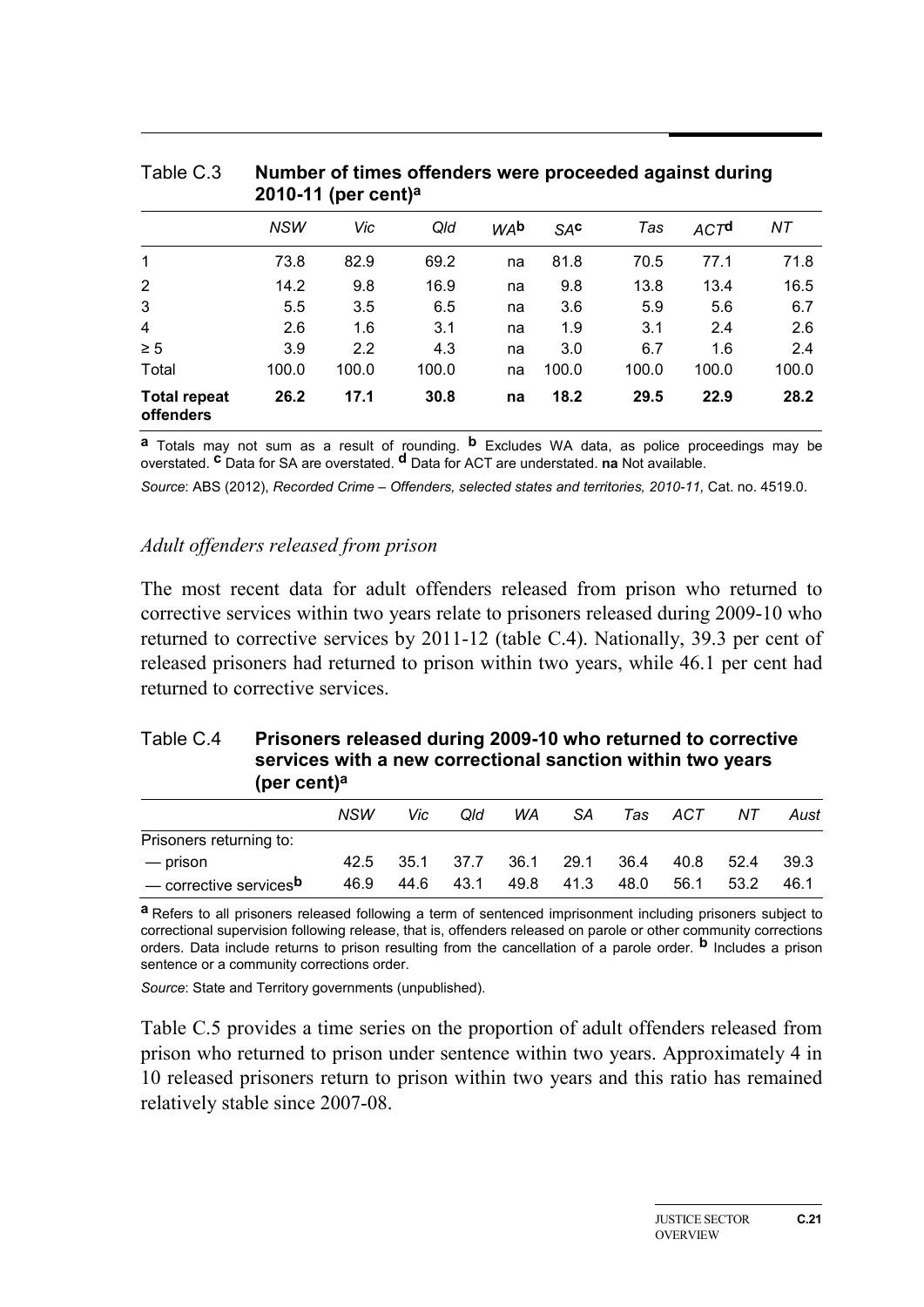|         | WILLIIII LWO YEARS (DEF CEIIL) |                                 |      |      |      |      |         |      |             |
|---------|--------------------------------|---------------------------------|------|------|------|------|---------|------|-------------|
|         | N.SW <sup>a</sup>              | $V$ ic $\mathbf{b}, \mathbf{c}$ | Qld  | WA.  | SA   |      | Tas ACT | NT.  | $A$ ust $C$ |
| 2007-08 | 43.0                           | 35.5                            | 33.6 | 42.3 | 33.2 | 36.0 |         | 44.8 | 38.8        |
| 2008-09 | 42.9                           | 34.0                            | 37.9 | 44.7 | 32.2 | 36.4 |         | 47.3 | 40.0        |
| 2009-10 | 42.4                           | 33.7                            | 33.5 | 45.3 | 30.2 | 31.7 |         | 47.9 | 38.5        |
| 2010-11 | 43.3                           | 37.1                            | 35.2 | 44.2 | 29.8 | 36.2 | na      | 47.1 | 39.8        |
| 2011-12 | 42.5                           | 35.1                            | 37.7 | 36.1 | 29.1 | 36.4 | 40.8    | 52.4 | 39.3        |

#### Table C.5 **Prisoners released who returned to prison under sentence within two years (per cent)**

**a** NSW data for 2010-11 have been revised to include a small number of prisoners discharged from prison into the Community Offender Support Program. **b** Victoria's data for 2007-08 to 2010-11 have been updated to take into account a small number of returned prisoners whose recorded status changed from unsentenced to sentenced after the data for that year had been submitted and who therefore fell within the scope of the counting rule. **c** Australian averages have been amended accordingly. Both the jurisdictional and the national percentages have changed only marginally as a result of these revisions. **na** Not available. **..** Not applicable. *Source*: State and Territory governments (unpublished).

#### *Adult offenders discharged from community corrections orders*

Table C.6 provides data on offenders who were discharged after serving orders administered by community corrections, including post-prison orders such as parole or licence, and then returned with a new correctional sanction within two years. Nationally, of those offenders who were released during 2009-10, 14.2 per cent had returned with a new correctional sanction to community corrections, and 24.1 per cent had returned to corrective services by 2011-12.

#### Table C.6 **Offenders discharged from community corrections orders during 2009-10 who returned with a new correctional sanction within two years (per cent)**

|                                    | NSW | Vic | Qld.                                         | WA 11 | - SA | Tas ACT | NΤ | Aust     |
|------------------------------------|-----|-----|----------------------------------------------|-------|------|---------|----|----------|
| Offenders returning to:            |     |     |                                              |       |      |         |    |          |
| - community corrections            |     |     | 11.8  14.3  17.1  12.6  16.0  18.7  18.7     |       |      |         |    | 8.6 14.2 |
| - corrective services <sup>a</sup> |     |     | 21.5 21.3 32.2 17.6 24.2 23.8 21.3 28.2 24.1 |       |      |         |    |          |

**a**. Includes a prison sentence or a community corrections order.

*Source*: State and Territory governments (unpublished).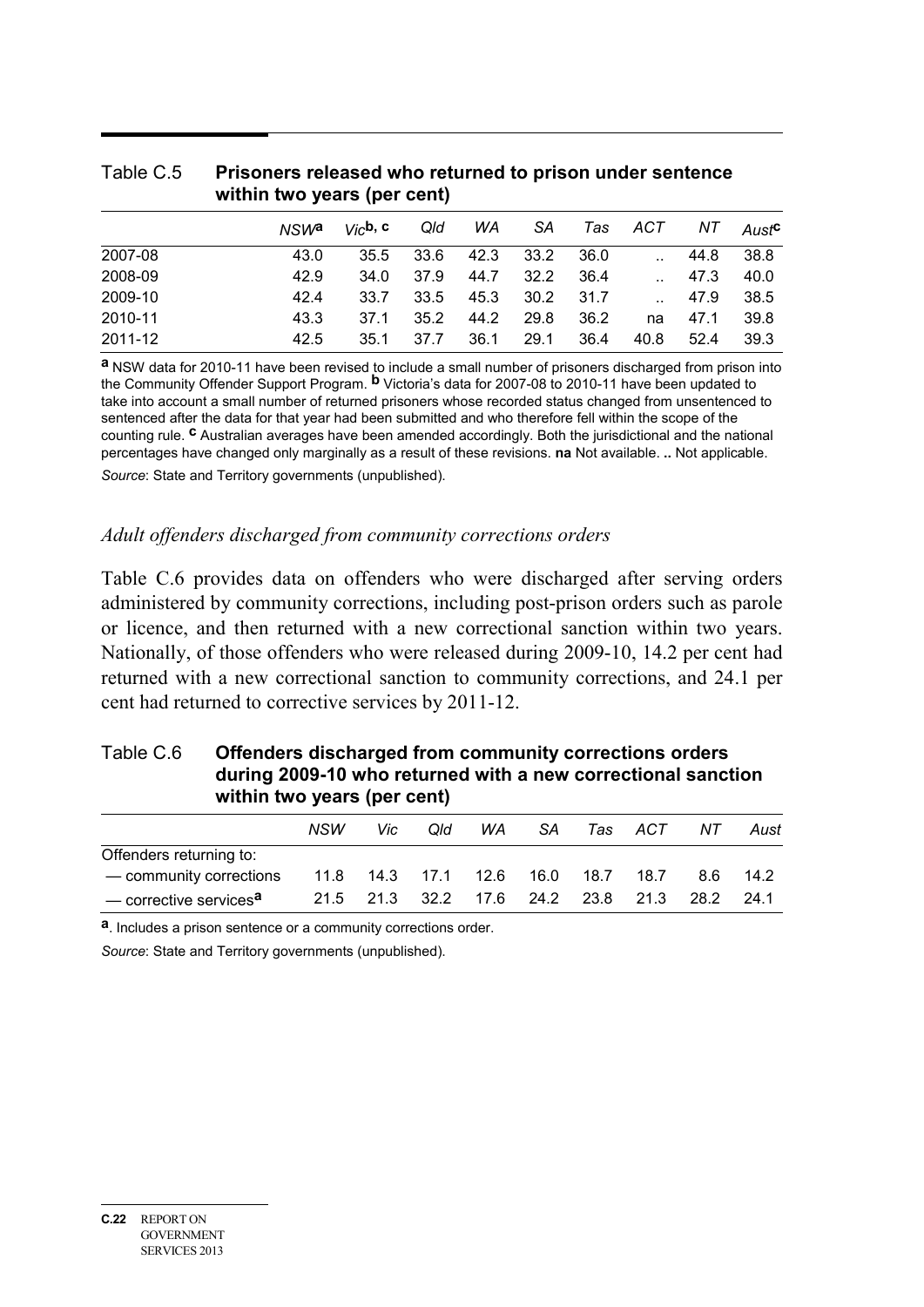#### *Justice staff*

'Justice staff' employed relative to the population is an indicator of governments' aim to provide justice services in an equitable and efficient manner (box C.6). Staffing for police and courts are reported per 100 000 population.

# Box C.6 **Justice staff for police and courts**

Justice staff for police and courts are defined by two measures**:**

- Police staff are categorised according to operational status. An operational police staff member is any member whose primary duty is the delivery of police or police-related services to an external client (primarily members of the public but may also include other government departments). Specialised activities may be outsourced or undertaken by administrative (unsworn) staff. The number of operational and total police staff are presented relative to the population.
- Judicial officers relates to access to the number of judicial officers available to deal with cases in relation to population size. A judicial officer is defined as an officer who can make enforceable orders of the court. The number of judicial officers is expressed in full time equivalent units and where judicial officers have both judicial and non-judicial work, it refers to the proportion of time allocated to judicial work. The number of FTE judicial officers is presented relative to the population. A higher proportion of judicial officers in the population indicates potentially greater access to the judicial system.

Data reported for this indicator are comparable.

*Source*: Chapters 6 and 7.

# *Police staff*

Nationally, there was a total of 60 364 operational and 6792 non-operational staff in 2011-12. Approximately 90 per cent of police staff were operational in Australia in 2011-12. Nationally, on average, there were 268 operational police staff per 100 000 people (figure C.8). The number of staff per 100 000 people varies across jurisdictions, in part, due to differing operating environments.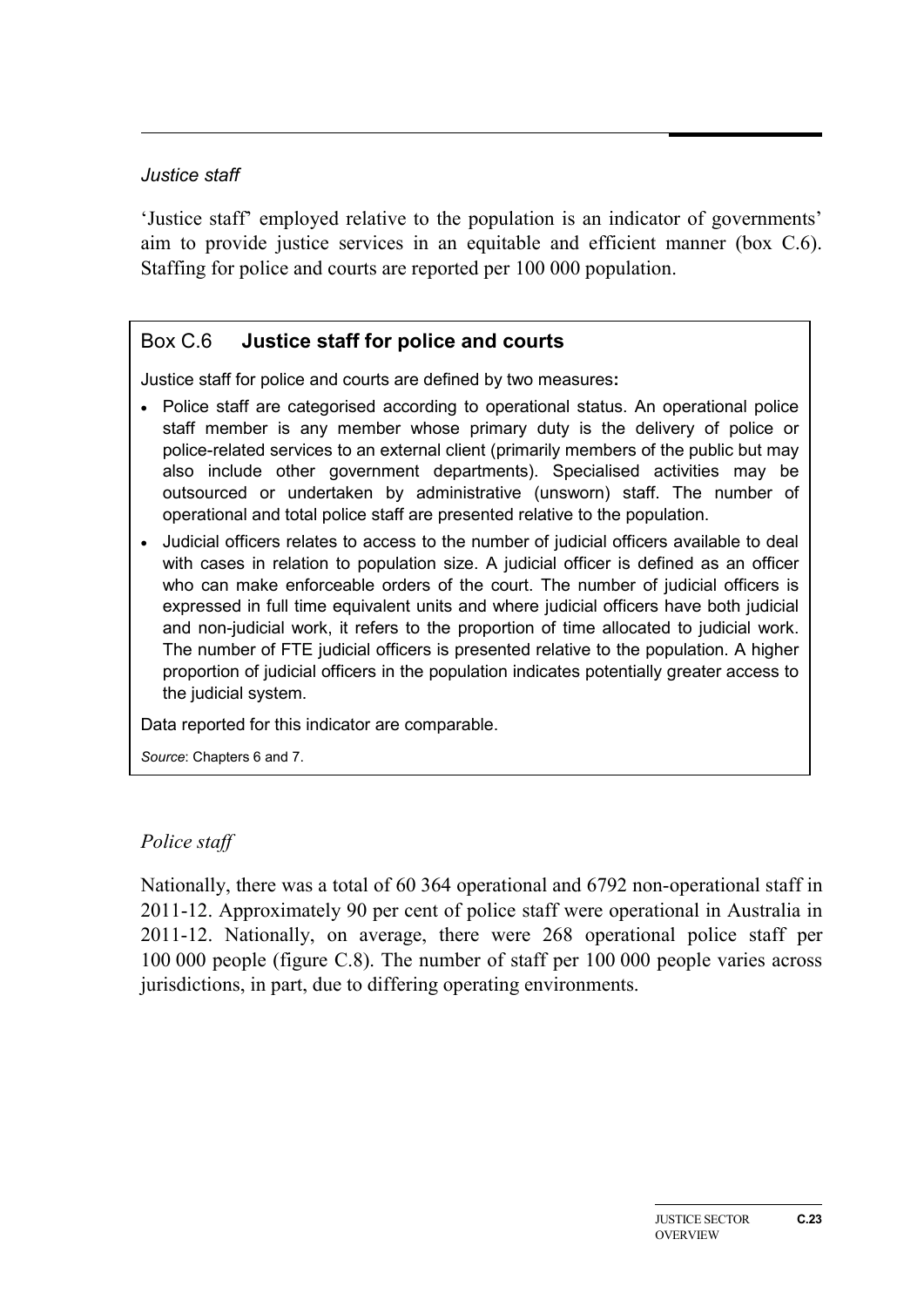

Figure C.8 **Police staff per 100 000 population, 2011-12a**

**a** Data comprise all FTE staff except in the NT where data are based on a headcount at 30 June. *Source*: State and Territory governments (unpublished); table CA.5.

# *Judicial officers*

Nationally, there were 4.8 FTE judicial officers per 100 000 population in 2011-12 (figure C.9). Factors such as geographical dispersion, judicial workload and population density should be considered when comparing data on judicial officers.



Figure C.9 **Judicial officers per 100 000 population, 2011-12**

*Source*: State and Territory governments (unpublished); table CA.6.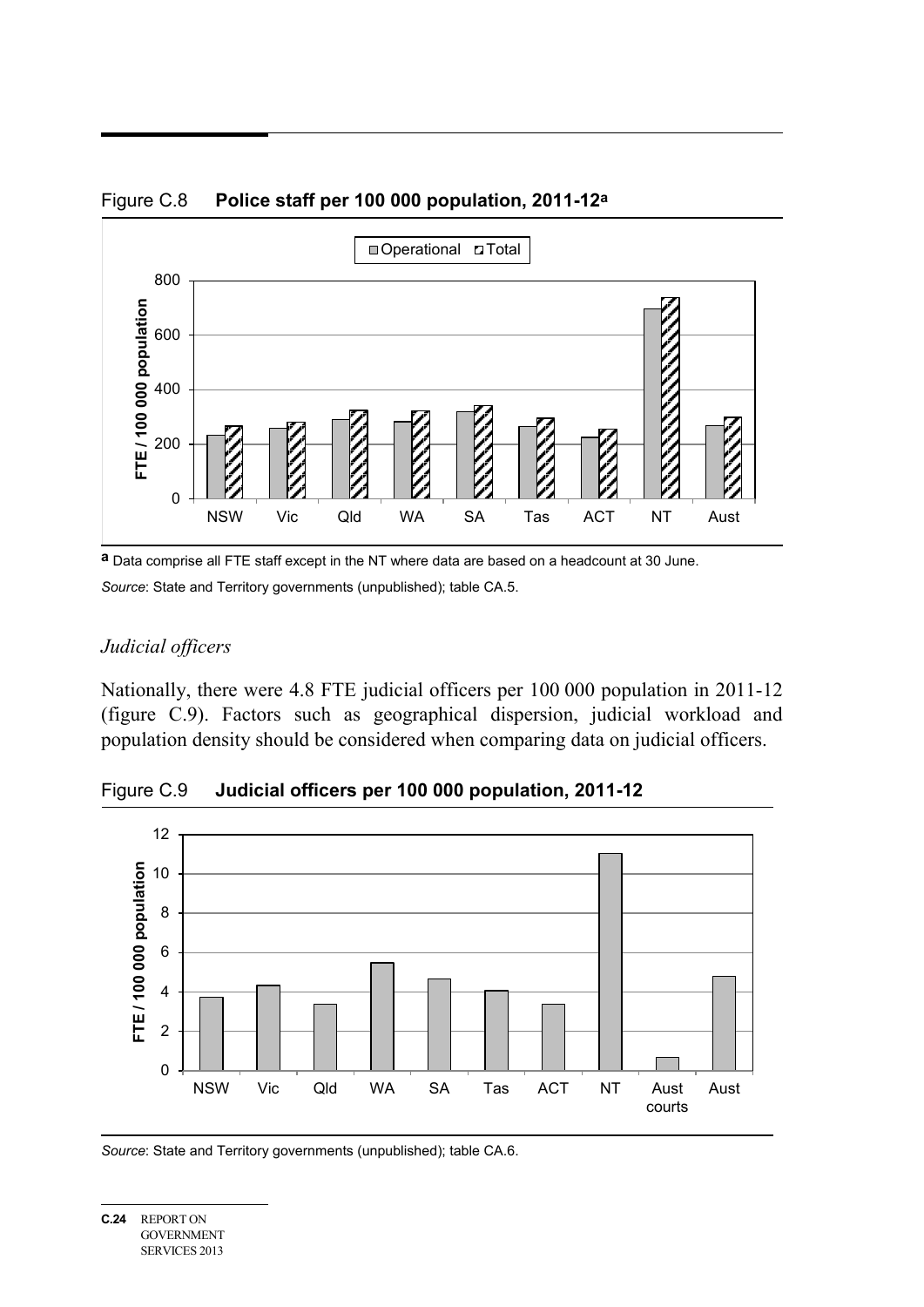# *Higher court defendants resulting in a guilty plea or finding*

'Higher court defendants resulting in a guilty plea or finding' is an indicator of governments' objective to achieve efficient and effective court case management for judicial processing (box C.7).

# Box C.7 **Higher court defendants resulting in a guilty plea or finding**

'Higher court defendants resulting in a guilty plea or finding' is defined as the number of higher courts finalised adjudicated defendants who either submitted a guilty plea or were found guilty, as a proportion of the total number of higher courts adjudicated defendants.

A high or increasing proportion of higher courts adjudicated defendants submitting a guilty plea or being the subject of a guilty finding is desirable.

This indicator does not provide information on the number of defendants where police have identified a likely offender, but choose not to bring the likely offender to trial due to a variety of factors, nor to cases that have been finalised by a non-adjudicated method.

Data reported for this indicator are comparable.

The proportion of higher court finalised adjudicated defendants who either submitted a guilty plea or were found guilty in 2010-11 was 92 per cent nationally and similar across jurisdictions (figure C.10).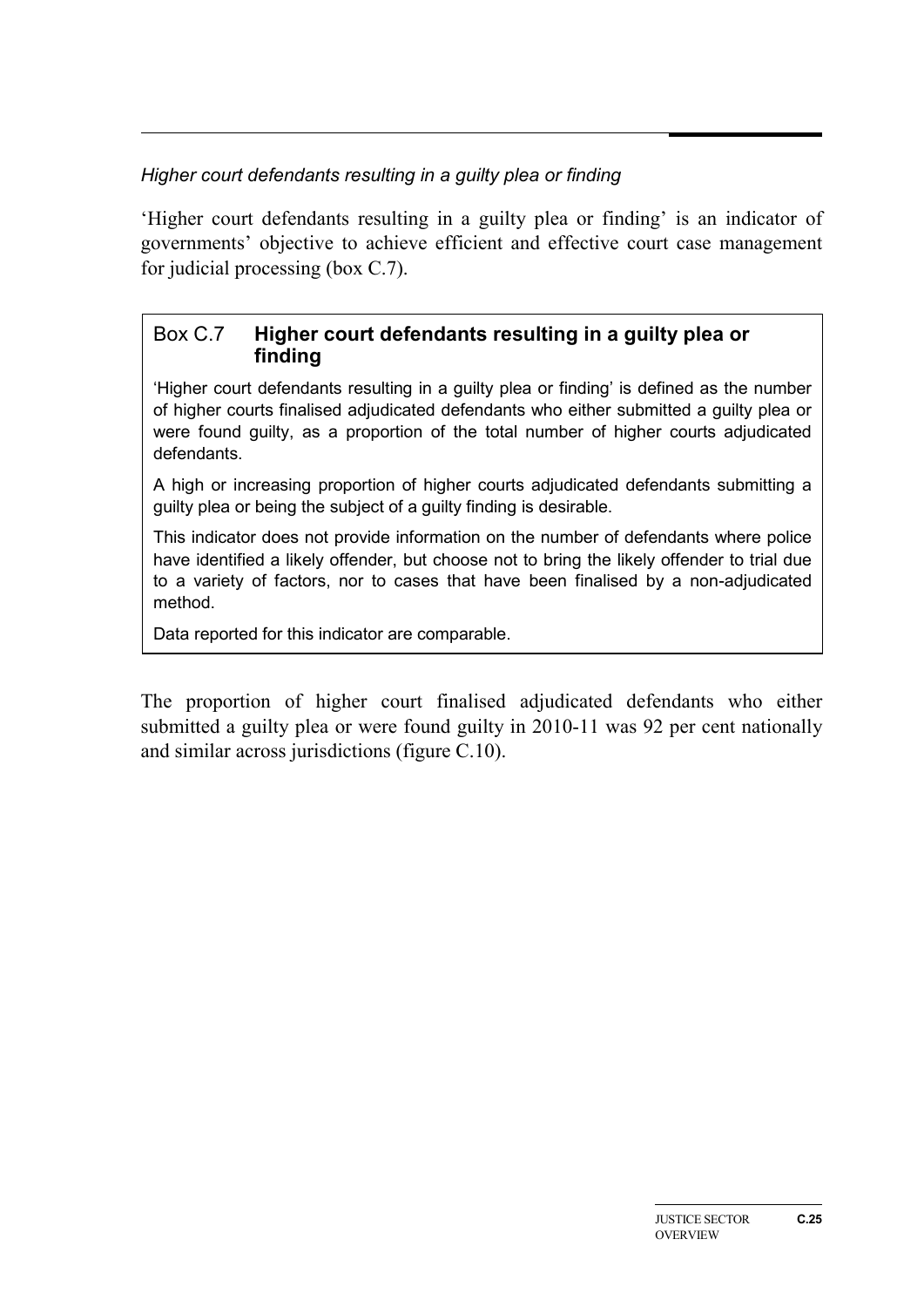



**a** A defendant can be either a person or organisation against whom one or more criminal charges have been laid. **b** Higher courts comprise the Supreme Court and the District courts.

*Source*: ABS *Criminal Courts, Australia* 2012 Cat. no. 4513.0; table CA.7

# **Service-specific performance indicator frameworks**

This section summarises information from the three justice service specific indicator frameworks:

- police services (see chapter 6 for more detail)
- courts (see chapter 7 for more detail)
- corrective services (see chapter 8 for more detail).

Each performance indicator framework provides comprehensive information on the equity, effectiveness and efficiency of specific government services.

Additional information is available in each chapter and associated attachment tables to assist the interpretation of these results:

- indicator interpretation boxes, which define the measures used and indicate any significant conceptual or methodological issues with the reported information
- caveats and footnotes to the reported data
- additional measures and further disaggregation of reported measures
- data quality information for many indicators, based on the ABS Data Quality Framework.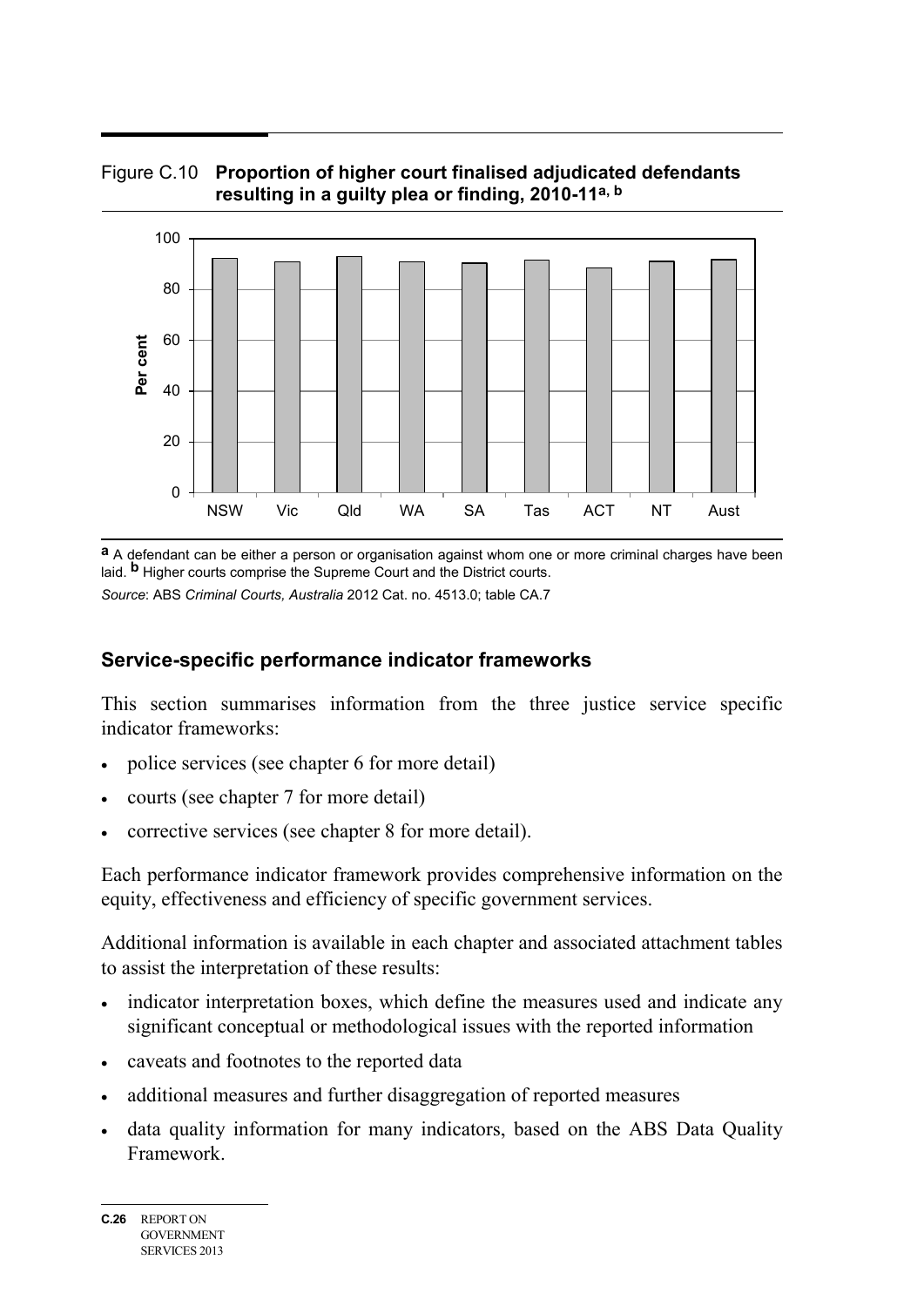A full list of attachment tables and available data quality information are provided at the end of chapters 6, 7 and 8.

#### *Police services*

The performance indicator framework for police services is presented in figure C.11.



Figure C.11 **Police services performance indicator framework**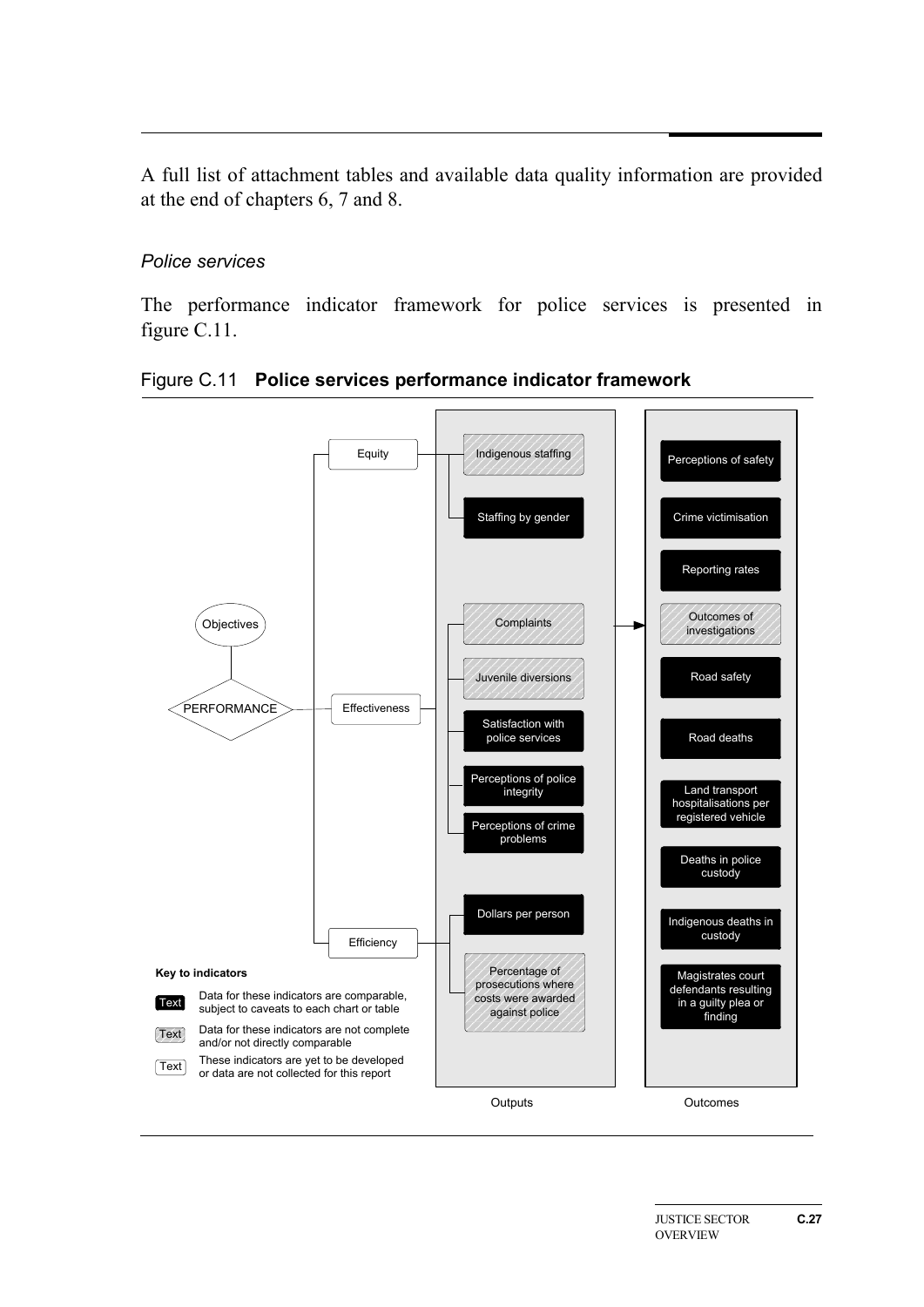An overview of the police services performance indicator results for 2011-12 is presented in table C.7.

|                                                                                                                          |      | <b>NSW</b> | Vic | Qld | WA | <b>SA</b> | Tas | ACT | ΝT  | Aust |
|--------------------------------------------------------------------------------------------------------------------------|------|------------|-----|-----|----|-----------|-----|-----|-----|------|
| <b>Equity (access) indicators</b>                                                                                        |      |            |     |     |    |           |     |     |     |      |
| Indigenous staffing, 2011-12                                                                                             |      |            |     |     |    |           |     |     |     |      |
| Data for this indicator not complete or not directly comparable (chapter 6, attachment table 6A.17)                      |      |            |     |     |    |           |     |     |     |      |
| %                                                                                                                        |      | 2          |     | 2   | 2  | 1         | 2   | 1   | 7   |      |
| Staffing by gender (proportion of all staff who are female), 2010-11                                                     |      |            |     |     |    |           |     |     |     |      |
| Data for this indicator comparable, subject to caveats (chapter 6, attachment table 6A.18)                               |      |            |     |     |    |           |     |     |     |      |
| $\%$                                                                                                                     |      | 33         | 31  | 36  | 29 | 30        | 35  | 34  | 36  | 32   |
| <b>Effectiveness (output) indicators</b>                                                                                 |      |            |     |     |    |           |     |     |     |      |
| Complaints against police, 2011-12                                                                                       |      |            |     |     |    |           |     |     |     |      |
| Data for this indicator not complete or not directly comparable (chapter 6, attachment table 6A.16)                      |      |            |     |     |    |           |     |     |     |      |
| No. per<br>100 000<br>pop                                                                                                |      | 48         | 17  | 46  | 37 | 105       | 20  | 62  | 133 |      |
| Juvenile diversions (as a proportion of offenders), 2011-12                                                              |      |            |     |     |    |           |     |     |     |      |
| Data for this indicator not complete or not directly comparable (chapter 6, attachment table 6A.39)                      |      |            |     |     |    |           |     |     |     |      |
| %                                                                                                                        |      | 61         | 31  | 39  | 50 | 47        | 61  | 40  | 35  |      |
| Satisfaction with police services (proportion of people 'satisfied' or 'very satisfied'), 2011-12 (%)                    |      |            |     |     |    |           |     |     |     |      |
| Data for this indicator comparable, subject to caveats (chapter 6, attachment tables 6A.12)                              |      |            |     |     |    |           |     |     |     |      |
| In general                                                                                                               | %    | 73         | 76  | 79  | 70 | 74        | 77  | 76  | 70  | 75   |
| Perceptions of police integrity (proportion of people who 'agreed' or 'strongly agreed' that police<br>are), 2011-12 (%) |      |            |     |     |    |           |     |     |     |      |
| Data for this indicator comparable, subject to caveats (chapter 6, attachment tables 6A.13–6A.15)                        |      |            |     |     |    |           |     |     |     |      |
| Fair and treat<br>people equally                                                                                         | %    | 74         | 75  | 77  | 73 | 72        | 80  | 80  | 69  | 75   |
| Professional                                                                                                             | %    | 85         | 86  | 86  | 83 | 84        | 88  | 89  | 81  | 85   |
| Honest                                                                                                                   | $\%$ | 75         | 73  | 75  | 70 | 75        | 77  | 81  | 74  | 74   |
| Perceptions of crime problems, ('major problem' or 'somewhat of a problem') 2011-12 (%)                                  |      |            |     |     |    |           |     |     |     |      |
| Data for this indicator comparable, subject to caveats (chapter 6, attachment tables 6A.22-6A.23)                        |      |            |     |     |    |           |     |     |     |      |
| Illegal drugs                                                                                                            | %    | 49         | 46  | 41  | 47 | 42        | 44  | 40  | 46  | 45   |
| Speeding cars,<br>dangerous or<br>noisy driving                                                                          | $\%$ | 69         | 71  | 69  | 73 | 72        | 72  | 73  | 64  | 70   |

Table C.7 **Performance indicators for police servicesa, b**

**C.28** REPORT ON GOVERNMENT SERVICES 2013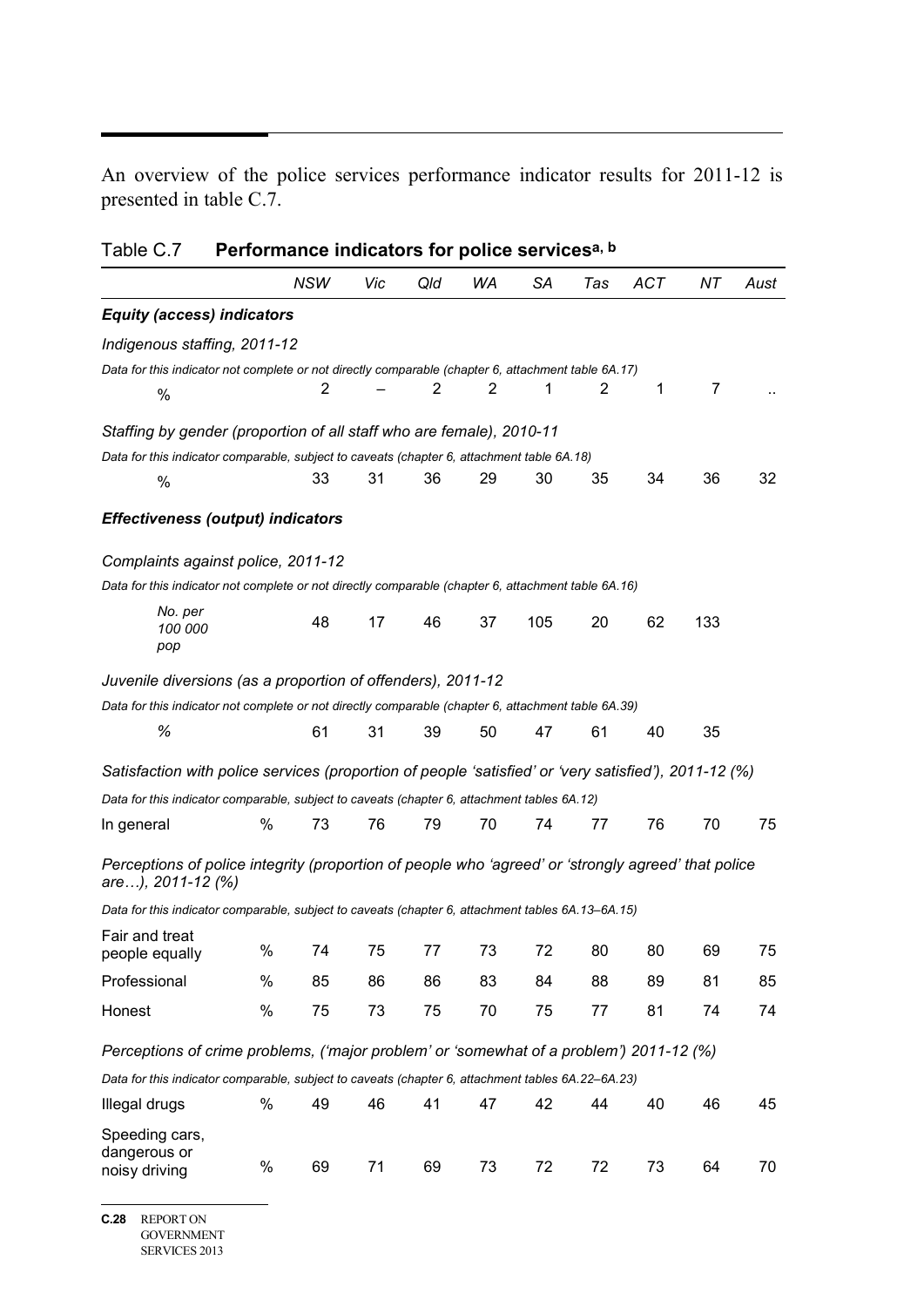# Table C.7 (continued)

|                                                                                                           |      | NSW     | Vic     | Qld     | WA    | SА      | Tas     | <b>ACT</b> | NΤ      | Aust    |
|-----------------------------------------------------------------------------------------------------------|------|---------|---------|---------|-------|---------|---------|------------|---------|---------|
| <b>Effectiveness (outcome) indicators</b>                                                                 |      |         |         |         |       |         |         |            |         |         |
| Perceptions of safety, 2011-12 (%)                                                                        |      |         |         |         |       |         |         |            |         |         |
| Data for this indicator comparable, subject to caveats (chapter 6, attachment tables 6A.19-6A.21)         |      |         |         |         |       |         |         |            |         |         |
| Home alone<br>during the day                                                                              | %    | 95      | 96      | 95      | 92    | 94      | 96      | 96         | 91      | 95      |
| Home alone at<br>night                                                                                    | %    | 88      | 89      | 90      | 83    | 86      | 90      | 91         | 81      | 88      |
| Walking alone at<br>night                                                                                 | %    | 51      | 54      | 54      | 46    | 49      | 56      | 55         | 41      | 52      |
| Travelling on<br>public transport<br>at night                                                             | $\%$ | 26      | 24      | 30      | 19    | 26      | 23      | 34         | 19      | 25      |
| Crime victimisation, 2010-11 (rate per 100000 people <sup>a</sup> /100000 households <sup>b</sup> )       |      |         |         |         |       |         |         |            |         |         |
| Data for this indicator comparable, subject to caveats (chapter 6, attachment tables 6A.24, 6A.27, 6A.28) |      |         |         |         |       |         |         |            |         |         |
| Physical assault <sup>a</sup>                                                                             | Rate | 2839    | 2012    | 3 0 9 5 | 3445  | 2401    | 3 1 3 4 | 3 2 3 7    | 5 7 1 4 | 2 743   |
| Threatened<br>assaulta                                                                                    | Rate | 2412    | 3 3 9 4 | 3 1 8 5 | 3723  | 2971    | 4 0 5 5 | 3730       | 4788    | 3 0 6 5 |
| Robbery <sup>a</sup>                                                                                      | Rate | 344     | 398     | 545     | 629   | 441     | 398     | 352        | 463     | 436     |
| Sexual assault <sup>a</sup>                                                                               | Rate | 317     | 444     | 231     | 129   | 526     | 236     |            | 735     | 326     |
| Break in <sup>b</sup>                                                                                     | Rate | 2669    | 2 3 1 6 | 3 1 7 8 | 3739  | 2 5 6 0 | 2886    | 4 1 2 1    | 6822    | 2845    |
| Attempted break-<br>$in^{\mathbf{b}}$                                                                     | Rate | 1988    | 1756    | 2 2 9 1 | 3488  | 1707    | 2886    | 3 0 3 7    | 5891    | 2 191   |
| Vehicle theft <sup>b</sup>                                                                                | Rate | 941     | 663     | 452     | 844   | 1417    | 1491    | 1446       | 1 3 9 5 | 824     |
| Theft from<br>vehicleb                                                                                    | Rate | 2811    | 3432    | 3 0 0 8 | 5483  | 3505    | 2 3 0 9 | 5857       | 8 5 27  | 3417    |
| <b>Malicious</b><br>damage <sup>b</sup>                                                                   | Rate | 8 1 8 5 | 8 1 5 7 | 6991    | 10898 | 9 2 2 0 | 9668    | 13 883     | 15 659  | 8 4 8 4 |
| Other theft <sup>b</sup>                                                                                  | Rate | 2943    | 3558    | 3584    | 3785  | 2575    | 4 185   | 3471       | 5426    | 3 3 4 3 |
| Reporting rates, 2010-11 (%)                                                                              |      |         |         |         |       |         |         |            |         |         |
| Data for this indicator comparable, subject to caveats (chapter 6, attachment tables 6A.29-6A.30)         |      |         |         |         |       |         |         |            |         |         |
| Physical assault                                                                                          | Rate | 55      | 50      | 47      | 54    | 39      | 53      | 45         | 54      | 51      |
| Threatened<br>assault                                                                                     | Rate | 37      | 32      | 31      | 35    | 38      | 41      | 38         | 35      | 34      |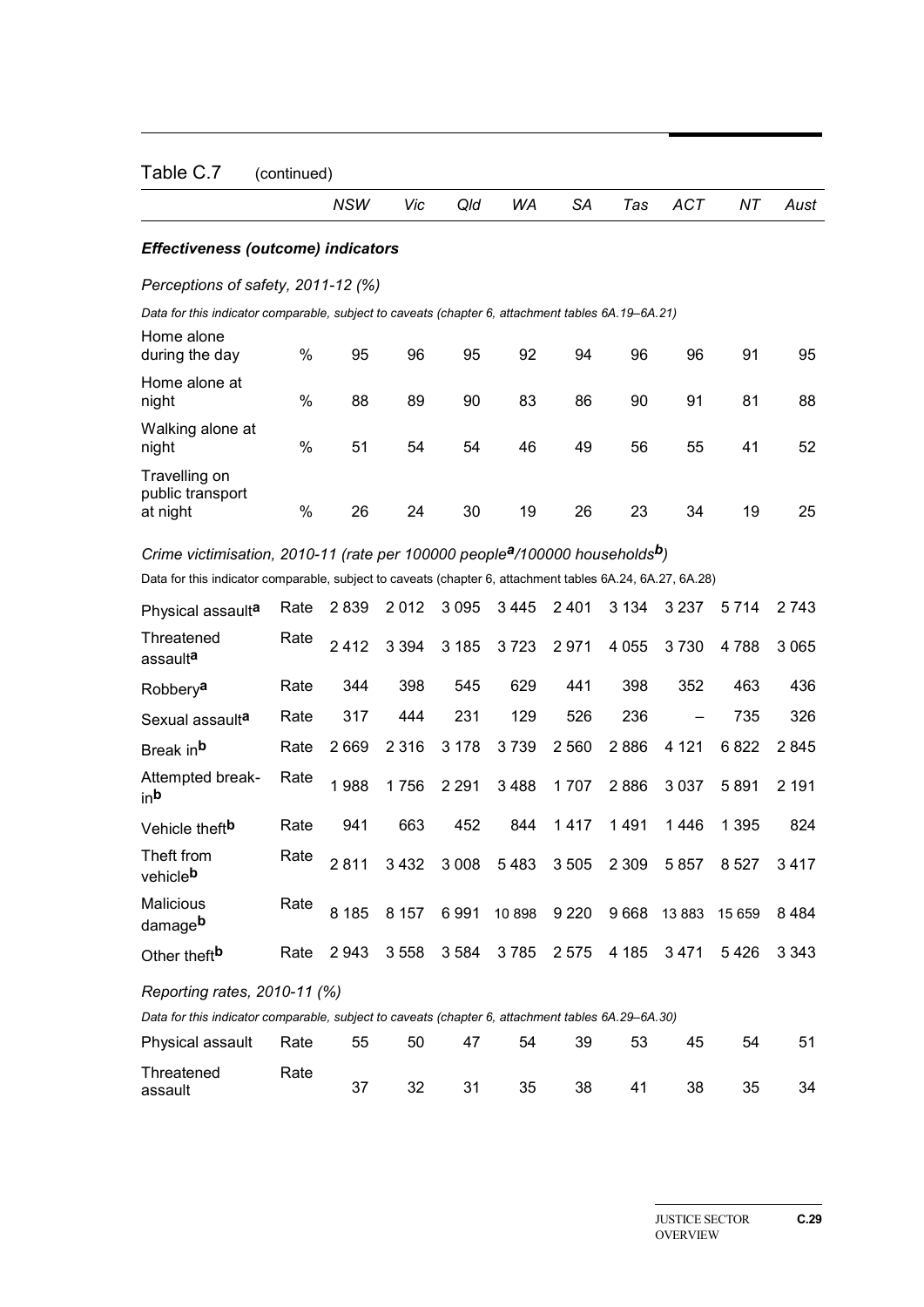| Table C.7                                                                                                                                                                                         | (continued) |                |     |     |    |           |     |            |     |      |
|---------------------------------------------------------------------------------------------------------------------------------------------------------------------------------------------------|-------------|----------------|-----|-----|----|-----------|-----|------------|-----|------|
|                                                                                                                                                                                                   |             | <b>NSW</b>     | Vic | Qld | WA | <b>SA</b> | Tas | <b>ACT</b> | NT  | Aust |
| Robbery                                                                                                                                                                                           | Rate        | 69             | 51  | 49  | 63 | 72        | na  | 100        | na  | 60   |
| Sexual assault                                                                                                                                                                                    | Rate        | 39             | 16  | 40  | na | 45        | na  | na         | na  | 31   |
| Break-in                                                                                                                                                                                          | Rate        | 81             | 75  | 79  | 80 | 85        | 69  | 88         | 85  | 80   |
| Attempted break-<br>in                                                                                                                                                                            | Rate        | 55             | 46  | 40  | 40 | 41        | 47  | 37         | 43  | 46   |
| Vehicle theft                                                                                                                                                                                     | Rate        | na             | na  | 100 | 80 | na        | na  | na         | 100 | 95   |
| Theft from<br>vehicle                                                                                                                                                                             | Rate        | 48             | 61  | 46  | 51 | 61        | 64  | 55         | 53  | 53   |
| <b>Malicious</b><br>damage                                                                                                                                                                        | Rate        | 50             | 44  | 50  | 49 | 51        | 46  | 57         | 54  | 49   |
| Other theft                                                                                                                                                                                       | Rate        | 36             | 36  | 35  | 33 | 38        | 48  | 41         | 43  | 36   |
| Outcomes of investigations, 30 day status, 2011 (% finalised)                                                                                                                                     |             |                |     |     |    |           |     |            |     |      |
| Data for this indicator not complete or not directly comparable (chapter 6, attachment tables 6A.31-6A.32)                                                                                        |             |                |     |     |    |           |     |            |     |      |
| Homicide                                                                                                                                                                                          | %           | 61             | 69  | 76  | 67 | 65        | 70  | na         | na  | 67   |
| Assault                                                                                                                                                                                           | %           | na             | na  | na  | na | na        | na  | na         | na  | na   |
| Sexual assault                                                                                                                                                                                    | %           | 37             | 41  | 49  | 42 | 42        | 64  | 34         | 57  | 42   |
| Armed robbery                                                                                                                                                                                     | %           | 28             | 33  | 51  | 41 | 32        | 58  | 23         | 61  | 35   |
| Unarmed robbery                                                                                                                                                                                   | %           | 27             | 31  | 43  | 32 | 32        | 52  | 16         | 54  | 31   |
| Kidnapping                                                                                                                                                                                        | %           | 38             | 36  | 24  | 47 | 55        | na  | na         | na  | 38   |
| Unlawful entry                                                                                                                                                                                    | %           | $\overline{7}$ | 10  | 15  | 11 | 8         | 20  | 3          | 22  | 10   |
| Vehicle theft                                                                                                                                                                                     | %           | $\overline{7}$ | 11  | 27  | 20 | 12        | 22  | 5          | 24  | 14   |
| Other theft                                                                                                                                                                                       | %           | 13             | 17  | 21  | 12 | 16        | 31  | 9          | 25  | 16   |
| Road safety (people who had driven in previous 6 months 'rarely' or more often), 2011-12 (%)<br>Data for this indicator comparable, subject to caveats (chapter 6, attachment tables 6A.33-6A.35) |             |                |     |     |    |           |     |            |     |      |
| Without a seatbelt                                                                                                                                                                                | %           | 5              | 7   | 7   | 5  | 6         | 8   | 5          | 11  | 6    |
| Over alcohol limit                                                                                                                                                                                | %           | 10             | 9   | 9   | 14 | 13        | 11  | 10         | 14  | 10   |
| Speeding >10km                                                                                                                                                                                    | %           | 66             | 52  | 63  | 64 | 51        | 60  | 67         | 61  | 60   |
| Road deaths per 100 000 registered vehicles, 2011-12<br>Data for this indicator comparable, subject to caveats (chapter 6, attachment tables 6A.36)                                               |             |                |     |     |    |           |     |            |     |      |
| Rate                                                                                                                                                                                              |             | 8              | 6   | 8   | 9  | 7         | 4   | 2          | 37  | 8    |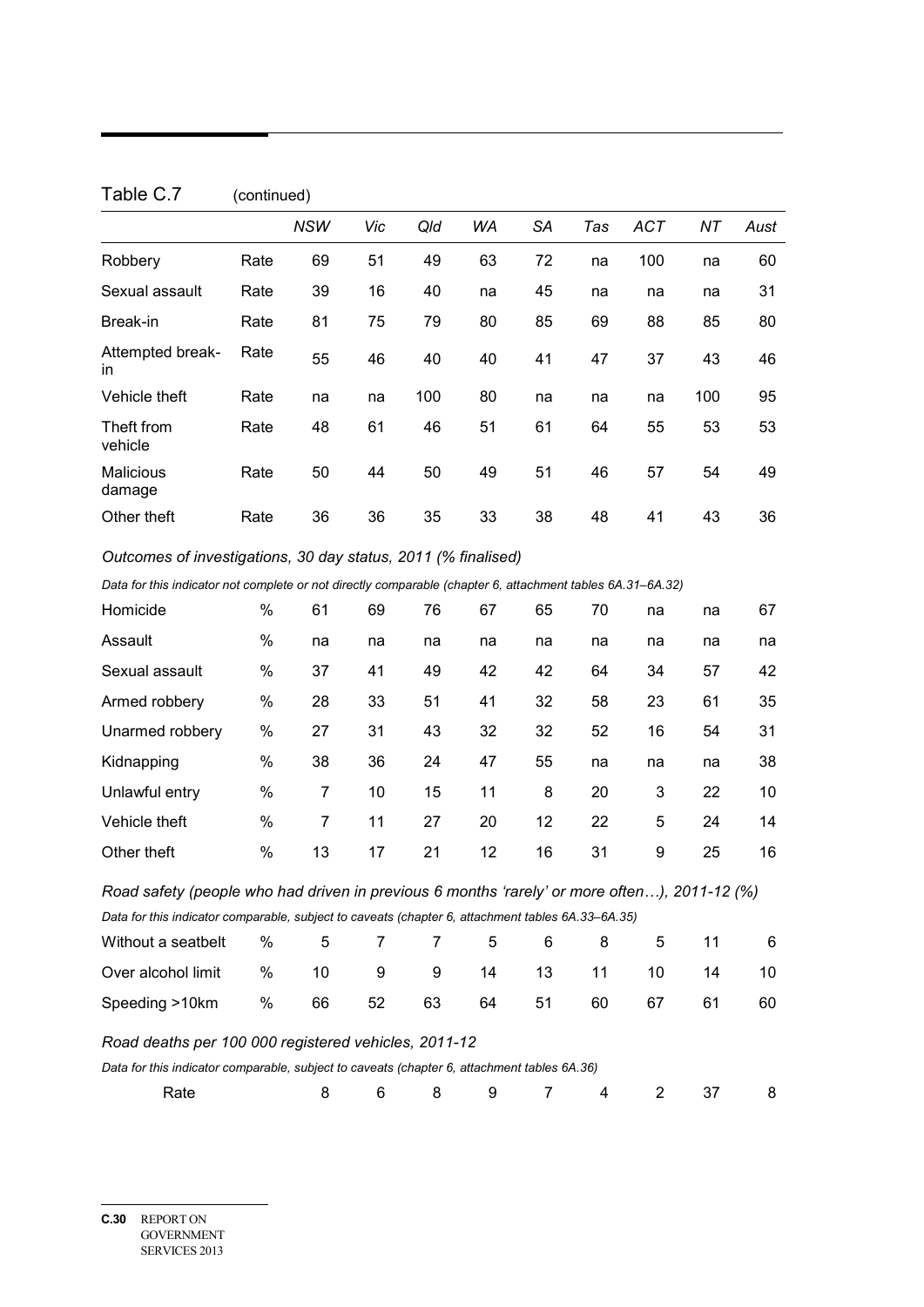| Table C.7                    | (continued)                                                                                          |      |      |     |      |      |            |                |              |
|------------------------------|------------------------------------------------------------------------------------------------------|------|------|-----|------|------|------------|----------------|--------------|
|                              | NSW                                                                                                  | Vic  | Qld  | WA  | SA   | Tas  | <b>ACT</b> | NT             | Aust         |
|                              |                                                                                                      |      |      |     |      |      |            |                |              |
|                              | Land transport hospitalisations per 100 000 registered vehicles, 2010-11                             |      |      |     |      |      |            |                |              |
|                              | Data for this indicator comparable, subject to caveats (chapter 6, attachment tables 6A.37)          |      |      |     |      |      |            |                |              |
| Rate                         | 258                                                                                                  | 237  | 208  | 241 | 224  | 147  | 362        | 432            | 238          |
|                              | Deaths in police custody, 2011-12                                                                    |      |      |     |      |      |            |                |              |
|                              | Data for this indicator comparable, subject to caveats (chapter 6, attachment tables 6A.38)          |      |      |     |      |      |            |                |              |
| No.                          | 4                                                                                                    | 6    | 3    | 5   | 3    | 0    | 0          | $\overline{2}$ | 23           |
|                              | Indigenous deaths in police custody, 2011                                                            |      |      |     |      |      |            |                |              |
|                              | Data for this indicator comparable, subject to caveats (chapter 6, attachment tables 6A.38)          |      |      |     |      |      |            |                |              |
| No.                          |                                                                                                      |      |      |     |      |      |            | 2              | $\mathbf{2}$ |
|                              | Magistrates' court guilty plea or finding (of all adjudicated defendants), 2010-11                   |      |      |     |      |      |            |                |              |
|                              | Data for this indicator comparable, subject to caveats (chapter 6, attachment tables 6A.40)          |      |      |     |      |      |            |                |              |
| $\%$                         | 95                                                                                                   | 96   | 99   | 99  | 99   | 84   | 97         | 97             | 97           |
| <b>Efficiency indicators</b> |                                                                                                      |      |      |     |      |      |            |                |              |
|                              | Dollars per person (real recurrent expenditure on police services per person), 2011-12               |      |      |     |      |      |            |                |              |
|                              | Data for this indicator comparable, subject to caveats (chapter 6, attachment table 6A.10)           |      |      |     |      |      |            |                |              |
| \$                           | 422                                                                                                  | 371  | 414  | 499 | 409  | 384  | 429        | 1052           | 421          |
|                              | Percentage of prosecutions where costs are awarded against the police, 2011-12                       |      |      |     |      |      |            |                |              |
|                              | Data for this indicator not complete or not directly comparable (chapter 6, attachment tables 6A.41) |      |      |     |      |      |            |                |              |
| %                            | 0.30                                                                                                 | 0.38 | 0.05 | na  | 1.88 | 0.01 | 1.25       | 0.54           |              |
|                              |                                                                                                      |      |      |     |      |      |            |                |              |

**a** Caveats for these data are available in Chapter 6 and Attachment 6A. Refer to the indicator interpretation boxes in chapter 6 for information to assist with interpreting data presented in this table. **b** Some data are derived from detailed data in Chapter 6 and Attachment 6A. **na** Not available. .. Not applicable. – Nil or rounded to zero.

Source: Chapter 6 and Attachment 6A.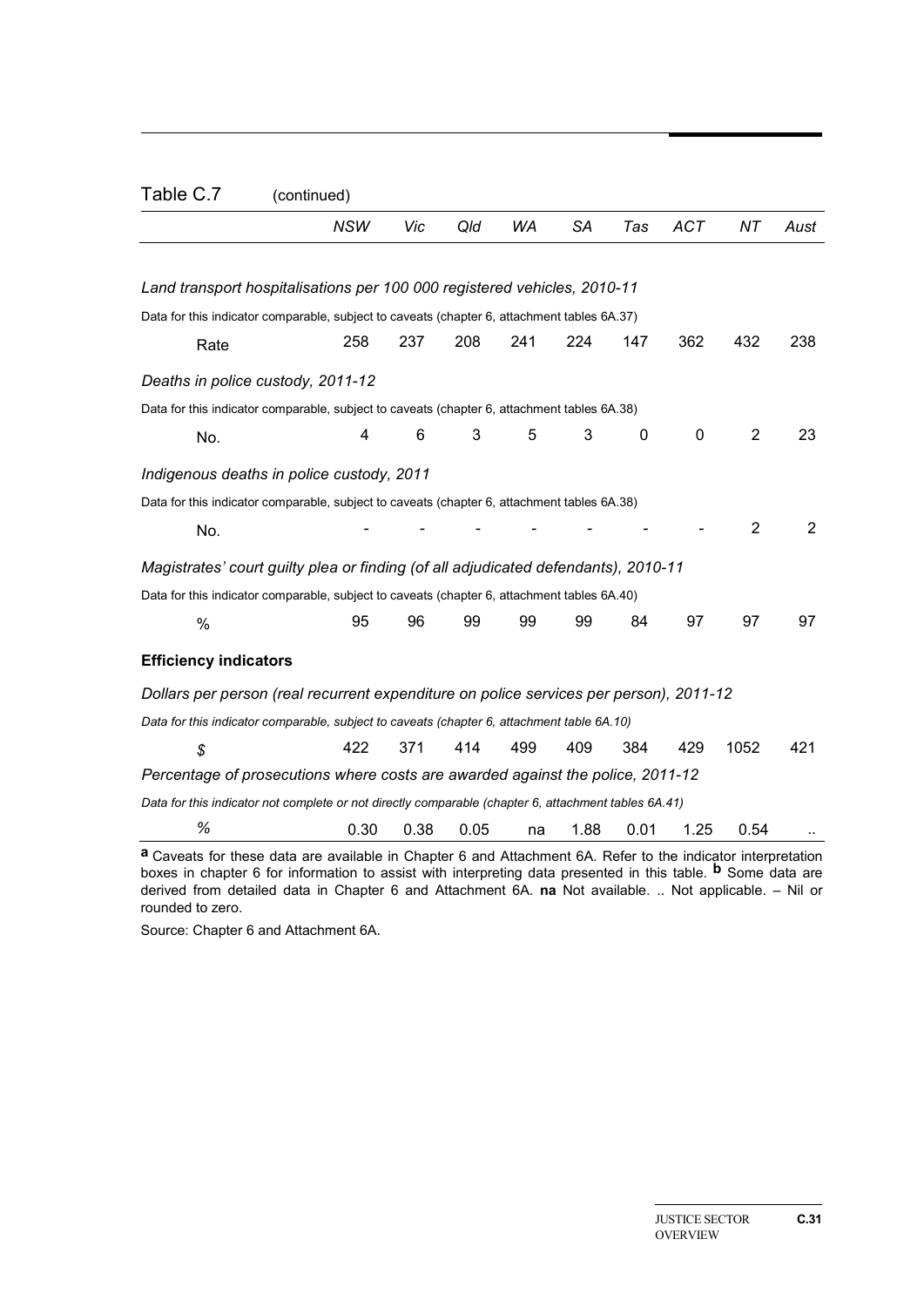# *Courts*

The performance indicator framework for courts is presented in figure C.12.





An overview of the courts performance indicator results for 2011-12 is presented in table C.8.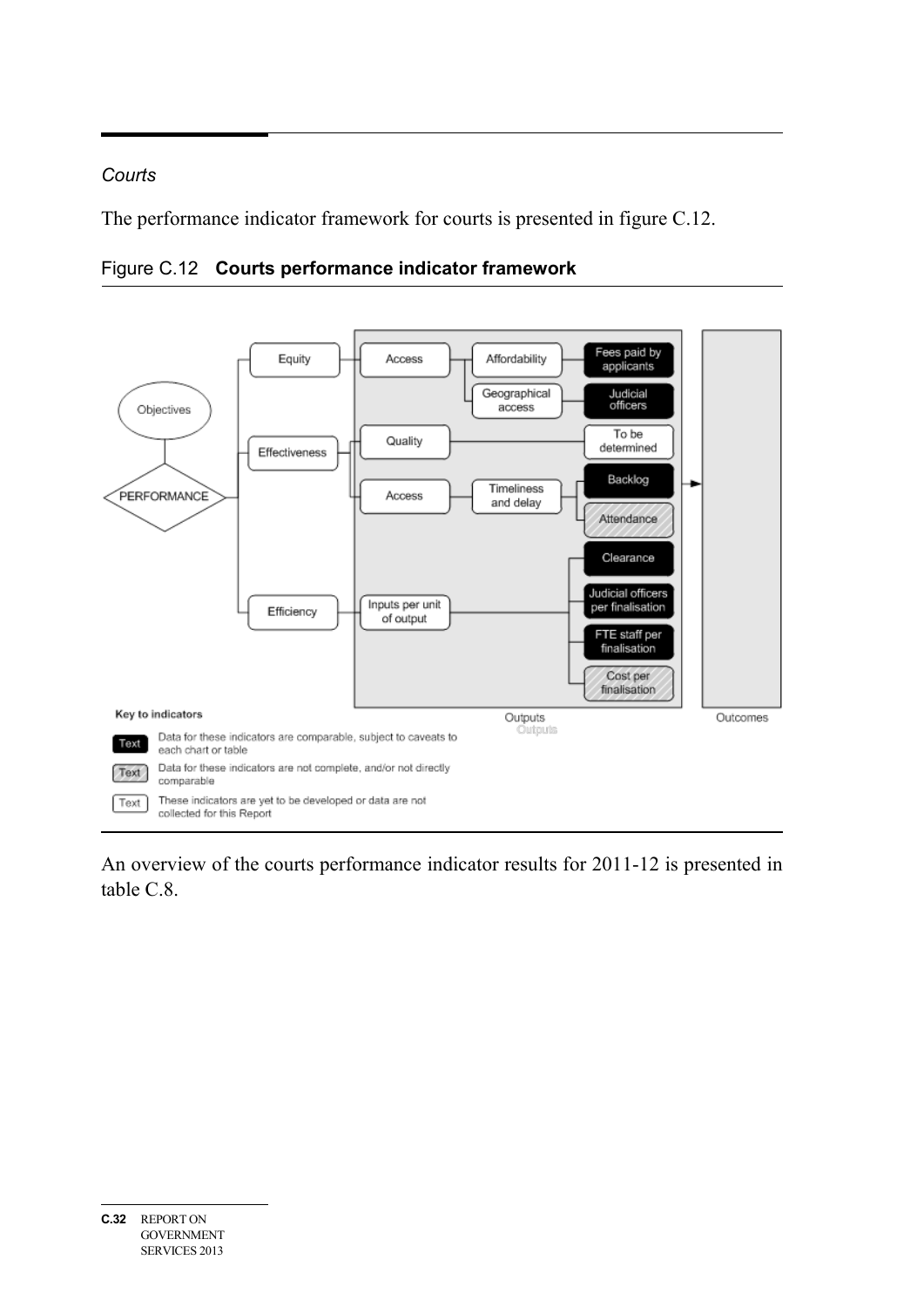|                                                                                                       | <b>NSW</b> | Vic     | Qld   | WA    | <b>SA</b> | Tas       | <b>ACT</b>           | ΝT                   | Aus<br>Gov | Aust          |
|-------------------------------------------------------------------------------------------------------|------------|---------|-------|-------|-----------|-----------|----------------------|----------------------|------------|---------------|
| <b>Equity (access) indicators</b>                                                                     |            |         |       |       |           |           |                      |                      |            |               |
| Fees paid by applicants (average civil court fees collected per lodgment), 2011-12                    |            |         |       |       |           |           |                      |                      |            |               |
| Data for this indicator comparable, subject to caveats (chapter 7, attachment table 7A.16)            |            |         |       |       |           |           |                      |                      |            |               |
| Civil courts                                                                                          | \$         | \$      | \$    | \$    | \$        | \$        | \$                   | \$                   | \$         | \$            |
| Supreme/Federal<br>(excl. probate)                                                                    | 2977       | 1 1 6 8 | 1482  | 1840  | 2988      | 439       | 1601                 | 560                  | 1962       | 1991          |
| District/County                                                                                       | 1459       | 1 2 2 9 | 883   | 810   | 1 0 3 3   | $\ddotsc$ | $\ddot{\phantom{a}}$ | $\ddot{\phantom{a}}$ | Ω.         | 1 1 2 3       |
| Magistrates                                                                                           | 159        | 134     | 113   | 100   | 133       | 72        | 90                   | 52                   | $\ddotsc$  | 133           |
| Family courts                                                                                         | ٠.         |         | ٠.    | 245   |           |           |                      |                      | 136        | 185           |
| <b>Fed Magistrates</b>                                                                                | ٠.         |         |       |       |           |           |                      | Ω.                   | 339        | 339           |
| Judicial officers (full time equivalent), 2011-12                                                     |            |         |       |       |           |           |                      |                      |            |               |
| Data for this indicator comparable, subject to caveats (chapter 7, attachment table 7A.22)            |            |         |       |       |           |           |                      |                      |            |               |
|                                                                                                       | no.        | no.     | no.   | no.   | no.       | no.       | no.                  | no.                  | no.        | no.           |
| Total number                                                                                          | 270.3      | 241.4   | 152.8 | 131.1 | 76.5      | 20.8      | 12.5                 | 25.7                 |            | 150.4 1 081.5 |
| Number per<br>100 000 people                                                                          | 3.7        | 4.3     | 3.4   | 5.5   | 4.7       | 4.1       | 3.4                  | 11.0                 | 0.7        | 4.8           |
| <b>Effectiveness (access) indicator</b>                                                               |            |         |       |       |           |           |                      |                      |            |               |
| Backlog (percentage of lodgments pending completion as at 30 June), 2011-12                           |            |         |       |       |           |           |                      |                      |            |               |
| Data for this indicator comparable, subject to caveats (chapter 7, attachment tables 7A.17 and 7A.18) |            |         |       |       |           |           |                      |                      |            |               |
|                                                                                                       | %          | $\%$    | $\%$  | %     | %         | %         | %                    | $\%$                 | %          |               |
| Criminal matters                                                                                      |            |         |       |       |           |           |                      |                      |            |               |
| Higher (appeal)                                                                                       |            |         |       |       |           |           |                      |                      |            |               |
| >12 months                                                                                            | 2.4        | 14.7    | 52.9  | 3.0   | 2.6       | 5.6       | 23.8                 |                      |            |               |
| >24 months                                                                                            | 0.2        | 6.2     | 1.7   |       |           |           | 4.1                  |                      |            | ٠.            |
| Higher (non-appeal)                                                                                   |            |         |       |       |           |           |                      |                      |            |               |
| >12 months                                                                                            | 11.4       | 23.4    | 19.5  | 12.0  | 19.6      | 13.1      | 42.6                 | 5.2                  |            |               |
| >24 months                                                                                            | 1.6        | 5.2     | 5.7   | 3.7   | 5.4       | 5.7       | 16.5                 | 1.3                  |            | ٠.            |
| Magistrates                                                                                           |            |         |       |       |           |           |                      |                      |            |               |
| >6 months                                                                                             | 12.6       | 25.9    | 25.0  | 25.5  | 24.2      | 31.8      | 23.8                 | 24.2                 |            |               |
| >12 months                                                                                            | 2.3        | 8.7     | 11.2  | 8.8   | 8.8       | 13.8      | 7.7                  | 10.0                 |            |               |

#### Table C.8 **Performance indicators for courtsa, b**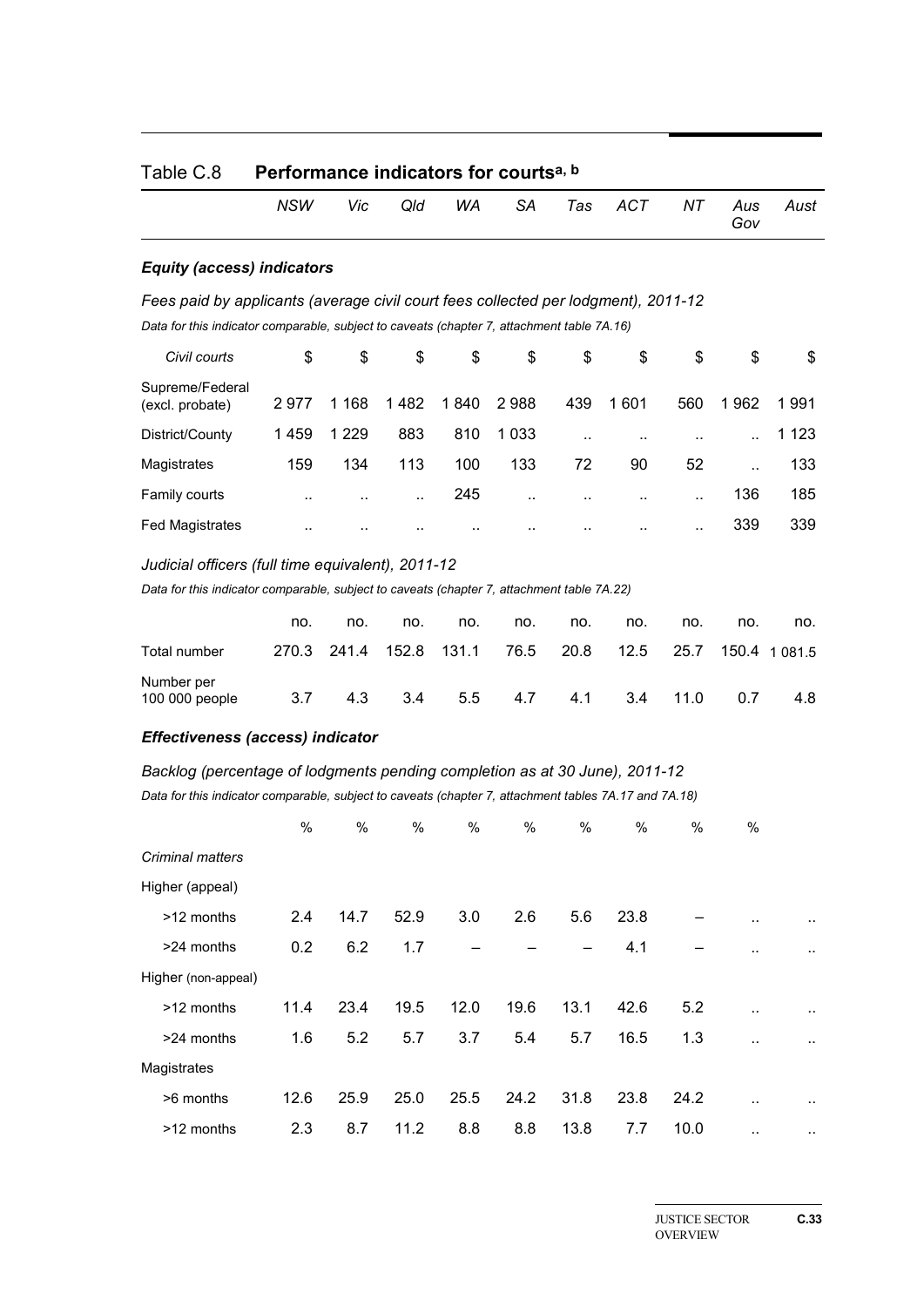| $I$ and $O$ . $O$       | (continued)          |                      |           |      |                      |                      |                      |                        |                      |                      |  |
|-------------------------|----------------------|----------------------|-----------|------|----------------------|----------------------|----------------------|------------------------|----------------------|----------------------|--|
|                         | <b>NSW</b>           | Vic                  | Qld       | WA   | <b>SA</b>            | Tas                  | <b>ACT</b>           | NT                     | Aus<br>Gov           | Aust                 |  |
|                         |                      |                      |           |      |                      |                      |                      |                        |                      |                      |  |
| Children's              |                      |                      |           |      |                      |                      |                      |                        |                      |                      |  |
| >6 months               | 15.6                 | 15.4                 | 23.3      | 28.8 | 20.0                 | 25.9                 | 23.2                 | 20.8                   | $\ddot{\phantom{a}}$ | $\cdot$ .            |  |
| >12 months              | 2.4                  | 3.7                  | 9.1       | 11.5 | 4.8                  | 7.0                  | 8.6                  | 6.5                    | $\ddot{\phantom{a}}$ | $\ddot{\phantom{a}}$ |  |
| Civil matters           |                      |                      |           |      |                      |                      |                      |                        |                      |                      |  |
| Higher (appeal)         |                      |                      |           |      |                      |                      |                      |                        |                      |                      |  |
| >12 months              | 15.8                 | 21.6                 | 6.7       | 21.0 | 11.2                 | 24.6                 | 36.2                 | 3.6                    | 9.4                  | $\ddotsc$            |  |
| >24 months              | 5.2                  | 4.4                  | 1.3       | 3.5  | 2.2                  |                      | 6.4                  |                        | 1.5                  | $\ddot{\phantom{a}}$ |  |
| Higher (non-<br>appeal) |                      |                      |           |      |                      |                      |                      |                        |                      |                      |  |
| >12 months              | 25.3                 | 27.8                 | 22.2      | 34.6 | 43.2                 | 30.2                 | 50.3                 | 38.3                   | 45.2                 | $\ddot{\phantom{a}}$ |  |
| >24 months              | 8.4                  | 10.4                 | 5.8       | 13.6 | 21.4                 | 9.2                  | 27.3                 | 12.8                   | 26.1                 | $\ddotsc$            |  |
| Magistrates             |                      |                      |           |      |                      |                      |                      |                        |                      |                      |  |
| >6 months               | 24.3                 | 40.2                 | 41.0      | 45.1 | 39.2                 | 45.0                 | 29.5                 | 29.9                   |                      | $\ddot{\phantom{a}}$ |  |
| >12 months              | 0.5                  | 22.6                 | 8.0       | 9.2  | 8.6                  | 13.0                 | 9.6                  | 8.0                    |                      | $\ddot{\phantom{a}}$ |  |
| Family - appeal         |                      |                      |           |      |                      |                      |                      |                        |                      |                      |  |
| >12 months              | $\ddot{\phantom{a}}$ | $\cdot$              | $\ddotsc$ | 4.8  | $\ddot{\phantom{a}}$ | $\ddot{\phantom{0}}$ | ٠.                   | $\ddot{\phantom{a}}$   | 26.0                 | $\ddot{\phantom{a}}$ |  |
| >24 months              | ä.                   | $\ddot{\phantom{a}}$ | Ω.        |      | $\ddot{\phantom{a}}$ | $\ddot{\phantom{a}}$ | $\ddot{\phantom{a}}$ | $\ddotsc$              | 9.5                  | $\ddotsc$            |  |
| Family - non<br>appeal  |                      |                      |           |      |                      |                      |                      |                        |                      |                      |  |
| >12 months              |                      |                      | Ω.        | 15.1 | Ω.                   |                      |                      | μ.                     | 27.2                 | $\ddot{\phantom{a}}$ |  |
| >24 months              | $\cdot$ .            | $\cdot$ .            | $\cdot$ . | 8.5  | .,                   | $\sim$               | ٠.                   | $\cdot$ .              | 10.8                 |                      |  |
| <b>Fed Magistrates</b>  |                      |                      |           |      |                      |                      |                      |                        |                      |                      |  |
| >6 months               |                      |                      |           | Ω.   | Ω.                   | Ω.                   | $\ddot{\phantom{a}}$ | $\ddot{\phantom{a}}$ . | 30.7                 | $\ddotsc$            |  |
| >12 months              |                      |                      |           |      |                      |                      |                      |                        | 11.7                 | ä.                   |  |
| Coroners'               |                      |                      |           |      |                      |                      |                      |                        |                      |                      |  |
| >12 months              | 12.4                 | 41.3                 | 30.0      | 28.6 | 24.6                 | 23.3                 | 28.8                 | 26.7                   |                      |                      |  |
| >24 months              | 2.5                  | 24.3                 | 14.1      | 13.0 | 10.6                 | 10.0                 | 16.0                 | 18.4                   | $\ddotsc$            | $\ddotsc$            |  |

### Table C.8 (continued)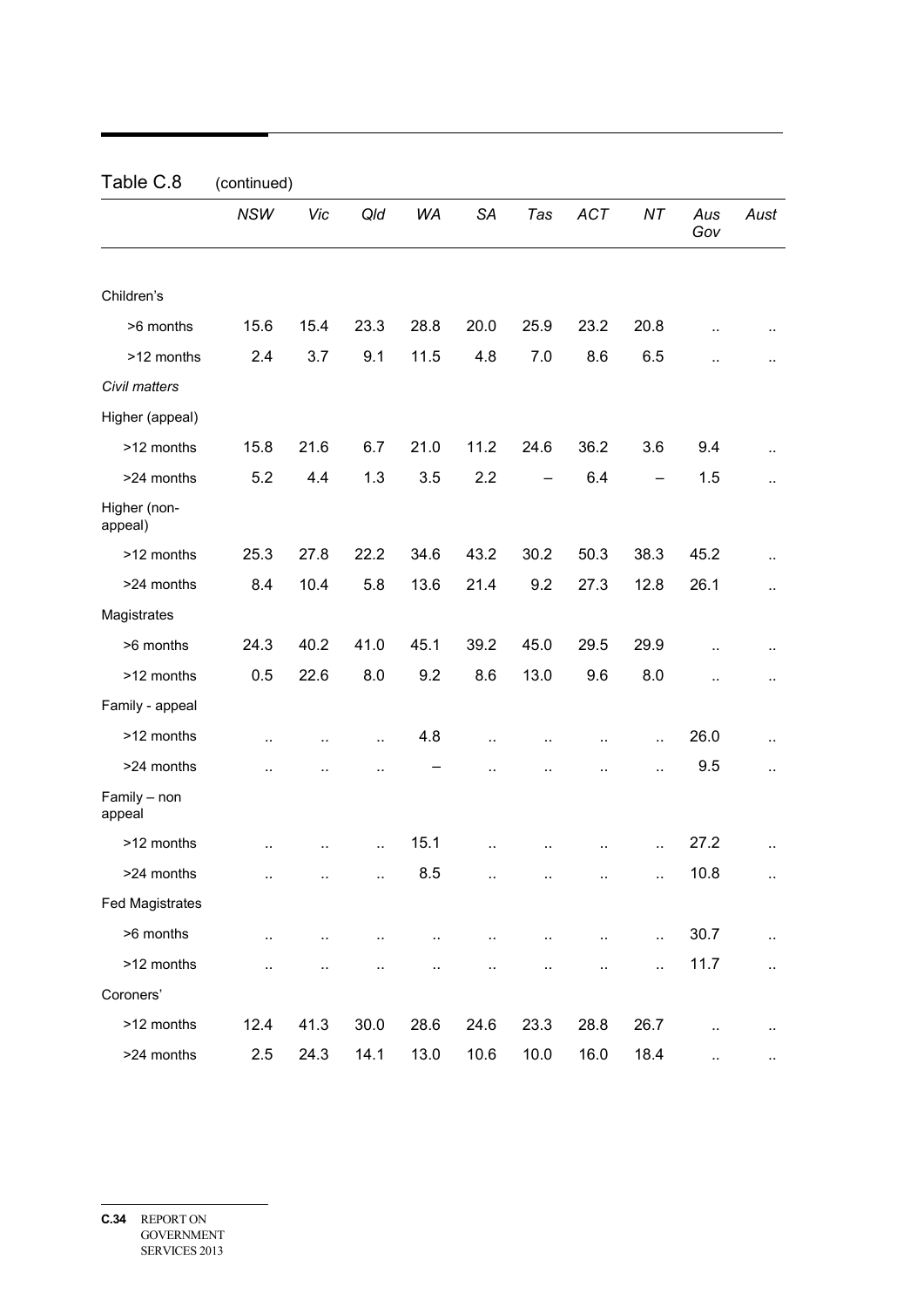| Table C.8                                                                                           | (continued) |     |     |     |           |                      |            |           |                      |      |
|-----------------------------------------------------------------------------------------------------|-------------|-----|-----|-----|-----------|----------------------|------------|-----------|----------------------|------|
|                                                                                                     | <b>NSW</b>  | Vic | Qld | WA  | <b>SA</b> | Tas                  | <b>ACT</b> | <b>NT</b> | Aus<br>Gov           | Aust |
| Attendance (average attendances per finalisation), 2011-12                                          |             |     |     |     |           |                      |            |           |                      |      |
| Data for this indicator not complete or not directly comparable (chapter 7, attachment table 7A.19) |             |     |     |     |           |                      |            |           |                      |      |
|                                                                                                     | no.         | no. | no. | no. | no.       | no.                  | no.        | no.       | no.                  |      |
| Criminal                                                                                            |             |     |     |     |           |                      |            |           |                      |      |
| Supreme                                                                                             | na          | 2.9 | 3.0 | 2.6 | 3.5       | 5.4                  | 7.4        | 6.6       | ٠.                   |      |
| District/County                                                                                     | na          | 5.1 | 4.0 | 4.3 | 6.3       | $\ddotsc$            |            | $\ddotsc$ | $\ddot{\phantom{a}}$ |      |
| Magistrates                                                                                         | na          | 3.0 | 2.4 | 2.5 | 3.7       | 4.0                  | 3.6        | 3.3       | $\ddot{\phantom{a}}$ | ٠.   |
| Children's                                                                                          | na          | 2.9 | 2.9 | 3.9 | 3.8       | 5.2                  | 5.6        | 4.7       | $\ddot{\phantom{a}}$ | ٠.   |
| Civil                                                                                               |             |     |     |     |           |                      |            |           |                      |      |
| Supreme (excl.<br>probate)/Federal                                                                  | na          | 1.4 | 1.4 | 2.2 | 4.0       | na                   | 4.9        | 4.5       | 3.2                  |      |
| District/Country                                                                                    | na          | 1.2 | 0.8 | 1.1 | 3.7       | $\ddot{\phantom{a}}$ | .,         | ٠.        |                      |      |
| Magistrates                                                                                         | na          | 0.9 | 0.8 | 0.7 | 0.7       | 0.8                  | 1.6        | 1.3       | $\ddot{\phantom{a}}$ |      |
| Children's                                                                                          | na          | 1.4 | 3.2 | 4.5 | 2.6       | 10.9                 | 7.9        | 2.4       | $\ddotsc$            | ٠.   |
| Family                                                                                              | ٠.          |     |     | 1.6 |           | ٠.                   |            |           | 2.4                  | ٠.   |
| <b>Fed Magistrates</b>                                                                              | ٠.          |     | ٠.  |     |           | ٠.                   |            |           | 2.0                  | ٠.   |
| Coroners'                                                                                           | na          | 1.0 | 3.4 | 2.1 | 1.5       | 1.0                  | 2.6        | 1.0       | $\ddotsc$            |      |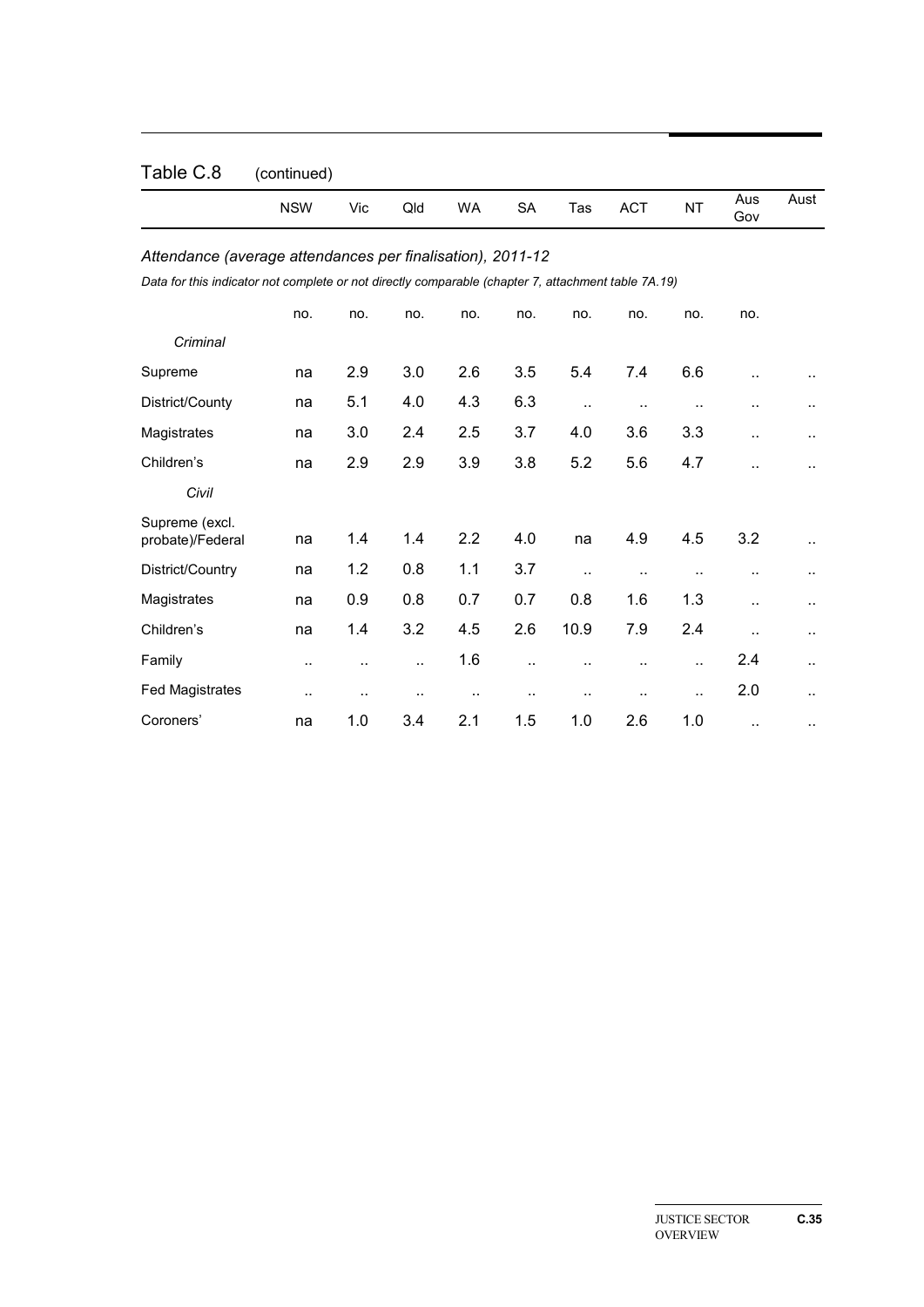| Table C.8                                                                                             | (continued) |       |                      |           |                      |       |            |                      |                      |                      |
|-------------------------------------------------------------------------------------------------------|-------------|-------|----------------------|-----------|----------------------|-------|------------|----------------------|----------------------|----------------------|
|                                                                                                       | <b>NSW</b>  | Vic   | Qld                  | <b>WA</b> | <b>SA</b>            | Tas   | <b>ACT</b> | <b>NT</b>            | Aus<br>Gov           | Aust                 |
| <b>Efficiency indicators</b>                                                                          |             |       |                      |           |                      |       |            |                      |                      |                      |
| Clearance (number of finalisations in reporting period divided by number of lodgments), 2011-12       |             |       |                      |           |                      |       |            |                      |                      |                      |
| Data for this indicator comparable, subject to caveats (chapter 7, attachment tables 7A.20 and 7A.21) |             |       |                      |           |                      |       |            |                      |                      |                      |
|                                                                                                       | %           | %     | $\%$                 | %         | $\%$                 | $\%$  | %          | %                    | %                    |                      |
| Criminal                                                                                              |             |       |                      |           |                      |       |            |                      |                      |                      |
| Supreme - appeal                                                                                      | 87.6        | 151.1 | 104.1                | 90.4      | 105.1                | 92.9  | 103.5      | 114.3                | $\ddot{\phantom{a}}$ |                      |
| Supreme - non<br>appeal                                                                               | 79.6        | 141.5 | 105.8                | 91.4      | 98.3                 | 95.2  | 99.3       | 101.2                | $\ddot{\phantom{a}}$ |                      |
| District/County -<br>appeal                                                                           | 102.8       | 103.6 | 83.4                 |           |                      |       |            |                      |                      |                      |
| District/County -<br>non appeal                                                                       | 98.7        | 109.6 | 104.5                | 93.7      | 99.8                 |       |            |                      | ٠.                   |                      |
| Magistrates                                                                                           | 104.9       | 104.9 | 100.1                | 102.9     | 101.3                | 97.3  | 103.8      | 110.0                | $\ddot{\phantom{a}}$ |                      |
| Children's                                                                                            | 105.6       | 101.6 | 101.8                | 108.5     | 101.9                | 94.8  | 107.6      | 88.9                 |                      |                      |
| Civil                                                                                                 |             |       |                      |           |                      |       |            |                      |                      |                      |
| Supreme/Federal<br>- appeal                                                                           | 78.9        | 106.2 | 98.5                 | 93.9      | 98.2                 | 89.3  | 95.3       | 81.9                 | 111.6                |                      |
| Supreme (excl<br>probate)/Federal-<br>non appeal                                                      | 125.3       | 114.5 | 129.2                | 109.6     | 98.8                 | 102.7 | 172.3      | 107.9                | 109.7                | $\ddot{\phantom{a}}$ |
| District/County -<br>appeal                                                                           | 106.6       | 109.6 | 109.2                | 117.2     | 102.8                |       |            |                      |                      |                      |
| District/County -<br>non appeal                                                                       | 107.0       | 96.8  | 94.9                 | 123.0     | 124.5                |       |            |                      |                      |                      |
| Magistrates                                                                                           | 101.9       | 98.0  | 99.9                 | 97.9      | 102.1                | 100.9 | 98.0       | 100.4                |                      | Ω.                   |
| Children's                                                                                            | 102.7       | 98.3  | 94.0                 | 86.1      | 96.3                 | 96.3  | 87.2       | 91.9                 | Ω.                   |                      |
| Family - appeal                                                                                       | ä,          | Ω.    | $\ddot{\phantom{a}}$ | 147.6     |                      |       |            | Ω.                   | 89.0                 | Ω.                   |
| Family - non<br>appeal                                                                                |             | ٠.    | Ω.                   | 100.8     |                      |       |            |                      | 99.6                 |                      |
| <b>Fed Magistrates</b>                                                                                | $\ddotsc$   |       |                      |           | $\ddot{\phantom{a}}$ | μ.    | $\ddotsc$  | $\ddot{\phantom{a}}$ | 96.8                 |                      |
| Coroners'                                                                                             | 131.9       | 98.4  | 106.9                | 115.6     | 113.9                | 96.7  | 100.9      | 93.4                 | $\ddotsc$            | $\sim$               |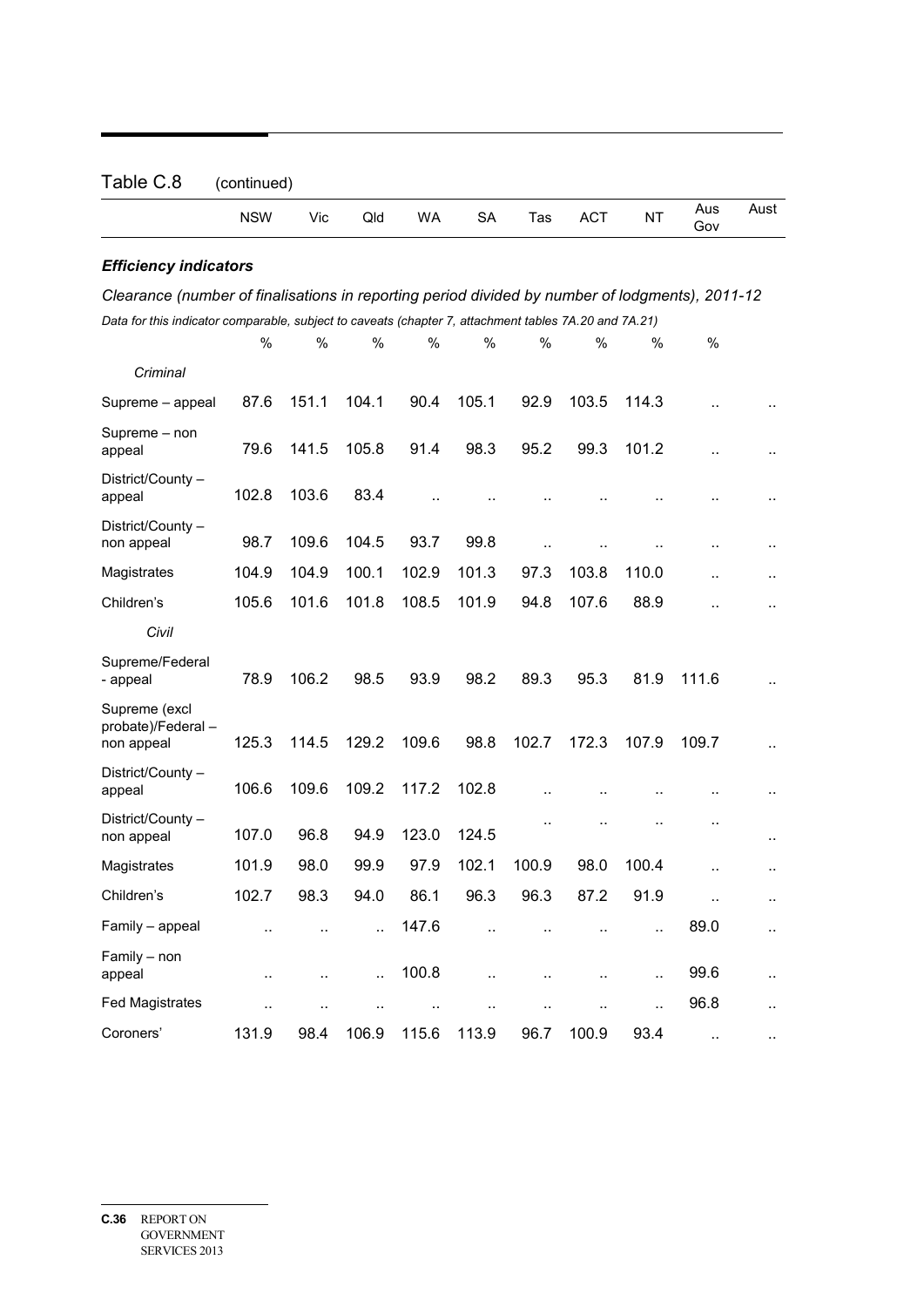# Table C.8 (continued)

|                                                                                                                | <b>NSW</b> | Vic                  | Qld                  | <b>WA</b> | <b>SA</b>            | Tas                  | <b>ACT</b>           | ΝT                   | Aus<br>Gov           | Aust |
|----------------------------------------------------------------------------------------------------------------|------------|----------------------|----------------------|-----------|----------------------|----------------------|----------------------|----------------------|----------------------|------|
| Judicial officers per 100 finalisations, 2011-12                                                               |            |                      |                      |           |                      |                      |                      |                      |                      |      |
| Data for this indicator comparable, subject to caveats (chapter 7, attachment table 7A.23)                     |            |                      |                      |           |                      |                      |                      |                      |                      |      |
| Supreme (excl.<br>probate)/Federal                                                                             | 0.48       | 0.58                 | 0.35                 | 0.89      | 0.81                 | 0.43                 | 0.36                 | 0.99                 | 0.98                 | 0.60 |
| District/Country                                                                                               | 0.35       | 0.53                 | 0.29                 | 0.36      | 0.40                 | $\ddotsc$            | Ω,                   | $\ddot{\phantom{a}}$ | Ω.                   | 0.38 |
| Magistrates                                                                                                    | 0.04       | 0.04                 | 0.03                 | 0.03      | 0.04                 | 0.04                 | 0.06                 | 0.07                 | $\ddot{\phantom{a}}$ | 0.04 |
| Children's                                                                                                     | 0.12       | 0.04                 | 0.06                 | 0.05      | 0.06                 | 0.07                 | 0.07                 | 0.07                 | $\ddot{\phantom{a}}$ | 0.07 |
| Family                                                                                                         | Ω.         | Ω.                   | Ω.                   | 0.09      | Ω.                   | $\ddot{\phantom{a}}$ | $\ddot{\phantom{a}}$ | $\ddotsc$            | 0.17                 | 0.14 |
| <b>Fed Magistrates</b>                                                                                         |            |                      |                      |           | $\ddot{\phantom{a}}$ |                      | Ω.                   | ă.                   | 0.07                 | 0.07 |
| Coroners'                                                                                                      | 0.06       | 0.19                 | 0.21                 | 0.11      | 0.08                 | 0.09                 | 0.06                 | 0.53                 | $\ddot{\phantom{a}}$ | 0.13 |
| Total                                                                                                          | 0.07       | 0.07                 | 0.06                 | 0.07      | 0.08                 | 0.06                 | 0.10                 | 0.10                 | 0.13                 | 0.08 |
| FTE staff per 100 finalisations, 2011-12                                                                       |            |                      |                      |           |                      |                      |                      |                      |                      |      |
| Data for this indicator comparable, subject to caveats (chapter 7, attachment table 7A.24                      |            |                      |                      |           |                      |                      |                      |                      |                      |      |
| <b>Criminal courts</b>                                                                                         | 0.8        | 0.4                  | 0.4                  | 0.5       | 0.6                  | 0.4                  | 0.9                  | 0.4                  | $\ddot{\phantom{a}}$ | 0.5  |
| Civil courts                                                                                                   | 0.6        | 0.5                  | 0.5                  | 0.4       | 0.6                  | 0.4                  | 1.1                  | 0.8                  | 5.2                  | 0.6  |
| Family courts                                                                                                  | ٠.         | $\ddot{\phantom{a}}$ | $\ddot{\phantom{a}}$ | 0.9       | Ω.                   | $\ddot{\phantom{0}}$ | $\ddot{\phantom{a}}$ | $\ddot{\phantom{a}}$ | 2.0                  | 1.5  |
| Federal<br>Magistrates                                                                                         | ٠.         |                      |                      | $\ddotsc$ |                      |                      |                      |                      | 0.5                  | 0.5  |
| Coroners courts                                                                                                | 0.5        | 1.8                  | 1.7                  | 1.0       | 0.9                  | 0.5                  | 0.4                  | 1.4                  | $\ddot{\phantom{a}}$ | 1.1  |
| Total                                                                                                          | 0.7        | 0.5                  | 0.4                  | 0.5       | 0.6                  | 0.4                  | 0.9                  | 0.5                  | 1.0                  | 0.6  |
| Cost per finalisation (total net recurrent expenditure divided by number of finalisations), 2011-12            |            |                      |                      |           |                      |                      |                      |                      |                      |      |
| Data for this indicator not complete or not directly comparable (chapter 7, attachment tables 7A.26 and 7A.27) |            |                      |                      |           |                      |                      |                      |                      |                      |      |
|                                                                                                                | \$         | \$                   | \$                   | \$        | \$                   | \$                   | \$                   | \$                   | \$                   | \$   |
| Criminal                                                                                                       |            |                      |                      |           |                      |                      |                      |                      |                      |      |

| Supreme         |     | 43 316 33 297 9 758 20 236 23 049 13 345 12 907 15 315 |     |     |     |        |      |     |           | 19 063 |
|-----------------|-----|--------------------------------------------------------|-----|-----|-----|--------|------|-----|-----------|--------|
| District/County |     | 7 458 14 721 6 918 20 063 10 400                       |     |     |     | $\sim$ |      |     |           | 9982   |
| Magistrates     | 737 | 452                                                    | 435 | 756 | 516 | 424    | 1209 | 675 |           | 563    |
| Children's      | 781 | 123                                                    | 691 | 782 | 619 | 496    | 1752 | 835 | $\cdot$ . | 535    |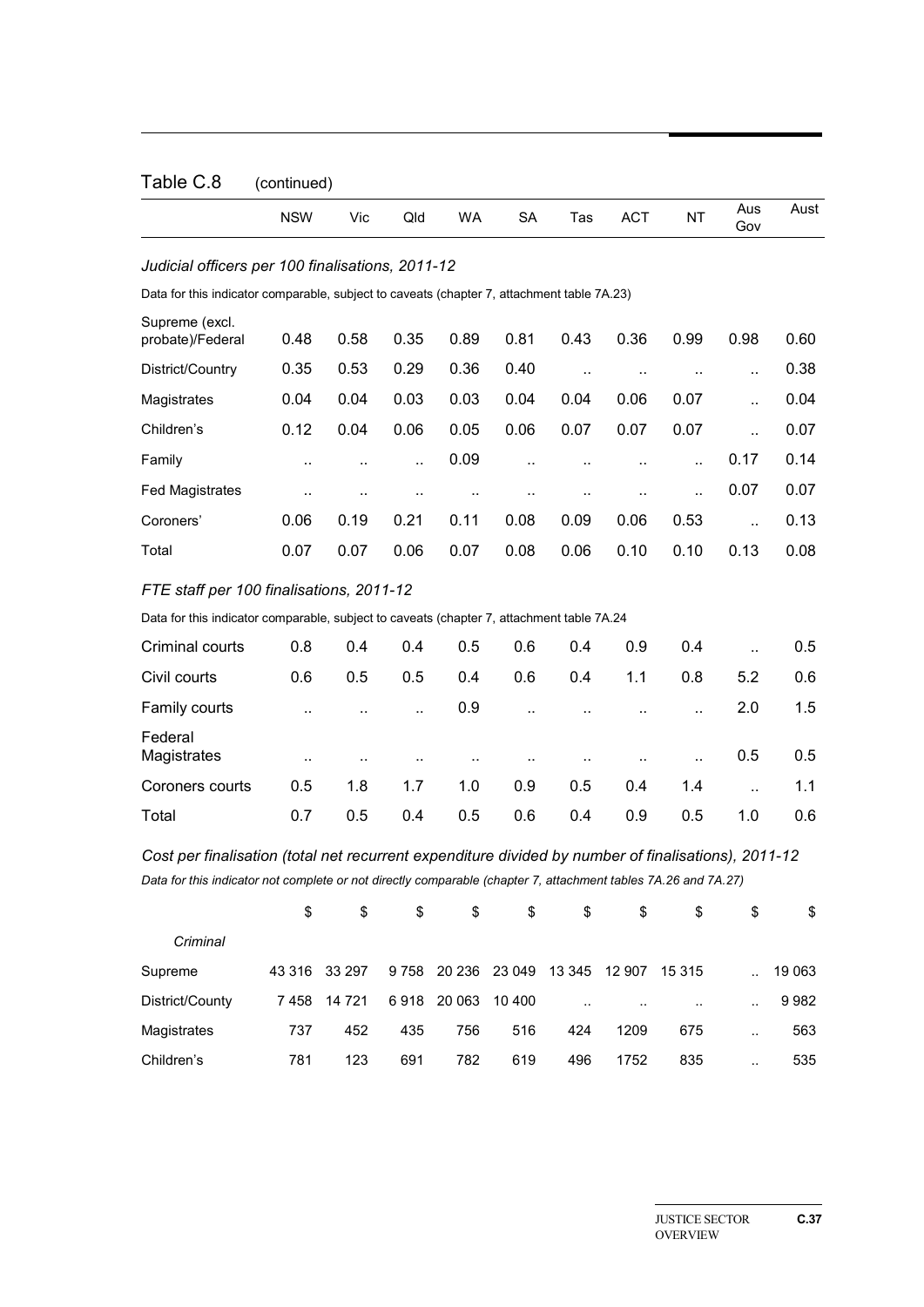### Table C.8 (continued)

|                                    | <b>NSW</b> | Vic     | Qld       | <b>WA</b> | SA      | Tas     | <b>ACT</b> | <b>NT</b>            | Aus<br>Gov           | Aust      |
|------------------------------------|------------|---------|-----------|-----------|---------|---------|------------|----------------------|----------------------|-----------|
| Civil                              |            |         |           |           |         |         |            |                      |                      |           |
| Supreme (excl.<br>probate)/Federal | 3992       | 4 5 3 8 | 2 1 2 6   | 6914      | 4 2 3 5 | 3736    | 3822       | 18 408               | 14 582               | 5767      |
| District/County                    | 2 1 2 4    | 3 0 4 1 | 621       | 1 7 7 4   | 1 3 2 4 |         |            |                      |                      | 860<br>1  |
| Magistrates                        | 296        | 226     | 275       | 197       | 245     | 92      | 1566       | 759                  | $\ddot{\phantom{a}}$ | 275       |
| Children's                         | 777        | 1743    | 1620      | 790       | 653     | 1 0 3 4 | 4813       | 895                  |                      | 1 1 8 4   |
| Family courts                      |            | . .     | $\cdot$ . | 1520      |         |         |            | $\ddot{\phantom{a}}$ | 5 5 6 0              | $\cdot$ . |
| <b>Fed Magistrates</b>             |            |         | . .       |           |         | . .     | . .        | . .                  | 811                  | 811       |
| Coroners                           | 553        | 2835    | 2615      | 2 1 2 9   | 1 2 4 3 | 933     | 834        | 4025                 |                      | 1 701     |

**a** Caveats for these data are available in Chapter 7 and Attachment 7A. Refer to the indicator interpretation boxes in chapter 7 for information to assist with interpreting data presented in this table. **b** Some data are derived from detailed data in Chapter 7 and Attachment 7A. **na** Not available. .. Not applicable. – Nil or rounded to zero.

Source: Chapter 7 and Attachment 7A.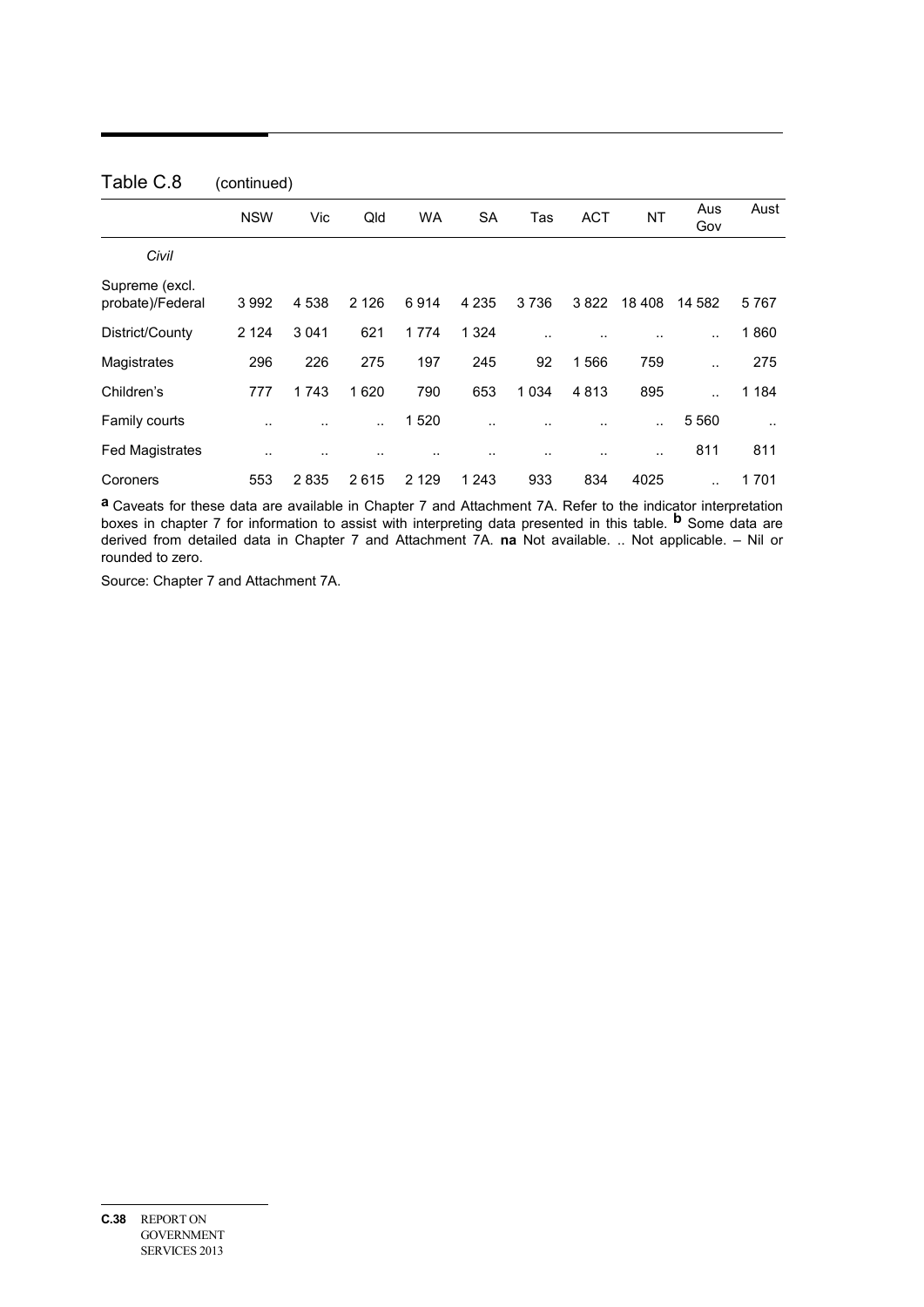#### *Corrective services*

The performance indicator framework for corrective services is presented in figure C.13.

Figure C.13 **Corrective services performance indicator framework**



An overview of the corrective services performance indicator results for 2011-12 is presented in table C.9.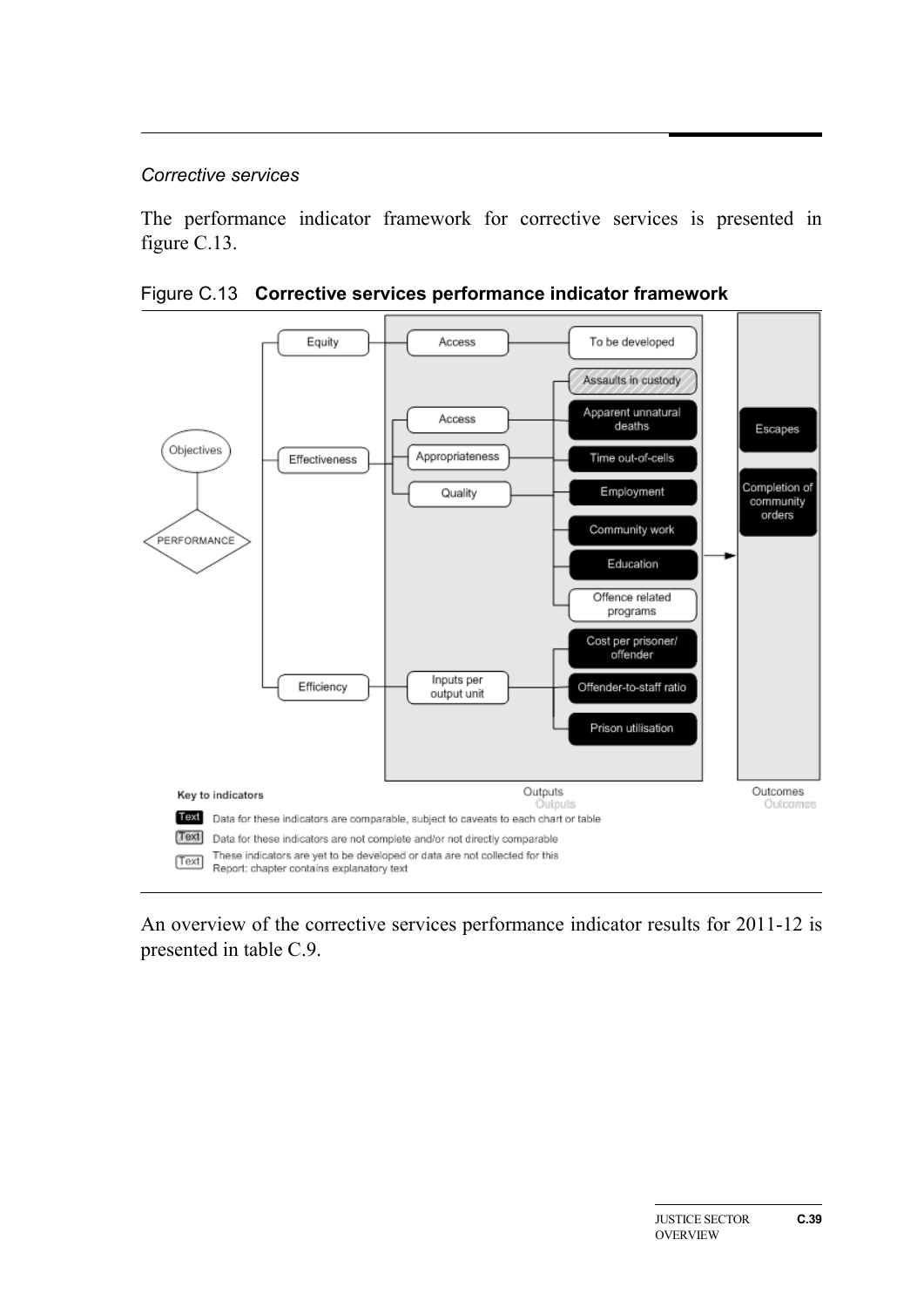| Table C.9                                                                                                                                                                                   | Performance indicators for corrective services <sup>a, b</sup> |            |      |      |      |           |      |            |      |      |
|---------------------------------------------------------------------------------------------------------------------------------------------------------------------------------------------|----------------------------------------------------------------|------------|------|------|------|-----------|------|------------|------|------|
|                                                                                                                                                                                             |                                                                | <b>NSW</b> | Vic  | Qld  | WA   | <b>SA</b> | Tas  | <b>ACT</b> | ΝT   | Aust |
| Effectiveness (access, appropriateness, quality) indicators                                                                                                                                 |                                                                |            |      |      |      |           |      |            |      |      |
| Assaults in custody, 2011-12 (rate per 100 prisoners)                                                                                                                                       |                                                                |            |      |      |      |           |      |            |      |      |
| Data for this indicator not complete or not directly comparable (chapter 8, attachment table 8A.14)                                                                                         |                                                                |            |      |      |      |           |      |            |      |      |
| Prisoner on<br>prisoner                                                                                                                                                                     |                                                                |            |      |      |      |           |      |            |      |      |
| Serious assault                                                                                                                                                                             | rate                                                           | 0.19       | 2.17 | 1.01 | 0.33 | 1.01      | 0.98 | 1.55       | 0.37 | 0.79 |
| Assault                                                                                                                                                                                     | rate                                                           | 12.3       | 9.4  | 3.8  | 5.8  | 7.3       | 8.6  | 15.8       | 3.1  | 8.3  |
| Prisoner on officer                                                                                                                                                                         |                                                                |            |      |      |      |           |      |            |      |      |
| Serious assault                                                                                                                                                                             | rate                                                           | 0.02       | 0.04 | 0.12 | 0.06 |           | 0.39 |            | 0.07 | 0.06 |
| Assault                                                                                                                                                                                     | rate                                                           | 0.6        | 1.2  | 0.6  | 0.9  | 0.8       | 1.2  | 0.8        | 0.2  | 0.8  |
| Apparent unnatural deaths, 2011-12 (rate per 100 prisoners)<br>Data for this indicator comparable, subject to caveats (chapter 8, attachment table 8A.15)                                   |                                                                |            |      |      |      |           |      |            |      |      |
| Deaths/100 prisoners                                                                                                                                                                        |                                                                |            |      |      |      |           |      |            |      |      |
| Indigenous                                                                                                                                                                                  | rate                                                           | 0.05       | —    | 0.06 |      |           |      |            |      | 0.03 |
| Non-indigenous                                                                                                                                                                              | rate                                                           | 0.07       |      | 0.03 |      | 0.06      | 0.23 |            |      | 0.04 |
| All prisoners                                                                                                                                                                               | rate                                                           | 0.06       |      | 0.04 |      | 0.05      | 0.20 |            |      | 0.03 |
| Number of deaths                                                                                                                                                                            |                                                                |            |      |      |      |           |      |            |      |      |
| Indigenous                                                                                                                                                                                  | no.                                                            | 1          |      | 1    |      |           |      |            |      | 2    |
| Non-indigenous                                                                                                                                                                              | no.                                                            | 5          |      | 1    |      | 1         | 1    |            |      | 8    |
| All prisoners                                                                                                                                                                               | no.                                                            | 6          |      | 2    |      | 1         | 1    |            |      | 10   |
| Time out of cells (average hours per day), 2011-12<br>Data for this indicator comparable, subject to caveats (chapter 8, attachment table 8A.18)                                            |                                                                |            |      |      |      |           |      |            |      |      |
| Total                                                                                                                                                                                       | hours                                                          | 11.0       | 10.9 | 10.7 | 12.5 | 9.2       | 9.2  | 10.5       | 12.9 | 11.1 |
| Employment (number of prisoners employed as a percentage of those eligible to work), 2011-12<br>Data for this indicator comparable, subject to caveats (chapter 8, attachment table 8A.20)  |                                                                |            |      |      |      |           |      |            |      |      |
| $\%$                                                                                                                                                                                        |                                                                | 76.0       | 88.9 | 75.5 | 53.3 | 68.7      | 60.5 | 85.5       | 68.9 | 72.3 |
| Community work (ratio of number of hours directed to work and hours actually worked), 2011-12<br>Data for this indicator comparable, subject to caveats (chapter 8, attachment table 8A.20) |                                                                |            |      |      |      |           |      |            |      |      |
| Ratio                                                                                                                                                                                       |                                                                | na         | na   | 2.0  | 2.0  | 3.7       | na   | 1.6        | 2.2  | na   |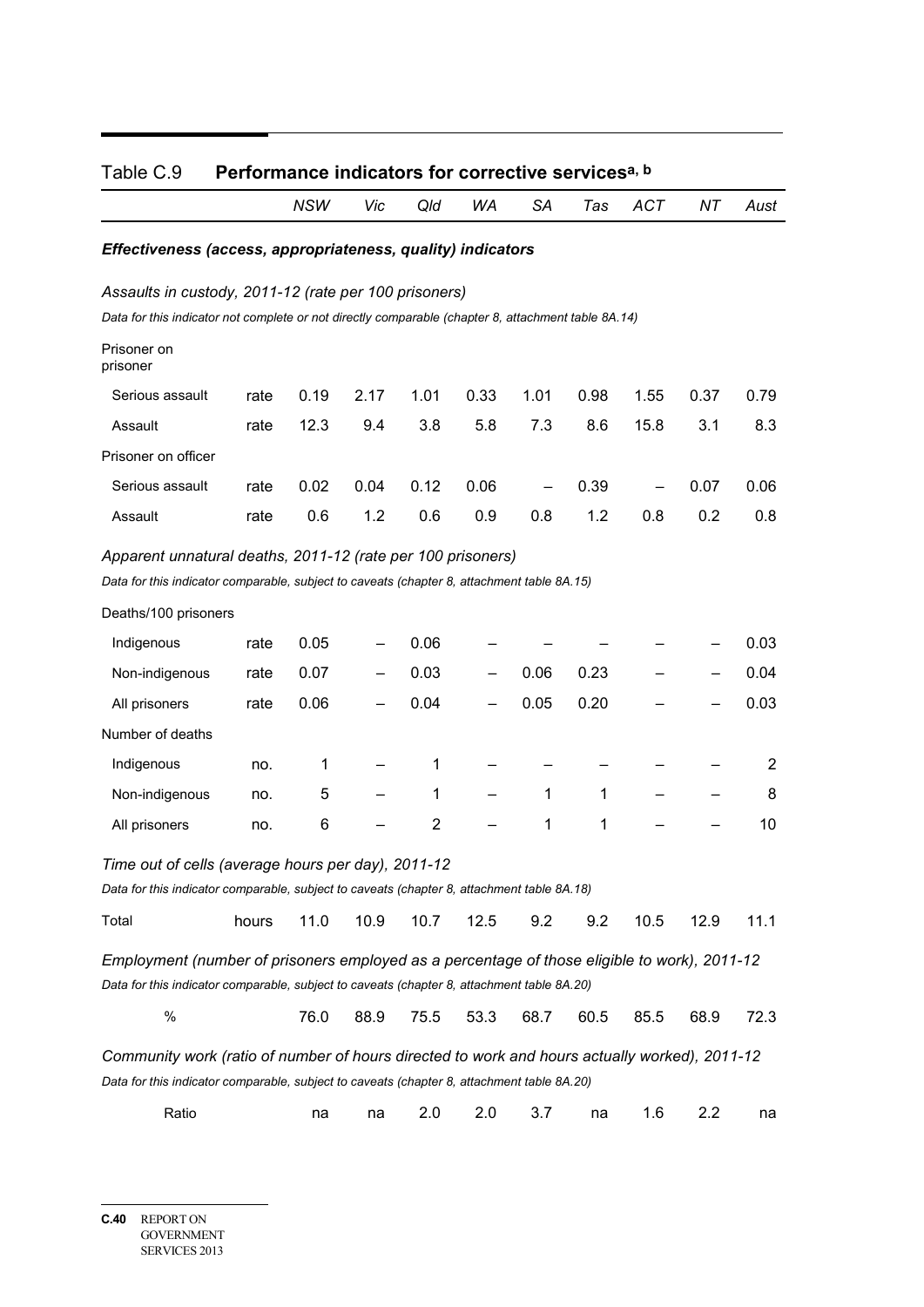| Table C.9                                                                                                                                          | (Continued) |            |       |       |       |           |       |            |       |       |
|----------------------------------------------------------------------------------------------------------------------------------------------------|-------------|------------|-------|-------|-------|-----------|-------|------------|-------|-------|
|                                                                                                                                                    |             | <b>NSW</b> | Vic   | Qld   | WA    | <b>SA</b> | Tas   | <b>ACT</b> | NΤ    | Aust  |
| Education (number of prisoners in education courses as a percentage of those eligible), 2011-12                                                    |             |            |       |       |       |           |       |            |       |       |
| Data for this indicator comparable, subject to caveats (chapter 8, attachment table 8A.21)                                                         |             |            |       |       |       |           |       |            |       |       |
| $\%$                                                                                                                                               |             | 35.3       | 37.2  | 26.5  | 31.8  | 46.4      | 28.5  | 85.1       | 22.4  | 33.8  |
| Escapes (number and rate per 100 prisoners), 2011-12<br>Data for this indicator comparable, subject to caveats (chapter 8, attachment table 8A.17) |             |            |       |       |       |           |       |            |       |       |
| Number. Open                                                                                                                                       |             | 12         | 1     | 1     | 3     |           | 4     | 1          | 6     | 28    |
| Number Secure                                                                                                                                      |             | 3          |       |       | 2     |           | 5     |            |       | 10    |
| Rate Open                                                                                                                                          |             | 0.34       | 0.18  | 0.20  | 0.29  |           | 9.52  | 13.25      | 1.30  | 0.44  |
| Rate Secure                                                                                                                                        |             | 0.05       |       |       | 0.05  |           | 1.07  |            |       | 0.04  |
| Completion of community orders (percentage of orders completed), 2011-12                                                                           |             |            |       |       |       |           |       |            |       |       |
| Data for this indicator comparable, subject to caveats (chapter 8, attachment table 8A.19)                                                         |             |            |       |       |       |           |       |            |       |       |
| $\%$                                                                                                                                               |             | 79.7       | 58.7  | 72.6  | 55.6  | 71.8      | 90.2  | 81.6       | 65.1  | 71.2  |
| <b>Efficiency indicators</b>                                                                                                                       |             |            |       |       |       |           |       |            |       |       |
| Cost per prisoner/offender (average net cost per day excluding capital and payroll costs), 2011-12                                                 |             |            |       |       |       |           |       |            |       |       |
| Data for this indicator comparable, subject to caveats (chapter 8, attachment table 8A.7)                                                          |             |            |       |       |       |           |       |            |       |       |
| Prisoner (\$)                                                                                                                                      |             | 212.3      | 267.6 | 204.9 | 246.2 | 211.4     | 288.9 | 313.3      | 176.1 | 226.1 |
| Offender (\$)                                                                                                                                      |             | 26.2       | 26.0  | 13.8  | 42.6  | 16.8      | 11.7  | 15.0       | 43.2  | 22.5  |
| Offender-to-staff ratio (daily average number of offenders per full time corrective services staff<br>member), 2011-12                             |             |            |       |       |       |           |       |            |       |       |
| Data for this indicator comparable, subject to caveats (chapter 8, attachment table 8A.22)                                                         |             |            |       |       |       |           |       |            |       |       |
| Ratio                                                                                                                                              |             | 15.6       | 13.3  | 24.1  | 9.5   | 20.1      | 25.1  | 22.1       | 12.0  | 16.6  |
| Prison utilisation (average percentage of prison design capacity used during the year), 2011-12                                                    |             |            |       |       |       |           |       |            |       |       |
| Data for this indicator comparable, subject to caveats (chapter 8, attachment table 8A.23)                                                         |             |            |       |       |       |           |       |            |       |       |
|                                                                                                                                                    | $\%$        | 95.6       | na    | 84.9  | 103.7 | na        | 79.6  | 78.0       | 111.0 | 94.3  |
| a Caveats for these data are available in Chapter 8 and Attachment 8A. Refer to the indicator interpretation                                       |             |            |       |       |       |           |       |            |       |       |

boxes in chapter 8 for information to assist with interpreting data presented in this table. **b** Some data are derived from detailed data in Chapter 8 and Attachment 8A. **na** Not available. .. Not applicable. – Nil or rounded to zero.

Source: Chapter 8 and Attachment 8A.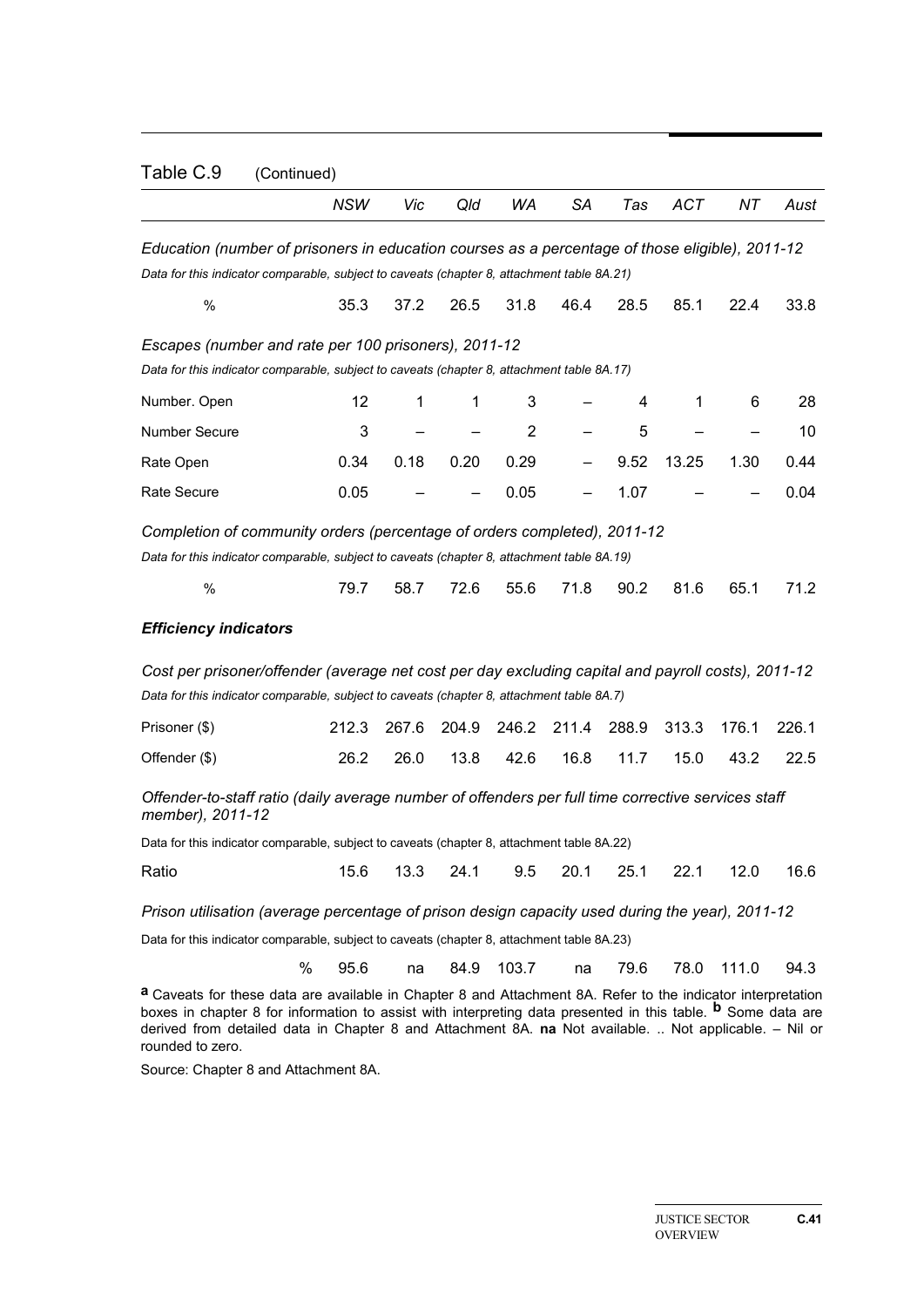# <span id="page-41-0"></span>**C.3 Cross-cutting and interface issues**

Although service areas are represented in separate chapters in this Report, performance results are to some extent interdependent. Changes to the functions and operations of each element of the justice system can affect the other parts of the system, for example, the effect of:

- police services on the courts through the implementation of initiatives such as the issue of police cautions and other diversionary strategies
- police and courts on corrective services, such as use of court diversion schemes, bail and the range of sentencing options available
- correctional systems' services on courts sentencing decisions through court advice services.

There is a trend toward the delivery of justice services through partnerships between agencies, in order to address complex issues and client needs. For example, bail or housing support programs, Neighbourhood Justice centres in Victoria, specialist courts such as Indigenous and drug courts, adoption of restorative justice principles.

# <span id="page-41-1"></span>**C.4 Future directions in performance reporting**

This justice sector overview will continue to be developed in future reports.

The Police services, courts and corrective services chapters contain a service-specific section on future directions in performance reporting.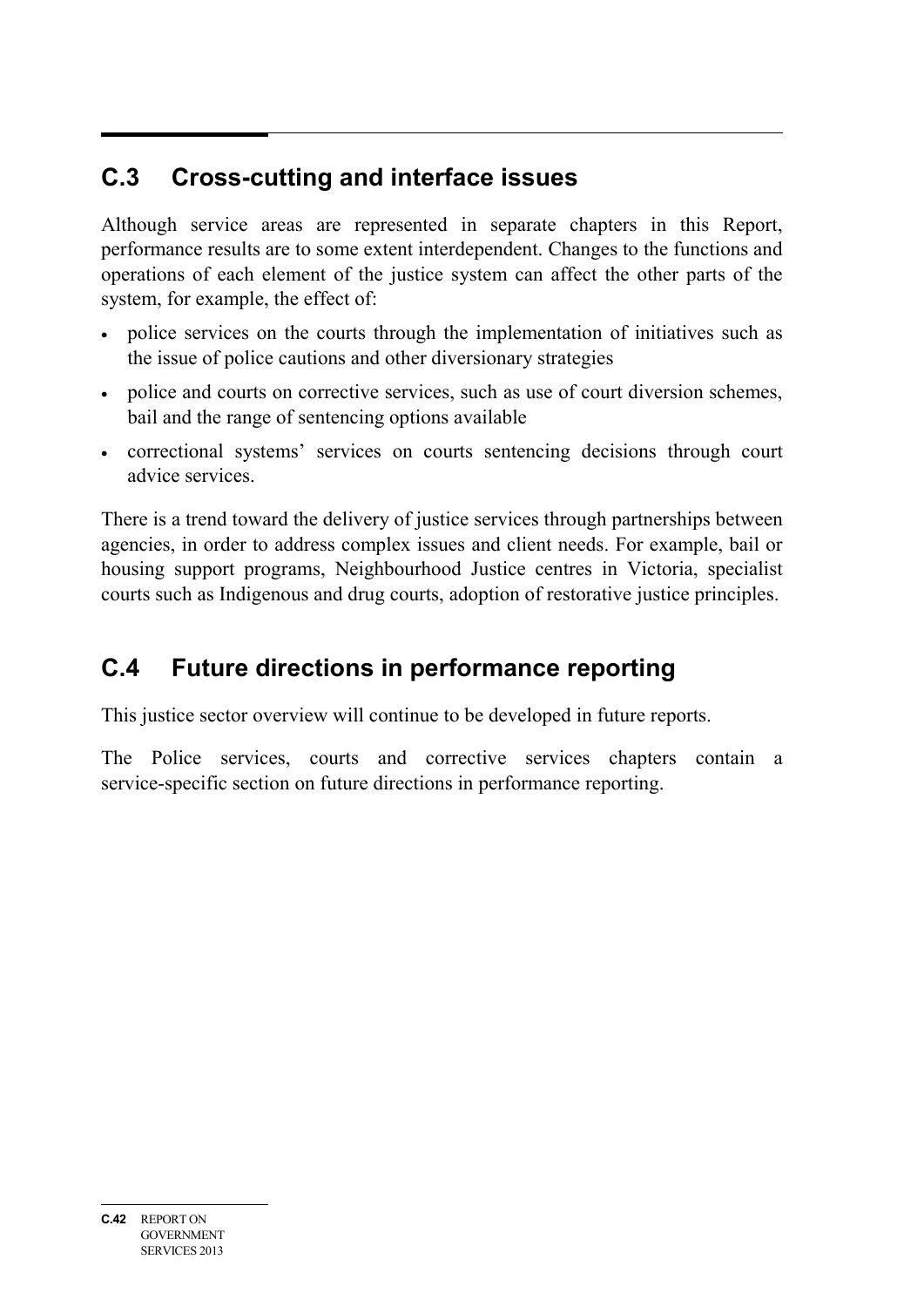# <span id="page-42-0"></span>**C.5 List of attachment tables**

Attachment tables are identified in references throughout this sector overview by a 'CA' prefix (for example, table CA.1). Attachment tables are available on the Review website (www.pc.gov.au/gsp).

- **Table CA.1** Feelings of safety at home alone during the day and night
- **Table CA.2** Feelings of safety in public places during the night
- **Table CA.3** Estimated victims of selected personal crimes, 2010-11
- **Table CA.4** Estimated victims of selected property crimes, 2010-11
- **Table CA.5** Police staff, FTE and per population
- **Table CA.6** Judicial officers, FTE and per population
- <span id="page-42-1"></span>Table CA.7 Proportion of higher courts finalised adjudicated defendants resulting in a guilty plea or finding

# **C.6 References**

ABS (Australian Bureau of Statistics)

- —— 2011, *Crime Victimisation Australia, 2009-10,* Cat no. 4530.0.
- —— 2011, *Recorded Crime — Offenders, Australia, 2010-11*, Cat. no. 4519.0.
- AIHW (Australian Institute of Health and Welfare) 2011, *The health of Australia's prisoners, 2010,* Cat. no. PHE 149.
- Australian Government Attorney-General's Department 2009, *A strategic framework for access to justice in the federal civil justice system*. Report by the Access to Justice Taskforce.
- Law and Justice Foundation of NSW 2006, *Justice made to measure: NSW legal needs survey in disadvantaged areas.* Report on access to justice and legal needs vol. 3.
- Rollings, K 2008, Counting the costs of crime in Australia. *Research and Public Policy Series no. 91*, Australian Institute of Criminology.
- Weatherburn, D 2001, What causes crime? *Crime and Justice Bulletin no. 54*, NSW Bureau of Crime Statistics and Research.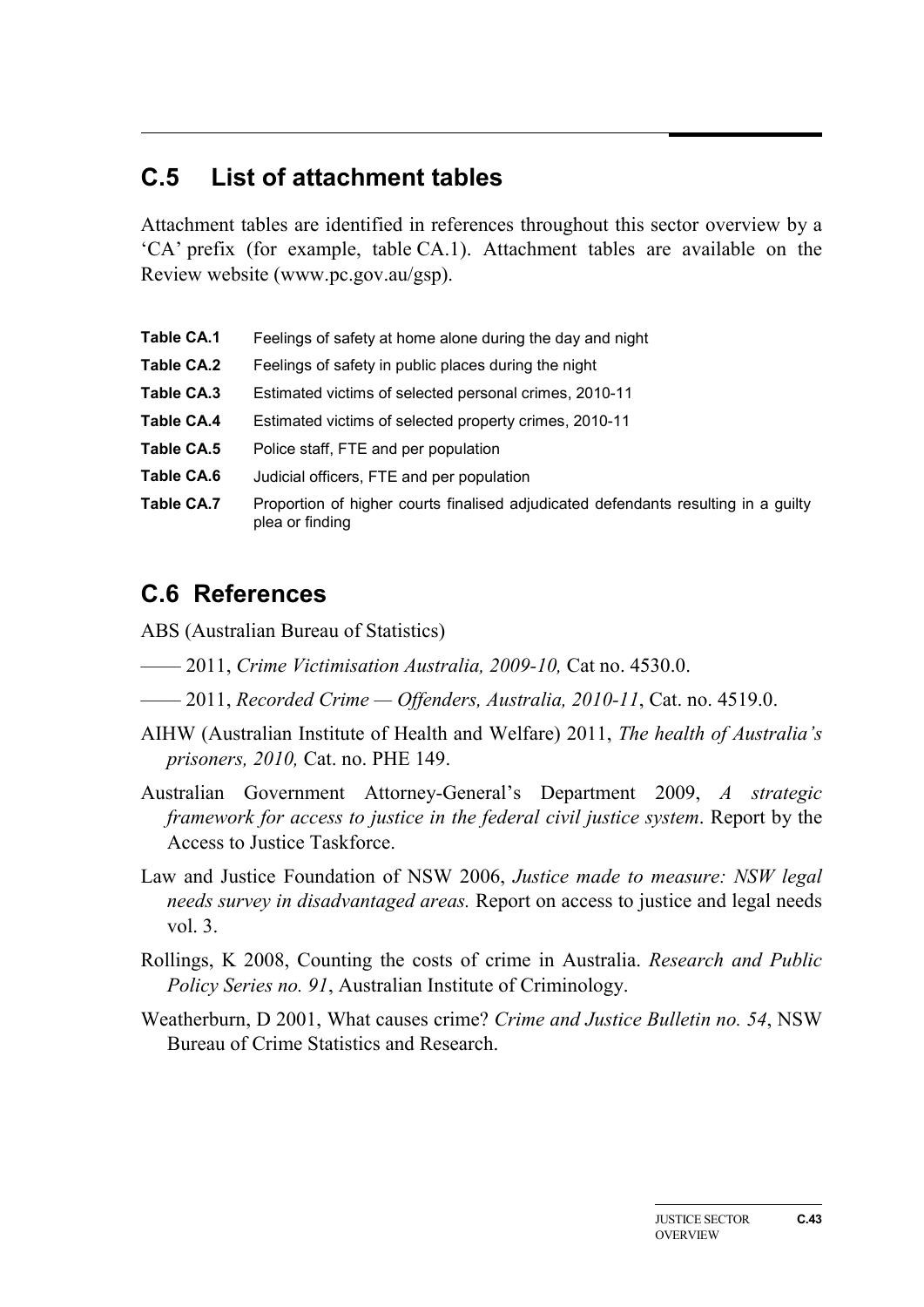#### **C.44** REPORT ON GOVERNMENT SERVICES 2013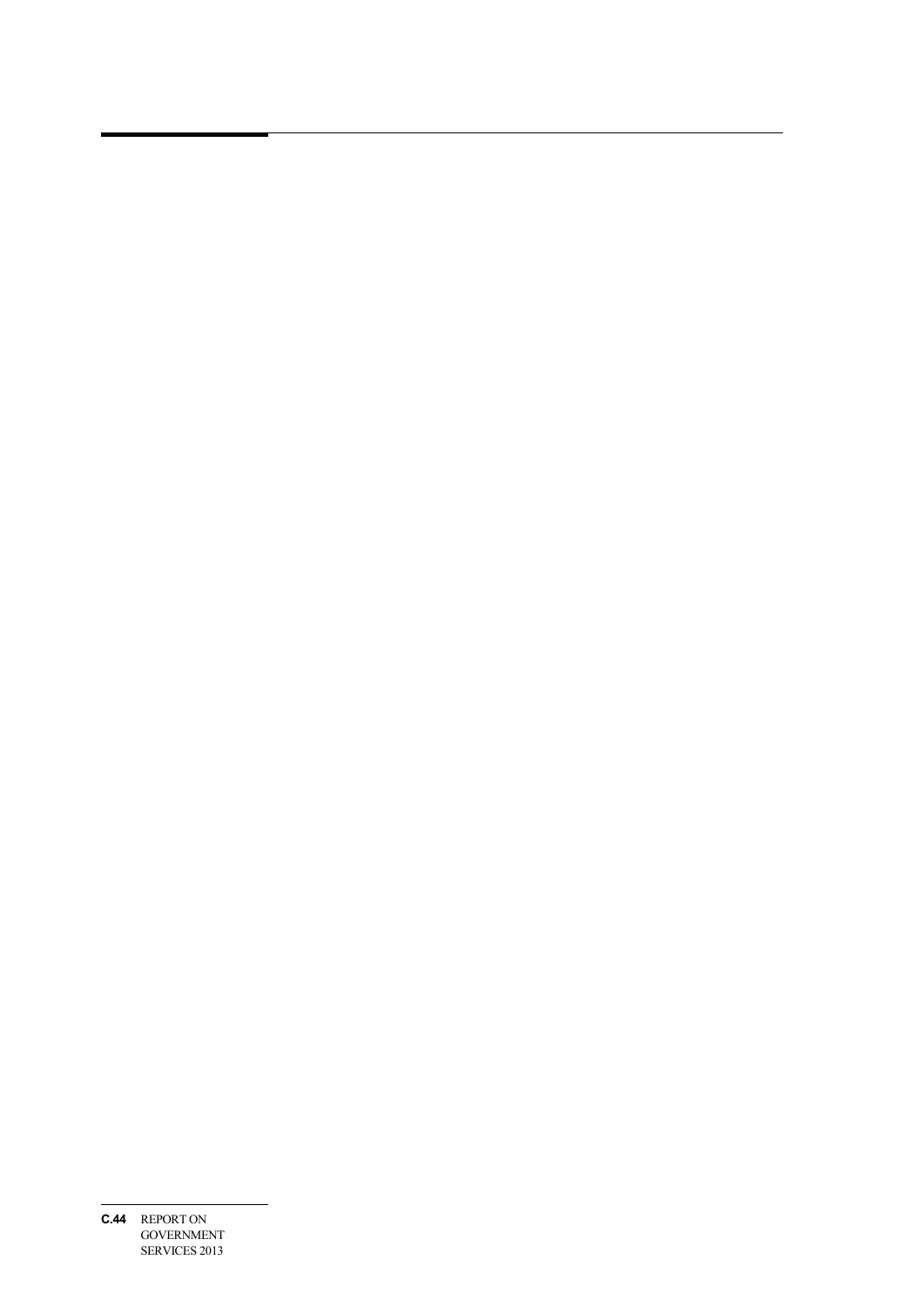# CA Justice sector overview - attachment

Definitions for the indicators and descriptors in this attachment are in the Justice Sector Overview and chapters 6, 7 and 8. Data for past years have been revised for some jurisdictions, where this has occurred, totals and any derived data have been recalculated. For this reason data for past years presented in this Report may vary from figures published in earlier editions of this Report.

This file is available in Adobe PDF format on the Review web page (www.pc.gov.au/gsp). Users without Internet access can contact the Secretariat to obtain these tables (see details on the inside front cover of the Report).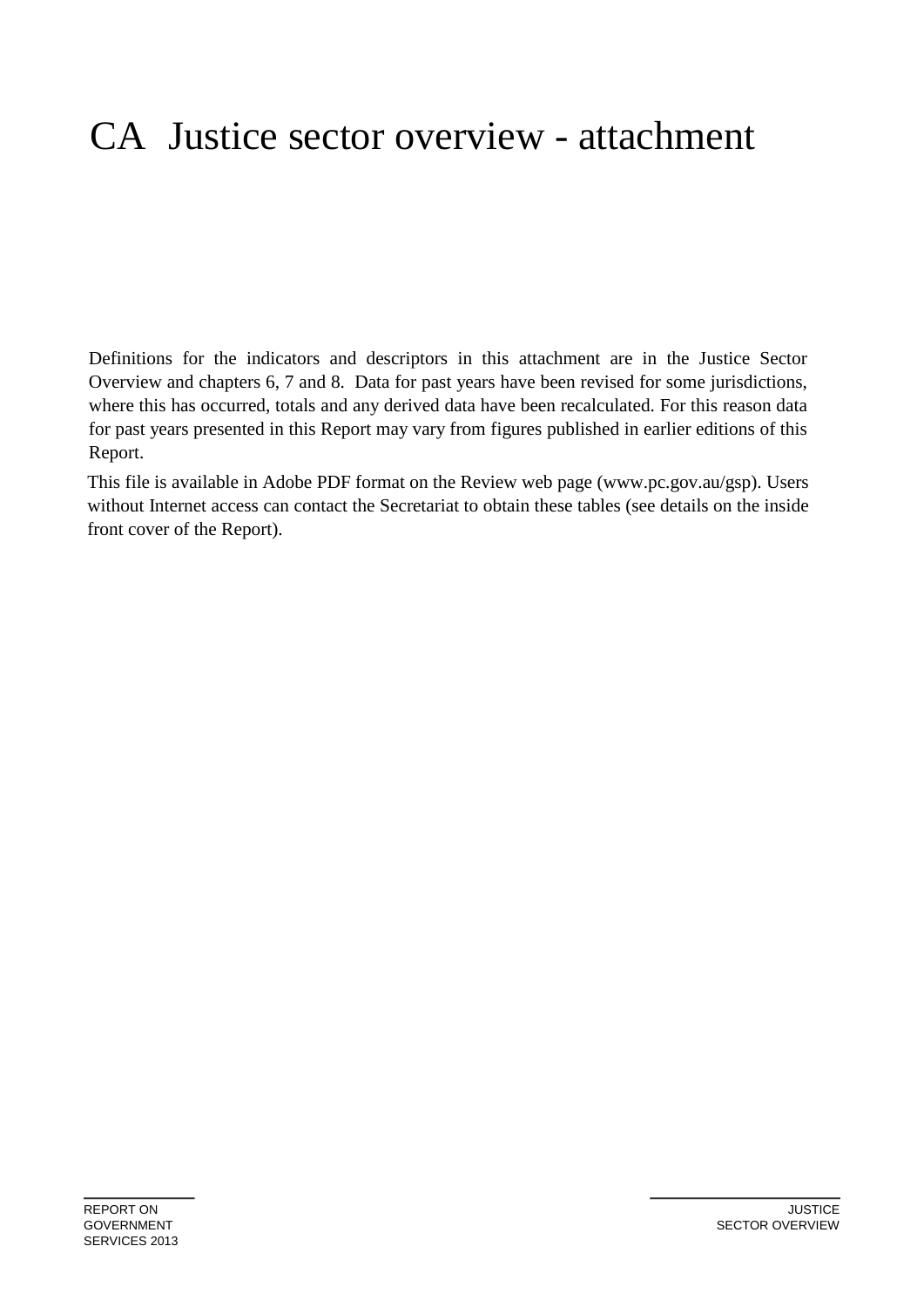# **Attachment contents**

| <b>Table CA.1</b> | Feelings of safety at home alone ("safe" or "very safe")                                                                              |
|-------------------|---------------------------------------------------------------------------------------------------------------------------------------|
| <b>Table CA.2</b> | Feelings of safety in public places during the night ("safe" or "very safe")                                                          |
| <b>Table CA.3</b> | Estimated victims of selected personal crimes, reported and unreported (no. in '000 and<br>no. per 100 000 people) 2010-11,           |
| <b>Table CA.4</b> | Estimated victims of selected property crimes, reported and unreported (number in '000<br>and number per 100 000 households), 2010-11 |
| <b>Table CA.5</b> | Police staff, FTE and per population                                                                                                  |
| <b>Table CA.6</b> | Judicial officers, FTE and per population                                                                                             |
| <b>Table CA.7</b> | Proportion of higher courts finalised adjudicated defendants resulting in a guilty plea or<br>finding                                 |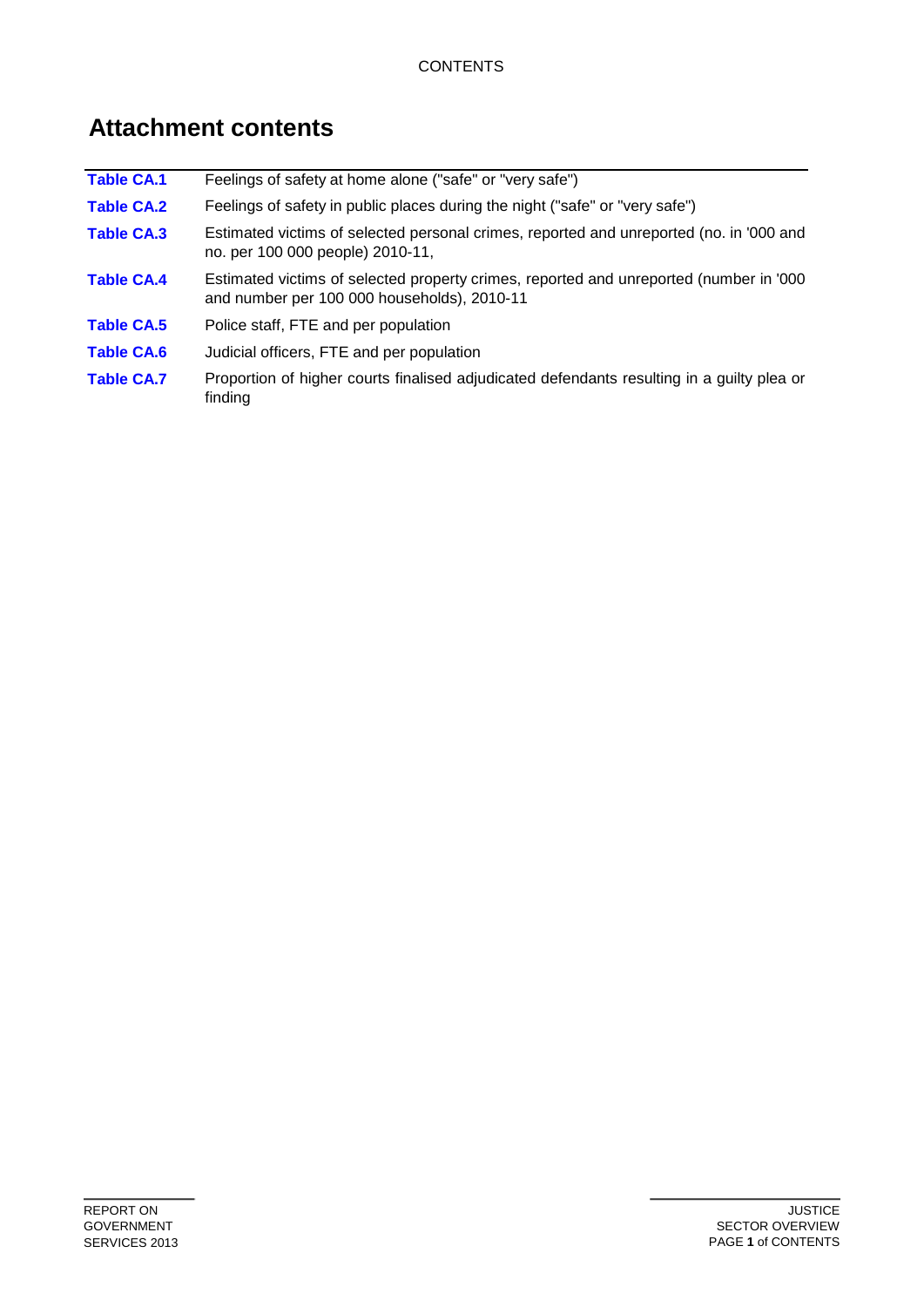|                  |              | <b>NSW</b> | Vic     | Qld     | WA   | SA      | Tas     | <b>ACT</b> | ΝT      | Aust   |
|------------------|--------------|------------|---------|---------|------|---------|---------|------------|---------|--------|
| 2007-08          |              |            |         |         |      |         |         |            |         |        |
| During the day   | %            | 92.7       | 93.7    | 94.5    | 89.4 | 92.6    | 95.0    | 94.1       | 90.7    | 93.0   |
| During the night | %            | 82.9       | 84.1    | 85.4    | 77.3 | 81.2    | 86.1    | 85.9       | 76.6    | 83.1   |
| Sample size      | $\mathsf{n}$ | 6620       | 8 5 0 8 | 6 0 9 7 | 5698 | 3 2 0 8 | 2424    | 2420       | 1514    | 36 489 |
| 2008-09          |              |            |         |         |      |         |         |            |         |        |
| During the day   | $\%$         | 92.7       | 93.7    | 94.3    | 91.0 | 93.4    | 95.5    | 95.0       | 90.9    | 93.2   |
| During the night | %            | 83.7       | 85.0    | 86.4    | 80.5 | 83.5    | 87.3    | 85.7       | 76.2    | 84.3   |
| Sample size      | n            | 6566       | 8527    | 6 0 65  | 5646 | 3 2 1 4 | 2413    | 2415       | 1519    | 36 365 |
| 2009-10          |              |            |         |         |      |         |         |            |         |        |
| During the day   | %            | 92.8       | 93.7    | 94.9    | 92.2 | 94.5    | 96.2    | 94.4       | 92.8    | 93.6   |
| During the night | %            | 82.5       | 85.1    | 86.5    | 81.4 | 84.8    | 87.7    | 86.2       | 82.0    | 84.2   |
| Sample size      | $\mathsf{n}$ | 4 1 7 7    | 8 5 5 4 | 6 2 6 3 | 3721 | 3 2 8 7 | 2422    | 2419       | 1 5 2 9 | 32 372 |
| 2010-11          |              |            |         |         |      |         |         |            |         |        |
| During the day   | %            | 94.7       | 95.3    | 96.2    | 93.7 | 94.6    | 96.2    | 95.6       | 92.5    | 95.1   |
| During the night | %            | 85.9       | 87.7    | 89.8    | 85.1 | 84.8    | 88.9    | 88.6       | 81.5    | 87.1   |
| Sample size      | n            | 2 0 0 0    | 8 1 0 1 | 6 201   | 2800 | 2601    | 2 4 0 0 | 2 4 0 0    | 2 0 0 4 | 28 507 |
| 2011-12          |              |            |         |         |      |         |         |            |         |        |
| During the day   | $\%$         | 94.7       | 95.8    | 95.4    | 92.3 | 93.5    | 95.8    | 96.4       | 90.7    | 94.8   |
| During the night | %            | 87.6       | 88.9    | 89.8    | 83.0 | 86.0    | 90.3    | 91.0       | 81.3    | 87.8   |
| Sample size      | n            | 2000       | 8101    | 6201    | 2800 | 2600    | 2400    | 2400       | 2000    | 28502  |

Table CA.1 **Feelings of safety at home alone ("safe" or "very safe") (a), (b)**

(a) Sample data have been weighted by factors such as age and gender to infer results for the total population aged 15 years or over in each State and Territory.

(b) Survey results are subject to sampling error.

*Source* : ANZPAA (various years) *National Survey of Community Satisfaction with Policing* (unpublished)*;*  Table 6A.19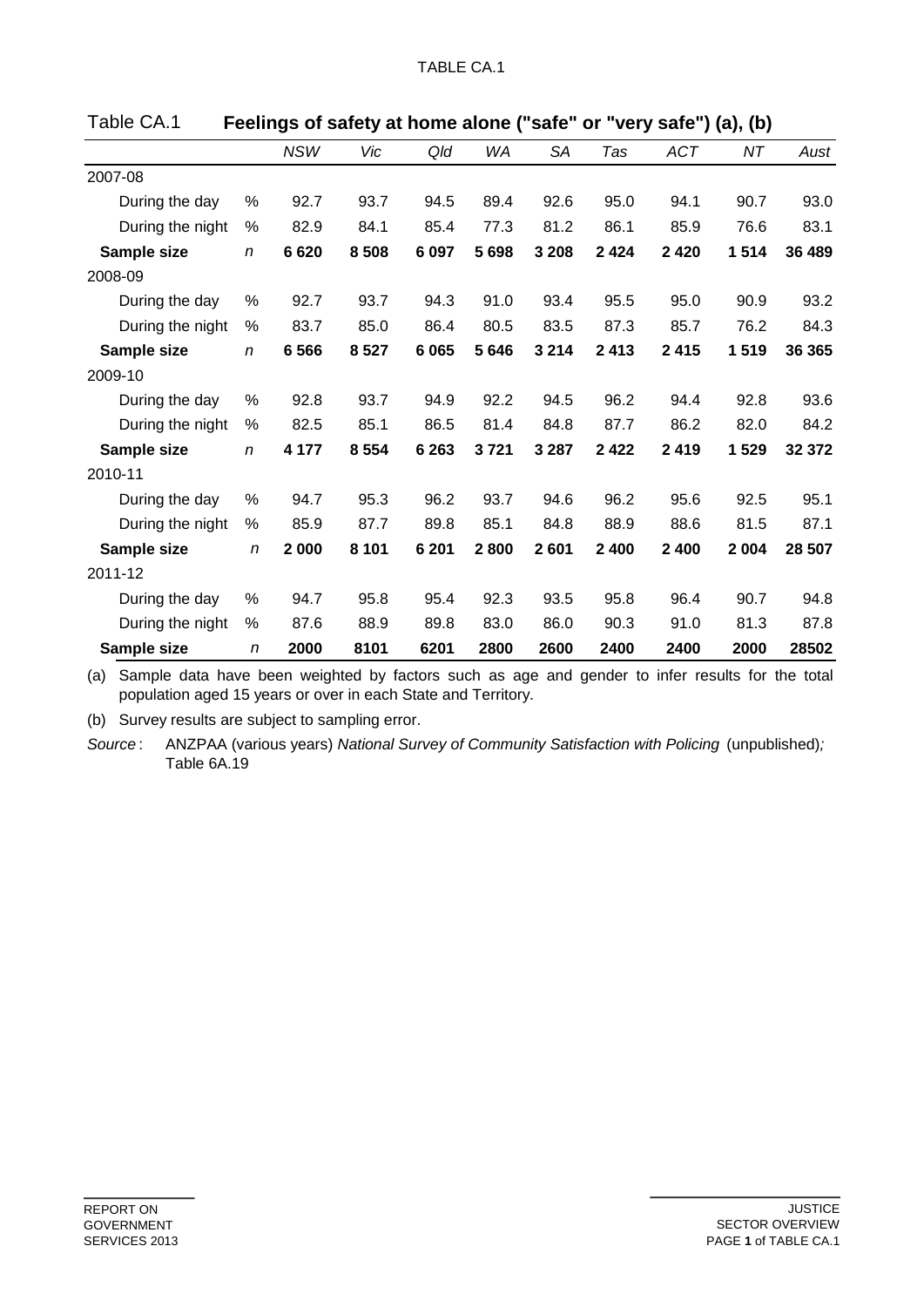|                     |              | <b>NSW</b> | Vic     | Qld     | WA   | SА      | Tas     | <b>ACT</b> | ΝT      | Aust   |
|---------------------|--------------|------------|---------|---------|------|---------|---------|------------|---------|--------|
| 2007-08             |              |            |         |         |      |         |         |            |         |        |
| Walking alone       | %            | 59.9       | 61.1    | 61.4    | 58.2 | 59.9    | 66.6    | 62.3       | 51.2    | 60.4   |
| On public transport | ℅            | 33.9       | 29.2    | 36.1    | 24.5 | 32.7    | 34.1    | 41.0       | 27.7    | 32.2   |
| Sample size         | n            | 6620       | 8508    | 6 0 9 7 | 5698 | 3 2 0 8 | 2 4 2 4 | 2 4 2 0    | 1514    | 36 489 |
| 2008-09             |              |            |         |         |      |         |         |            |         |        |
| Walking alone       | %            | 58.6       | 61.5    | 60.5    | 56.0 | 59.4    | 64.3    | 60.3       | 49.0    | 59.6   |
| On public transport | %            | 31.4       | 27.9    | 36.0    | 25.7 | 30.5    | 36.0    | 38.2       | 21.4    | 30.9   |
| Sample size         | $\mathsf{n}$ | 6566       | 8527    | 6 0 65  | 5646 | 3 2 1 4 | 2413    | 2415       | 1519    | 36 365 |
| 2009-10             |              |            |         |         |      |         |         |            |         |        |
| Walking alone       | %            | 58.5       | 59.4    | 62.7    | 58.4 | 59.7    | 65.1    | 60.5       | 54.6    | 59.8   |
| On public transport | %            | 29.9       | 25.8    | 35.4    | 23.8 | 30.0    | 31.4    | 39.8       | 26.1    | 29.5   |
| Sample size         | n            | 4 1 7 7    | 8 5 5 4 | 6 2 6 3 | 3721 | 3 2 8 7 | 2422    | 2419       | 1 5 2 9 | 32 372 |
| 2010-11             |              |            |         |         |      |         |         |            |         |        |
| Walking alone       | %            | 46.2       | 47.7    | 46.9    | 44.0 | 43.2    | 53.7    | 49.1       | 35.7    | 46.4   |
| On public transport | %            | 25.9       | 21.7    | 30.0    | 20.0 | 22.8    | 24.0    | 34.2       | 16.9    | 24.8   |
| Sample size         | n            | 2 000      | 8 1 0 1 | 6 201   | 2800 | 2601    | 2 4 0 0 | 2 4 0 0    | 2 0 0 4 | 28 507 |
| 2011-12             |              |            |         |         |      |         |         |            |         |        |
| Walking alone       | %            | 51.1       | 53.5    | 53.5    | 45.5 | 49.0    | 56.0    | 55.1       | 40.7    | 51.6   |
| On public transport | %            | 25.8       | 23.7    | 30.1    | 18.8 | 26.4    | 22.7    | 33.6       | 18.8    | 25.4   |
| Sample size         | n            | 2000       | 8101    | 6201    | 2800 | 2600    | 2400    | 2400       | 2000    | 28502  |

| Table CA.2 | Feelings of safety in public places during the night ("safe" or "very |
|------------|-----------------------------------------------------------------------|
|            | safe") (a), (b)                                                       |

(a) Sample data have been weighted by factors such as age and gender to infer results for the total population aged 15 years or over in each State and Territory.

(b) Survey results are subject to sampling error.

*Source* : ANZPAA (various years) *National Survey of Community Satisfaction with Policing* (unpublished); Tables 6A.20 - 6A.21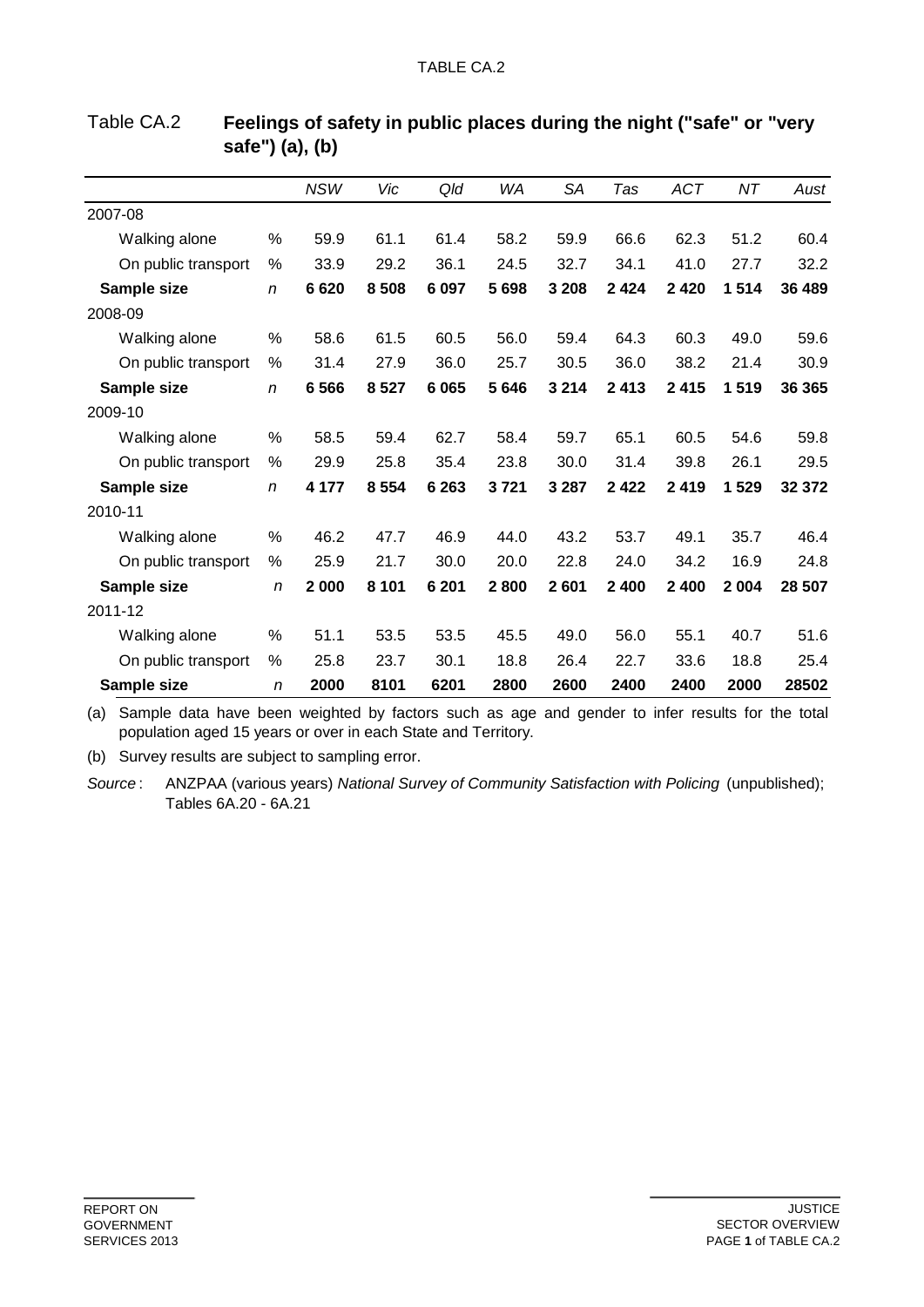|                        | <b>NSW</b> | Vic     | Qld     | WA      | SА      | Tas     | <b>ACT</b> | ΝT   | Aust    |
|------------------------|------------|---------|---------|---------|---------|---------|------------|------|---------|
| Number '000            |            |         |         |         |         |         |            |      |         |
| Physical assault       | 164.4      | 90.4    | 109.1   | 61.9    | 31.6    | 12.6    | 9.2        | 7.4  | 486.5   |
| Threatened assault     | 139.7      | 152.5   | 112.3   | 66.9    | 39.1    | 16.3    | 10.6       | 6.2  | 543.7   |
| Robbery                | 19.9       | 17.9    | 19.2    | 11.3    | 5.8     | 1.6     | 1.0        | 0.6  | 77.4    |
| Sexual assault         | 17.5       | 19.0    | 7.7     | 2.2     | 6.6     | 0.9     |            | 0.9  | 54.9    |
| No. per 100 000 people |            |         |         |         |         |         |            |      |         |
| Physical assault       | 2839       | 2012    | 3 0 9 5 | 3 4 4 5 | 2 4 0 1 | 3 1 3 4 | 3 2 3 7    | 5714 | 2 7 4 3 |
| Threatened assault     | 2412       | 3 3 9 4 | 3 1 8 5 | 3723    | 2971    | 4 0 5 5 | 3730       | 4788 | 3 0 6 5 |
| Robbery                | 344        | 398     | 545     | 629     | 441     | 398     | 352        | 463  | 436     |
| Sexual assault         | 317        | 444     | 231     | 129     | 526     | 236     |            | 735  | 326     |

Table CA.3 **Estimated victims of selected personal crimes, reported and unreported (no. in '000 and no. per 100 000 people) 2010-11, (a), (b), (c), (d)**

(a) A victim is defined as a person reporting at least one of the offences included in the Crime Victimisation Survey 2010-11. Persons who have been a victim of multiple offence types during the reference period were counted once for each offence type for which they were a victim of at least one incident. Individuals may be counted multiple times across offence types and consequently the estimated total number of victims cannot be calculated from this table.

(b) Nos. per 100,000 were calculated using as denominators, the relevant populations published in ABS data cube 45300D006.

(c) Some robbery and sexual assault rates include data points with large standard errors so that comparisons between jurisdictions and between years should be interpreted with caution. A nil estimate in a survey (see ACT) is still subject to error, and despite having a relative standard error of 0 (as sampling error is not measured for counts of zero) may differ from the estimate that would be obtained if all persons in the population were included in the survey.

(d) Threatened assault includes face-to-face incidents only.

\_ nil or rounded to zero

*Source* : Table 6A.27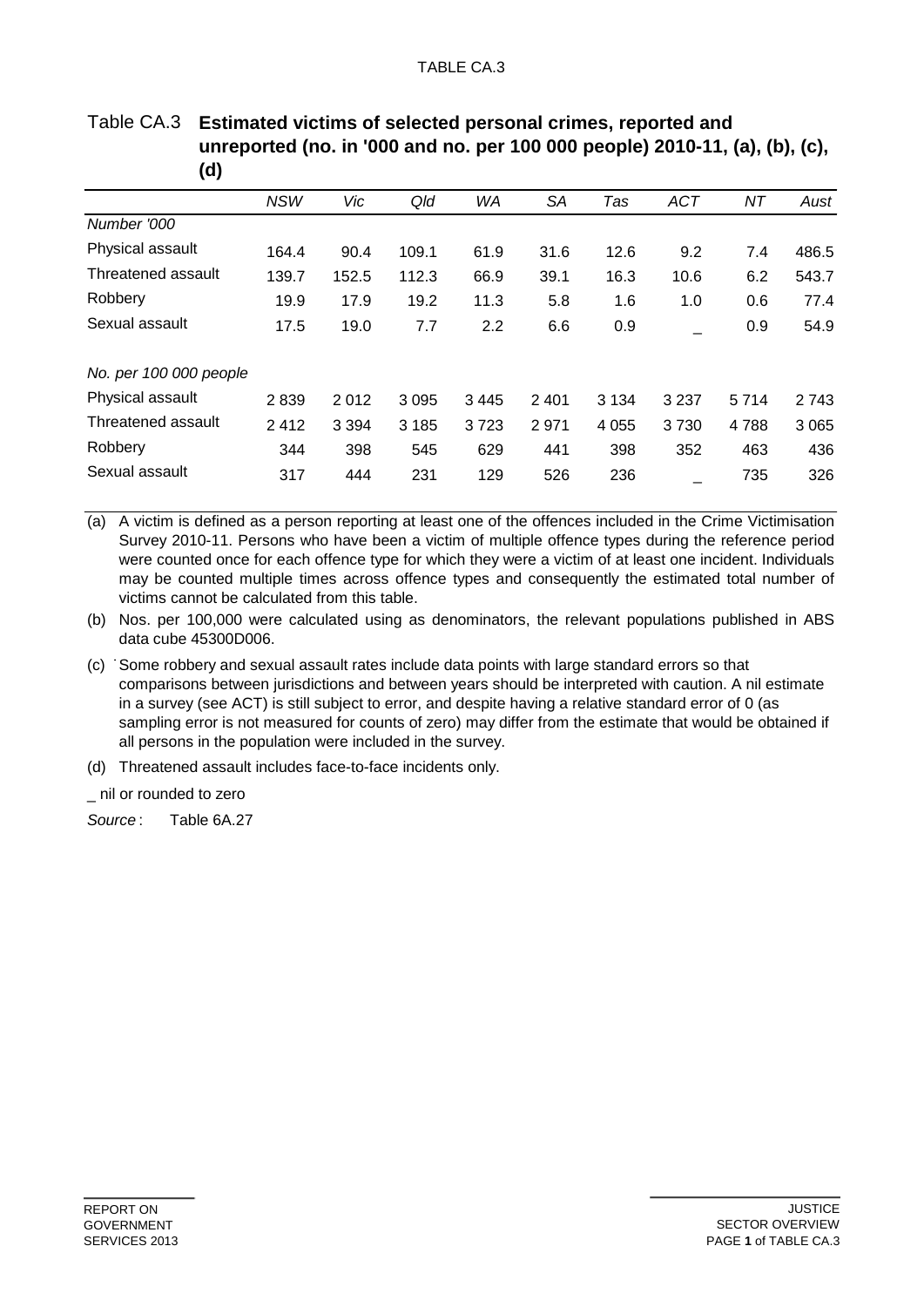|                            | <b>NSW</b> | Vic     | Qld     | WA    | SА      | Tas     | <b>ACT</b> | ΝT      | Aust    |
|----------------------------|------------|---------|---------|-------|---------|---------|------------|---------|---------|
| Number '000                |            |         |         |       |         |         |            |         |         |
| Break-in                   | 72.9       | 49.6    | 54.1    | 32.8  | 16.8    | 6.0     | 5.7        | 4.4     | 242.4   |
| Attempted break-in         | 54.3       | 37.6    | 39.0    | 30.6  | 11.2    | 6.0     | 4.2        | 3.8     | 186.7   |
| Motor vehicle theft        | 25.7       | 14.2    | 7.7     | 7.4   | 9.3     | 3.1     | 2.0        | 0.9     | 70.2    |
| Theft from motor vehicle   | 76.8       | 73.5    | 51.2    | 48.1  | 23.0    | 4.8     | 8.1        | 5.5     | 291.1   |
| Malicious property damage  | 223.6      | 174.7   | 119.0   | 95.6  | 60.5    | 20.1    | 19.2       | 10.1    | 722.8   |
| Other theft                | 80.4       | 76.2    | 61.0    | 33.2  | 16.9    | 8.7     | 4.8        | 3.5     | 284.8   |
| No. per 100 000 households |            |         |         |       |         |         |            |         |         |
| Break-in                   | 2669       | 2 3 1 6 | 3 1 7 8 | 3739  | 2 5 6 0 | 2886    | 4 1 2 1    | 6822    | 2845    |
| Attempted break-in         | 1988       | 1756    | 2 2 9 1 | 3488  | 1707    | 2886    | 3 0 3 7    | 5891    | 2 1 9 1 |
| Motor vehicle theft        | 941        | 663     | 452     | 844   | 1417    | 1 4 9 1 | 1446       | 1 3 9 5 | 824     |
| Theft from motor vehicle   | 2811       | 3 4 3 2 | 3 0 0 8 | 5483  | 3 5 0 5 | 2 3 0 9 | 5857       | 8 5 2 7 | 3 4 1 7 |
| Malicious property damage  | 8 1 8 5    | 8 1 5 7 | 6991    | 10898 | 9 2 2 0 | 9668    | 13883      | 15 659  | 8 4 8 4 |
| Other theft                | 2943       | 3558    | 3584    | 3785  | 2575    | 4 185   | 3 4 7 1    | 5 4 2 6 | 3 3 4 3 |

# Table CA.4 **Estimated victims of selected property crimes, reported and unreported (number in '000 and number per 100 000 households), 2010- 11 (a), (b), (c), (d), (e), (f), (g)**

(a) A victim is defined as a household reporting at least one of the offences included in the Crime Victimisation Survey 2010-11. Households that have been a victim of multiple offence types during the reference period were counted once for each offence type for which they were a victim of at least one incident.

- (b) NT data refer to mainly urban areas only.
- $(c)$ A victim of break-in is defined as a household experiencing at least one breakin/attempted break-in. Break-in is defined as an incident where the respondent's home including a garage or shed had been broken into. Break-in offences relating to respondents' cars or gardens are excluded.
- (d) A victim of motor vehicle theft is defined as a household reporting at least one motor vehicle theft. Victims were counted once only, regardless of the number of incidents of motor vehicle theft. Motor vehicle theft is defined as an incident where a motor vehicle was stolen from any member of the respondent's household. It includes privately owned vehicles and excludes vehicles used mainly for commercial business/business purposes.
- (e) The crime rate is expressed as the no. per 100 000 households as reported in ABS data cube 45300D006.
- (f) Motor vehicle theft for the ACT and NT has a relative standard error of 25% to 50% and should be used with caution.
- (g) The offences included in "other theft" can vary between states and territories. It can include the offence of 'theft from a person' which is not a property crime.

*Source* : Table 6A.28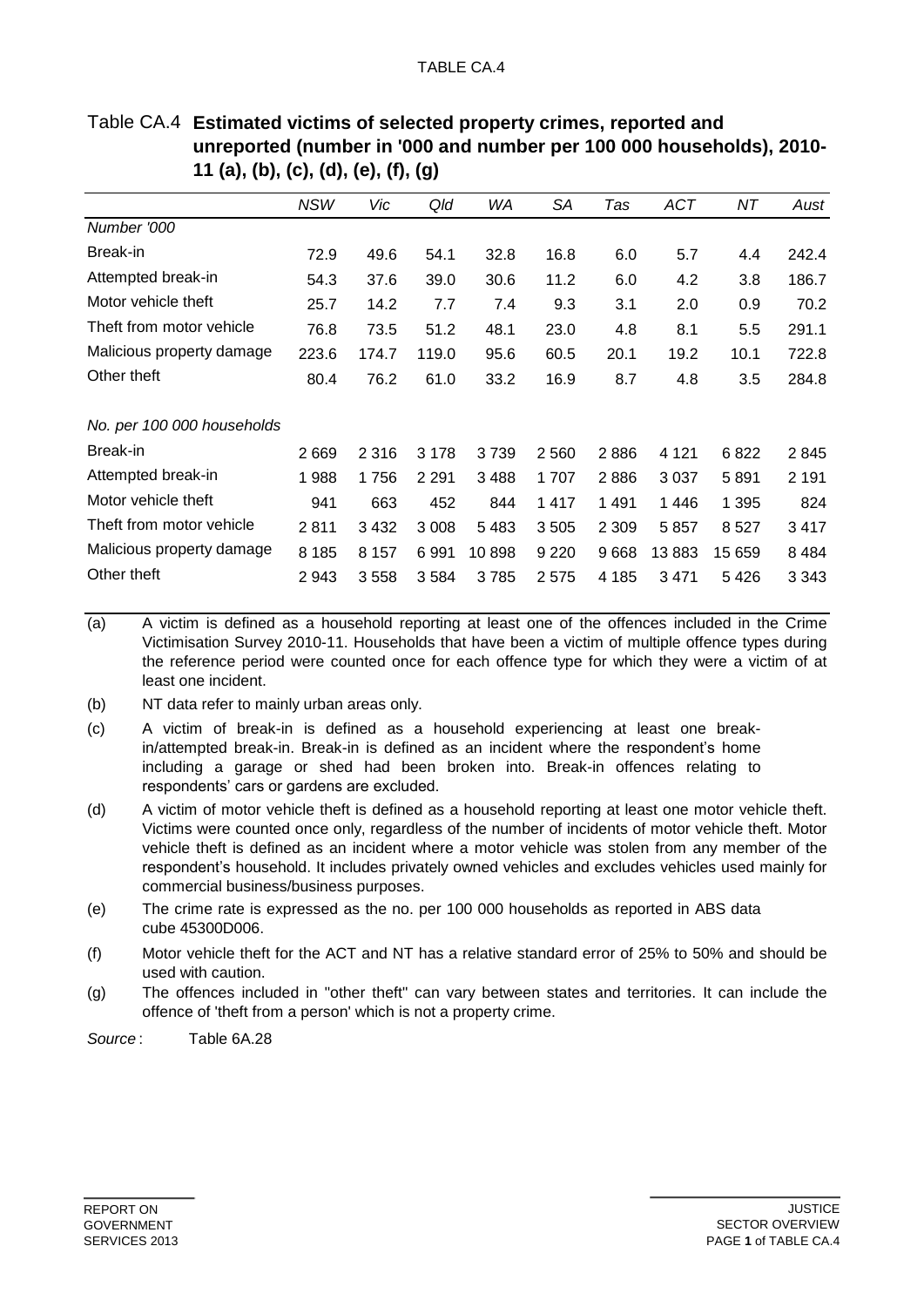| Table CA.5 | Police staff, FTE and per population (a) |
|------------|------------------------------------------|
|------------|------------------------------------------|

|                         |              | <b>NSW</b> | Vic     | Qld     | <b>WA</b> | <b>SA</b> | Tas     | <b>ACT</b> | NT       | Aust   |
|-------------------------|--------------|------------|---------|---------|-----------|-----------|---------|------------|----------|--------|
| 2007-08                 |              |            |         |         |           |           |         |            |          |        |
| Operational staff       | n            | 16 317     | 11 052  | 11 136  | 5710      | 4761      | 1 375   | 750        | 1 3 2 9  | 52 430 |
| <b>Total staff</b>      | $\mathsf{n}$ | 18823      | 13755   | 13570   | 7016      | 5 3 3 3   | 1613    | 882        | 1 4 6 4  | 62 456 |
| Operational per 100 000 | $\mathsf{n}$ | 236        | 211     | 263     | 268       | 299       | 277     | 220        | 611      | 248    |
| Total staff per 100 000 | n            | 272        | 262     | 321     | 329       | 335       | 325     | 259        | 673      | 295    |
| 2008-09                 |              |            |         |         |           |           |         |            |          |        |
| Operational staff       | n            | 16 677     | 11 074  | 11 543  | 6 3 2 4   | 4885      | 1 3 9 9 | 819        | 1 4 7 2  | 54 193 |
| <b>Total staff</b>      | $\mathsf{n}$ | 19 153     | 13 901  | 14 2 22 | 7474      | 5 4 31    | 1 602   | 945        | 587<br>1 | 64 315 |
| Operational per 100 000 | $\mathsf{n}$ | 237        | 206     | 265     | 287       | 303       | 280     | 235        | 664      | 250    |
| Total staff per 100 000 | $\mathsf{n}$ | 272        | 259     | 327     | 339       | 337       | 320     | 272        | 716      | 297    |
| 2009-10                 |              |            |         |         |           |           |         |            |          |        |
| Operational staff       | n            | 16 802     | 12 945  | 13 087  | 6 3 8 2   | 5 1 0 5   | 1 372   | 798        | 1528     | 58 019 |
| <b>Total staff</b>      | n            | 18 955     | 14 380  | 14 40 6 | 7 3 7 9   | 5 5 6 5   | 1573    | 935        | 1 637    | 64 830 |
| Operational per 100 000 | $\mathsf{n}$ | 234        | 236     | 293     | 281       | 312       | 271     | 225        | 671      | 262    |
| Total staff per 100 000 | $\mathsf{n}$ | 264        | 262     | 322     | 325       | 341       | 311     | 263        | 719      | 293    |
| 2010-11                 |              |            |         |         |           |           |         |            |          |        |
| Operational staff       | n            | 17 033     | 14 044  | 13 2 20 | 6494      | 5 1 4 3   | 1415    | 858        | 1614     | 59 821 |
| <b>Total staff</b>      | $\mathsf{n}$ | 19 26 6    | 15 063  | 14739   | 7648      | 5 5 3 6   | 1578    | 991        | 1 6 9 3  | 66 514 |
| Operational per 100 000 | $\mathsf{n}$ | 234        | 251     | 291     | 280       | 312       | 278     | 237        | 702      | 266    |
| Total staff per 100 000 | n            | 265        | 270     | 324     | 330       | 335       | 310     | 274        | 736      | 296    |
| 2011-12                 |              |            |         |         |           |           |         |            |          |        |
| Operational staff       | $\mathsf{n}$ | 17 029     | 14 4 10 | 13 106  | 6754      | 5 2 5 6   | 1 3 5 4 | 835        | 1620     | 60 364 |
| <b>Total staff</b>      | $\mathsf{n}$ | 19 332     | 15 6 26 | 14 672  | 7708      | 5 6 3 9   | 1514    | 949        | 1716     | 67 156 |
| Operational per 100 000 | $\mathsf{n}$ | 235        | 258     | 290     | 283       | 320       | 265     | 225        | 697      | 268    |
| Total staff per 100 000 | n            | 267        | 280     | 325     | 323       | 343       | 296     | 256        | 738      | 299    |

(a) Data comprise all FTE staff except in the NT where data are based on a headcount at 30 June.

*Source* : State and territory governments (unpublished); Tables 6A.1 - 6A.8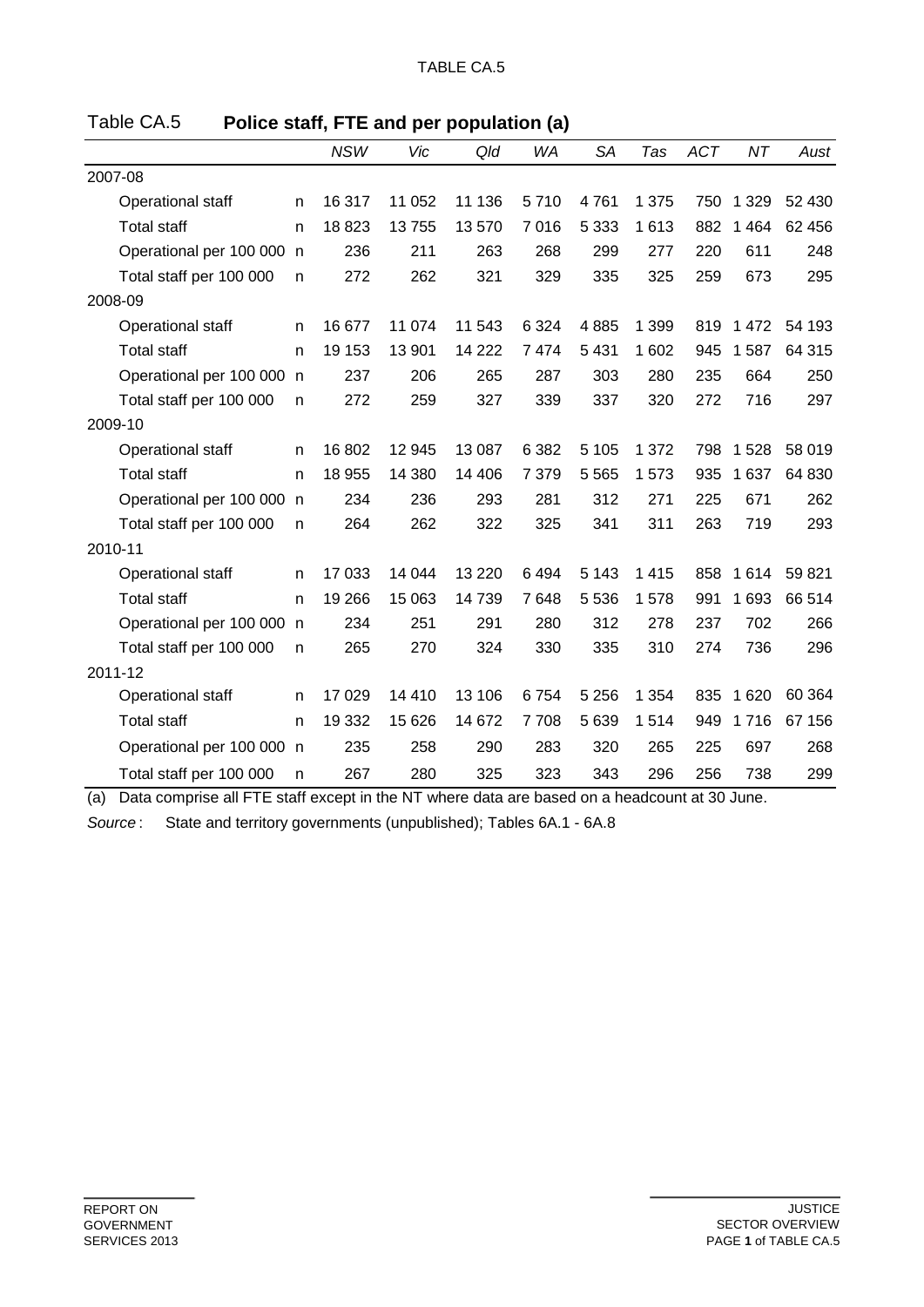|                           |   | <b>NSW</b> | Vic | Qld | WA  | SA  | Tas | <b>ACT</b> | NT.  | Aust crts | Aust    |
|---------------------------|---|------------|-----|-----|-----|-----|-----|------------|------|-----------|---------|
| 2007-08                   |   |            |     |     |     |     |     |            |      |           |         |
| Total judicial officers n |   | 264        | 213 | 136 | 125 | 77  | 19  | 13         | 22   | 148       | 1 0 1 8 |
| Total per 100 000         | n | 3.8        | 4.1 | 3.2 | 5.9 | 4.8 | 3.9 | 3.9        | 10.3 | 0.7       | 4.8     |
| 2008-09                   |   |            |     |     |     |     |     |            |      |           |         |
| Total judicial officers n |   | 263        | 219 | 141 | 125 | 76  | 20  | 14         | 25   | 150       | 1 0 3 3 |
| Total per 100 000         | n | 3.7        | 4.1 | 3.2 | 5.7 | 4.7 | 4.1 | 4.1        | 11.1 | 0.7       | 4.8     |
| 2009-10                   |   |            |     |     |     |     |     |            |      |           |         |
| Total judicial officers n |   | 266        | 223 | 141 | 124 | 77  | 20  | 14         | 24   | 147       | 1 0 3 6 |
| Total per 100 000         | n | 3.7        | 4.1 | 3.2 | 5.5 | 4.7 | 3.9 | 3.8        | 10.6 | 0.7       | 4.7     |
| 2010-11                   |   |            |     |     |     |     |     |            |      |           |         |
| Total judicial officers n |   | 265        | 230 | 148 | 134 | 76  | 21  | 14         | 25   | 144       | 1 0 5 7 |
| Total per 100 000         | n | 3.6        | 4.1 | 3.3 | 5.8 | 4.6 | 4.1 | 3.8        | 10.9 | 0.6       | 4.7     |
| 2011-12                   |   |            |     |     |     |     |     |            |      |           |         |
| Total judicial officers n |   | 270        | 241 | 153 | 131 | 77  | 21  | 13         | 26   | 150       | 1 0 8 1 |
| Total per 100 000         | n | 3.7        | 4.3 | 3.4 | 5.5 | 4.7 | 4.1 | 3.4        | 11.0 | 0.7       | 4.8     |

Table CA.6 **Judicial officers, FTE and per population (a)**

(a) Judicial officers are officers who can make enforceable orders of the court. They include judges, associate judges, magistrates, masters, coroners and judicial registrars.

*Source* : State and Territory and Australian governments (unpublished); Table 7A.22